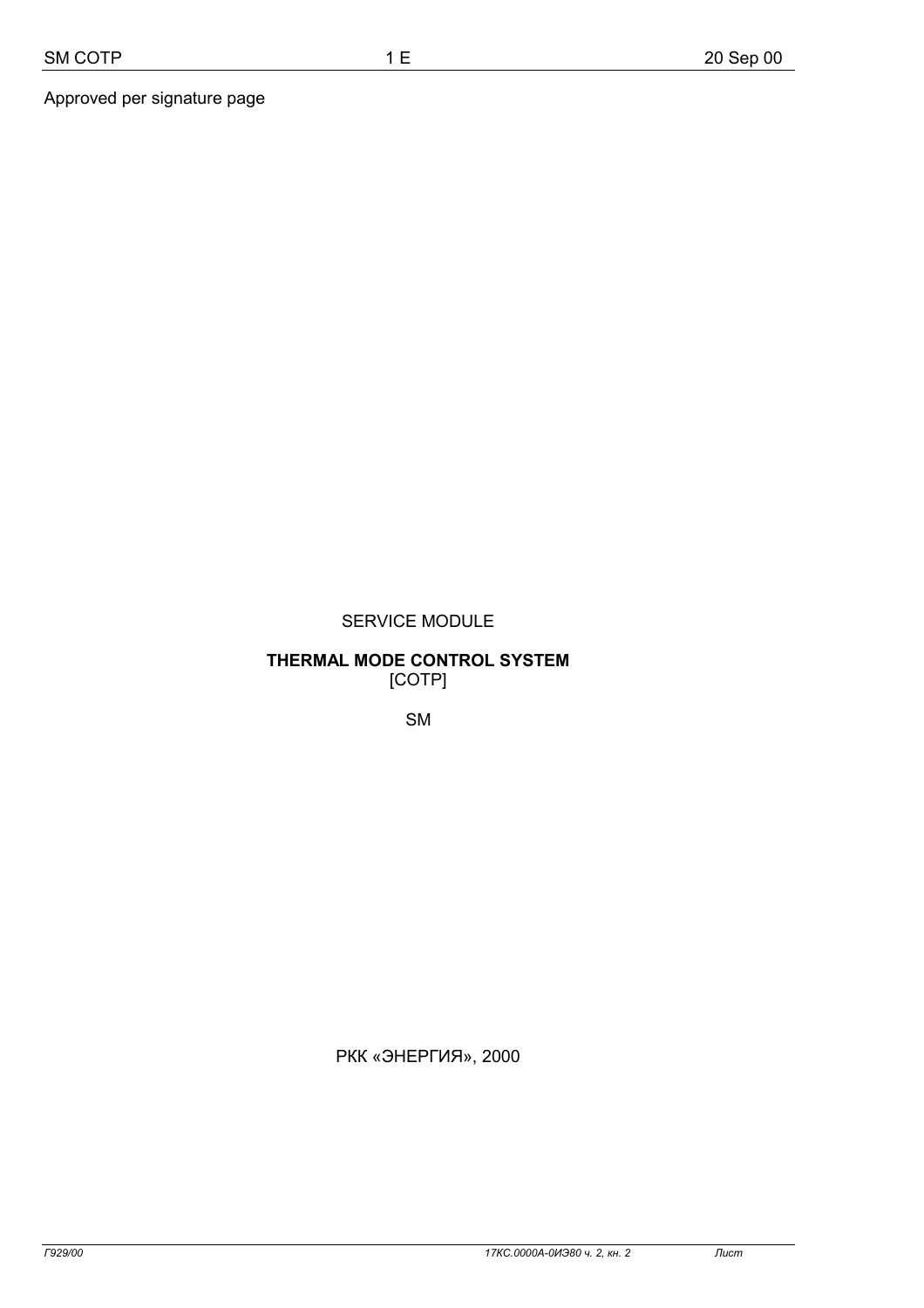| 1E            | - 20 Sep 00  |
|---------------|--------------|
| 2 E           | -20 Sep 00   |
| 3E            | -20 Sep 00   |
| 4 E           | -20 Sep 00   |
| 5E            | -20 Sep 00   |
| 6 E           | -20 Sep 00   |
| 7E            | -20 Sep 00   |
| 8 E           | -20 Sep 00   |
| $1 - 1E$      | -20 Sep 00   |
| $1 - 2E$      | -20 Sep 00   |
| $2 - 1$<br>E  | -20 Sep 00   |
| $2 - 2E$      | -20 Sep 00   |
| $2 - 3E$      | $-20$ Sep 00 |
| $2-4E$        | -20 Sep 00   |
| $2 - 5E$      | -20 Sep 00   |
| $2 - 6E$      | -20 Sep 00   |
| $2 - 7E$      | $-20$ Sep 00 |
| $2 - 8E$      | -20 Sep 00   |
| $2 - 9E$      | -20 Sep 00   |
| $2 - 10E$     | -20 Sep 00   |
| $2 - 11E$     | -20 Sep 00   |
| $2 - 12E$     | -20 Sep 00   |
| $2 - 13E$     | -20 Sep 00   |
| $2 - 14E$     | -20 Sep 00   |
| $2 - 15E$     | -20 Sep 00   |
| $3 - 1$ E     | -20 Sep 00   |
| $3 - 2E$      | -20 Sep 00   |
| $3 - 3E$      | -20 Sep 00   |
| $3-4E$        | -20 Sep 00   |
| $3 - 5E$      | $-20$ Sep 00 |
| $4 - 1 E$     | -20 Sep 00   |
| $4 - 2E$      | -20 Sep 00   |
| $4 - 3E$      | -20 Sep 00   |
| $4-4E$        | -20 Sep 00   |
| 4—5 E         | - 20 Sep 00  |
| $4 - 6E$      | -20 Sep 00   |
| $4 - 7E$      | -20 Sep 00   |
| $4 - 8E$      | -20 Sep 00   |
| 4-9E          | -20 Sep 00   |
| $4 - 10E$     | -20 Sep 00   |
| $4 - 11$<br>E | -20 Sep 00   |
| $4 - 12E$     | -20 Sep 00   |
| $4 - 13 E$    | -20 Sep 00   |
| $4 - 14E$     | -20 Sep 00   |

**Revision Log** 

2 E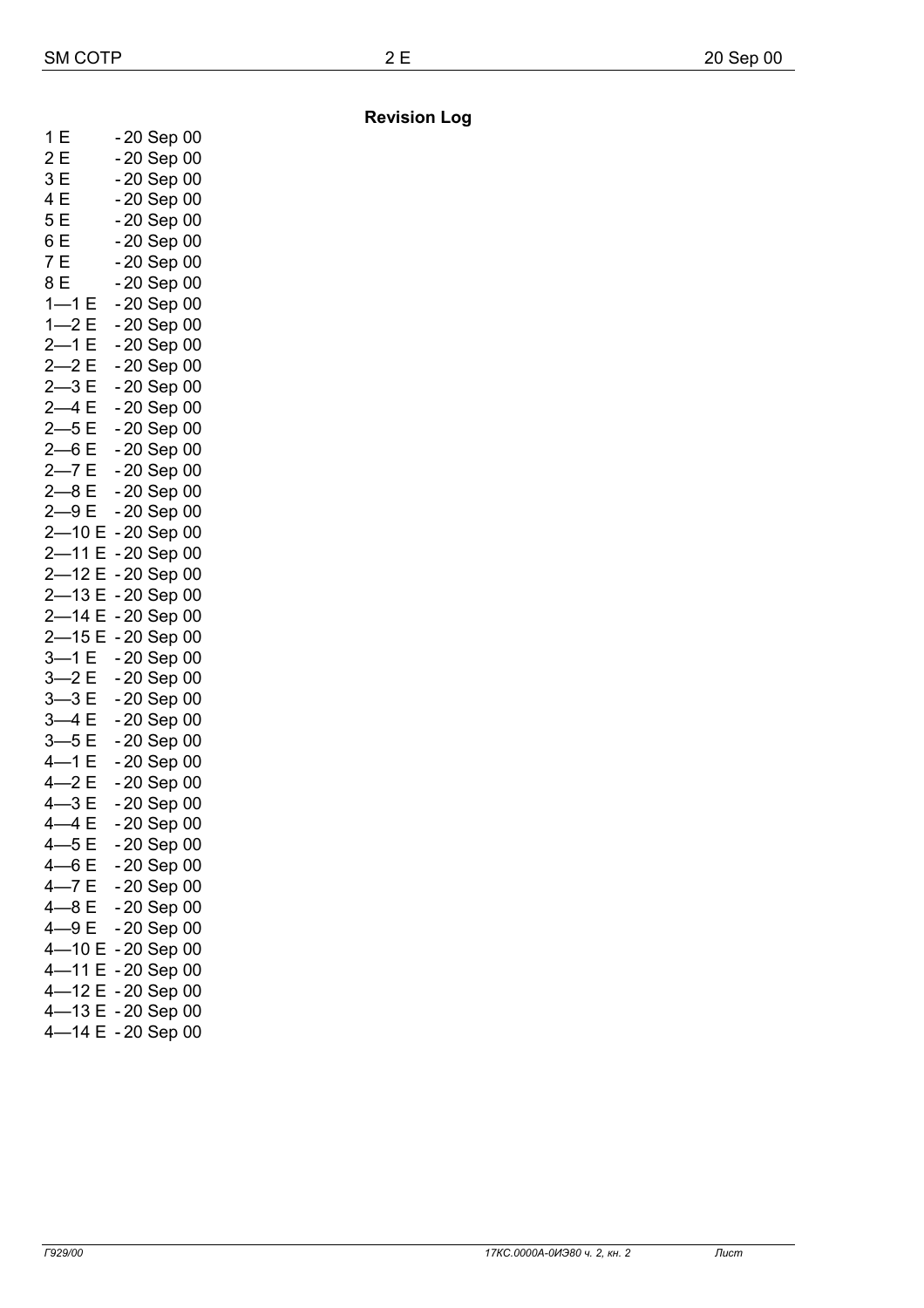# **TABLE OF CONTENTS**

| 2. AIR CONDITIONER ([CKB1, CKB2]) AND CONDENSATE LINE                  |  |
|------------------------------------------------------------------------|--|
|                                                                        |  |
|                                                                        |  |
|                                                                        |  |
| 2.2.1. [CKB1] ([CKB2]) AND [HOK1] ([HOK2]) ACTIVATION/DEACTIVATION 2-2 |  |
| 2.2.2. [CKB1] ([CKB2]) SETTING TEMPERATURE SELECTION2-3                |  |
|                                                                        |  |
| 2.2.4. [CKB1] ([CKB2]) ACTIVATION/DEACTIVATION USING DIRECT            |  |
|                                                                        |  |
| 2.2.5. [CKB1]([CKB2]) TEMPERATURE SENSOR FUNCTIONAL CHECK (ON          |  |
| 2.2.6. POWER SUPPLY FUNCTIONAL CHECK (ON MCC-M GO) 2-5                 |  |
|                                                                        |  |
|                                                                        |  |
|                                                                        |  |
| 2.5.1. 'SM SKV1 (2) AIR CONDITIONER OFF-NOMINAL SHUTDOWN-RS'2-9        |  |
| 2.5.1.1. COOLANT TEMPERATURE IS ABNORMALLY LOW (ON MCC-M               |  |
|                                                                        |  |
| 2.5.1.2. COOLANT PRESSURE IS ABNORMALLY HIGH (ON MCC-M GO)2-10         |  |
| 2.5.1.3. POWER SUPPLY INLET CURRENT IS ABNORMALLY HIGH (ON             |  |
|                                                                        |  |
| 2.5.1.4. FAN REVOLUTIONS ARE ABNORMALLY LOW (ON MCC-M GO)2-11          |  |
|                                                                        |  |
|                                                                        |  |
| 2.5.4. 'SM REPLACE CONDENSATE COLLECTION TANK IN SKV-RS' 2-14          |  |
|                                                                        |  |
|                                                                        |  |
| 3. ACTIVE THERMAL CONTROL SYSTEM [CTP]  3-1                            |  |
|                                                                        |  |
| 3.1.1. LOOP OUTSIDE LEAK<br>$3-1$                                      |  |
|                                                                        |  |
|                                                                        |  |
| 3.1.4. 'OTKA3 KOHTYPOB KOX' (KOX LOOPS FAILURE)3-14                    |  |
| 3.1.5. 'OTKA3 KOHTYPOB KOE' (KOE LOOPS FAILURE)3-14                    |  |
|                                                                        |  |
|                                                                        |  |
|                                                                        |  |
|                                                                        |  |
| 4.2.1. FAN ACTIVATION/DEACTIVATION VIA SYSTEM POWER PANEL (ΠΠC)  4-1   |  |
|                                                                        |  |
| 4.2.3. CONTROL OF CREW QUARTERS FANS (BKIO1 (BKIO2)) 4-4               |  |
|                                                                        |  |
| 4.2.5. LIRA EQUIPMENT FAN (BOJI) OPERATION MONITORING (ON MCC-M        |  |
|                                                                        |  |
|                                                                        |  |
| 4.3. AIR FLOW CONTROL IN CREW QUARTERS (STARBOARD (PORT)) 4-7          |  |
| 4.5. VENTILATION SUBSYSTEM [CB] PREVENTIVE MAINTENANCE 4-8             |  |
|                                                                        |  |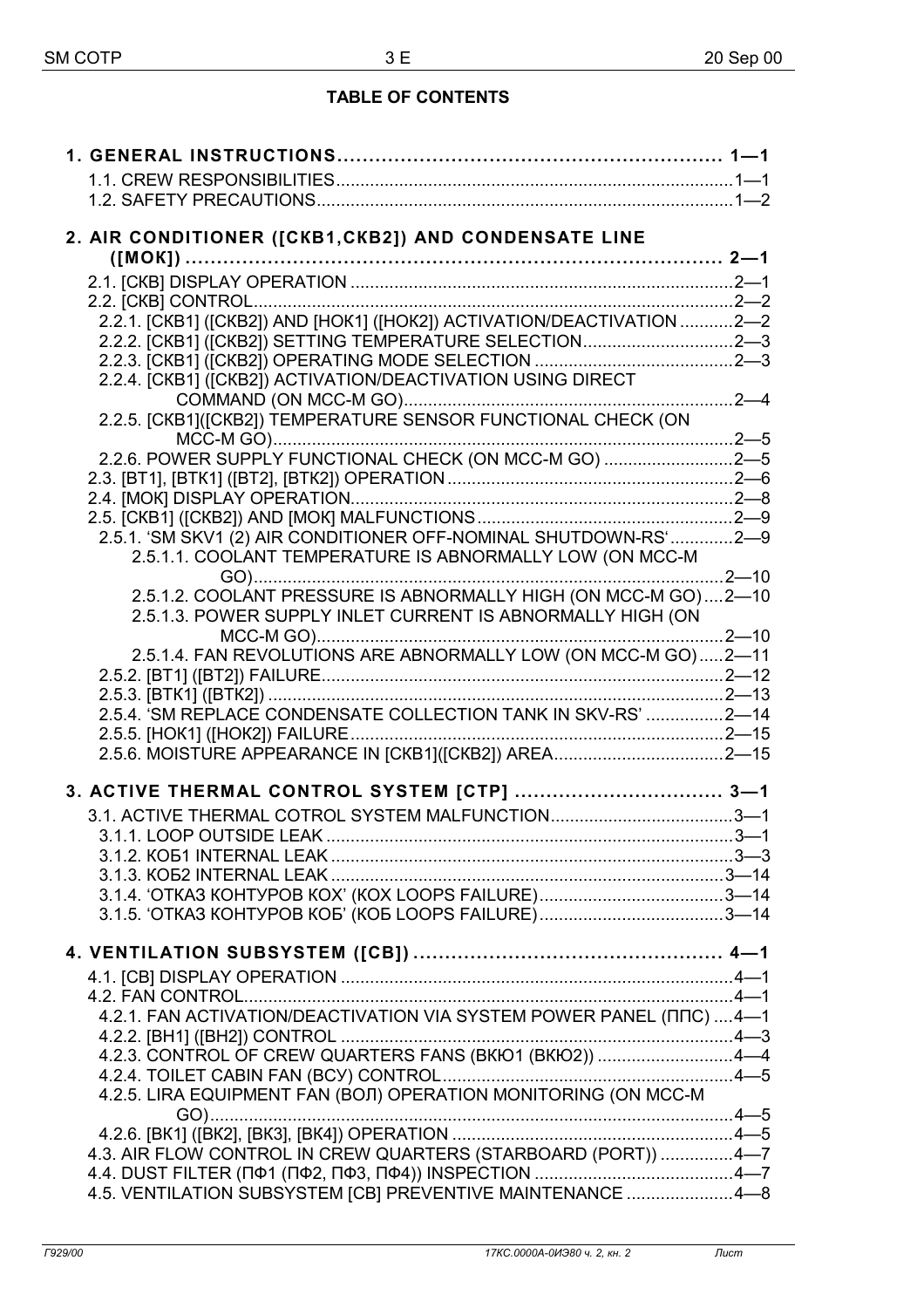| 4.5.2. CLEANING OF [CKB1] ([CKB2]) GAS-LIQUID HEAT EXCHANGER (TXT)    |  |
|-----------------------------------------------------------------------|--|
|                                                                       |  |
|                                                                       |  |
|                                                                       |  |
|                                                                       |  |
|                                                                       |  |
|                                                                       |  |
| 4.6.1. FAILURE OF FANS CONTROLLED VIA ΠΠC AND OF TOILET CABIN FAN4-12 |  |
|                                                                       |  |
|                                                                       |  |
| 4.6.4. PERSONAL FAN ([BK1] ([BK2], [BK3], [BK4])) FAILURE4-14         |  |

APPENDIX. [COTP] Backup Modes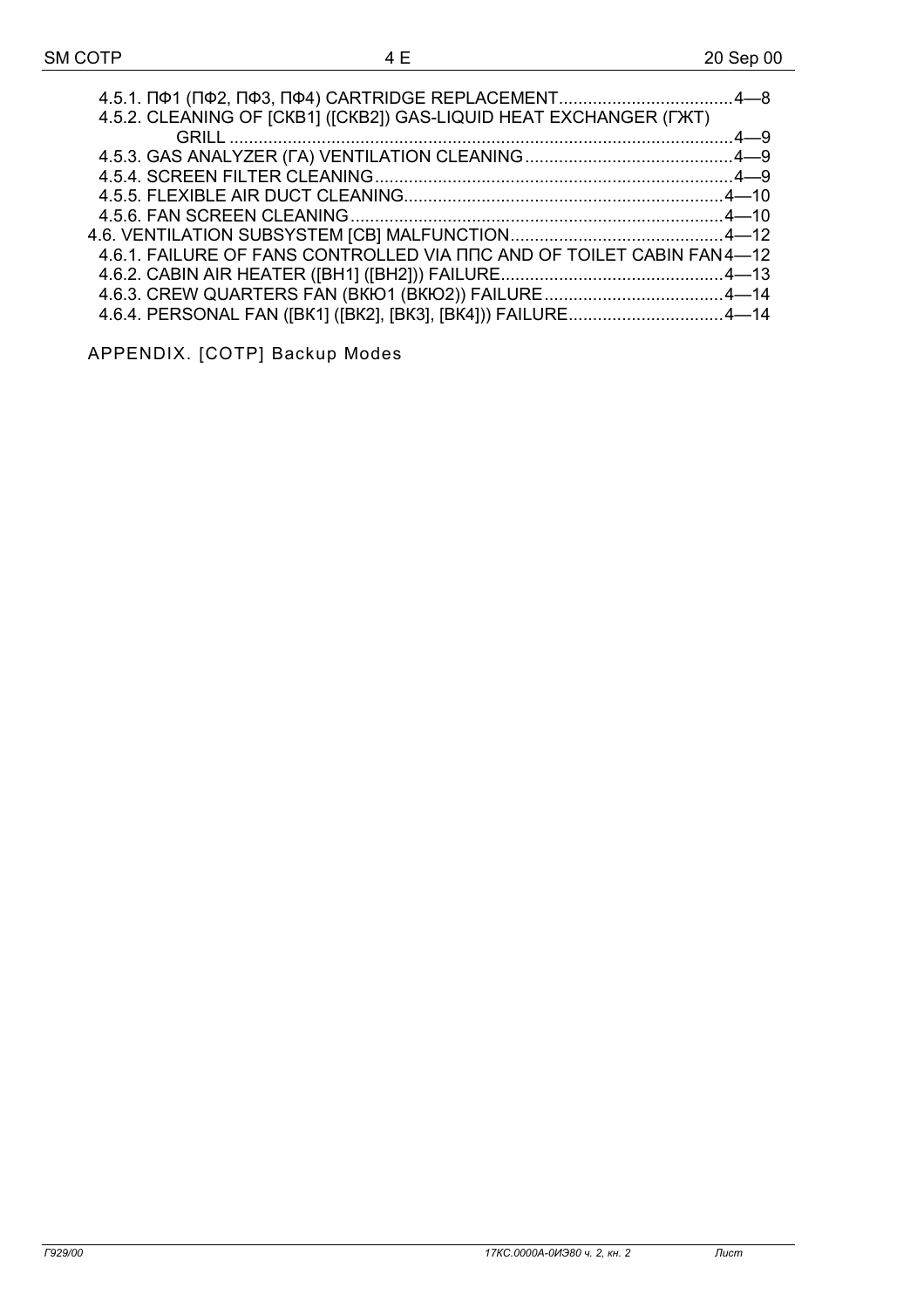# **INTRODUCTION**

These СОТР crew procedures contain information for the crew about procedures and rules for Active Thermal Control, Air Conditioning and Ventilation Systems operations

СОТР (Backup Modes) book contains procedures about СОТР, performed by the crew **on MCC-M GO** if it is not possible to perform them by **MCC-M** during:

- maintenance support
- test performance
- change of operating modes and configuration of thermal control system pumps

These crew procedures are intended for trained crew members who have completed the full training course and simulations, and also per results of full-scale tests

These crew procedures may be updated pending ISS assembly, systems modification and procedure validation at simulators and training facilities

These crew procedures are developed per БВС software release 4.30.14 and RS Laptop software dated 07.03.00

# **ACRONYMS AND ABBREVIATIONS**

| алг                     | $\qquad \qquad \blacksquare$ | algorithm                               |
|-------------------------|------------------------------|-----------------------------------------|
| 6/n                     |                              | crew procedures                         |
| БB                      | $\overline{\phantom{0}}$     | switch panel                            |
| <b>FBK</b>              | -                            | command output unit                     |
| <b>ENTC</b>             | ÷,                           | onboard measurement telemetry subsystem |
| <b>FKC</b>              |                              | onboard cable network                   |
| <b>FPYC</b>             | $\overline{\phantom{0}}$     | fan speed control unit                  |
| <b>BAN</b>              | - 1                          | equipment fan                           |
| ВВПрК                   | $\overline{\phantom{0}}$     | transfer tunnel air duct fan            |
| <b>BB<sub>TxO</sub></b> | $\blacksquare$               | transfer compartment duct fan           |
| <b>BLXLL</b>            | -                            | gas-liquid heat exchanger fan           |
| ΒД                      | ÷                            | air duct                                |
| BK                      |                              | personal fan                            |
| <b>BKIO</b>             | $\overline{\phantom{0}}$     | crew quarters fan                       |
| <b>BH</b>               | $\overline{\phantom{0}}$     | cabin air heater                        |
| ВОЛ                     | $\overline{\phantom{0}}$     | Lira equipment fan                      |
| <b>B<sub>IO</sub></b>   | н.                           | instrument area fan                     |
| ВПрК                    | 40                           | transfer chamber fan                    |
| <b>B</b> <sub>N</sub> O | $\blacksquare$               | transfer compartment fan                |
| <b>BCY</b>              | $\sim$                       | toilet cabin fan                        |
| ВСЭП                    | $\overline{\phantom{0}}$     | C <sub>3</sub> ∏ equipment fan          |
| ВT                      | -                            | heat exchanger fan                      |
| <b>BTK</b>              | $\overline{\phantom{0}}$     | heat exchanger-condenser fan            |
| ГЖТ                     | $\overline{\phantom{0}}$     | gas-liquid heat exchanger               |
| ДнаЗ-М                  | ÷,                           | report to MCC-M                         |
| ДпоУЗ-М                 | $\omega_{\rm{eff}}$          | $\sqrt{MCC-M}$                          |
| ДΤ                      |                              | temperature sensor                      |
| загл                    | -                            | cap, plug                               |
| ЗИП                     | $\overline{\phantom{0}}$     | spares kit                              |
| ИнПУ                    | $\blacksquare$               | integrated control panel                |
| кбл                     | н.                           | cable                                   |
| кл                      | - 1                          | valve                                   |
| клав                    | -                            | pushbutton                              |
| КΗ                      | -                            | pb                                      |
| КОБ                     |                              | SM internal thermal loop                |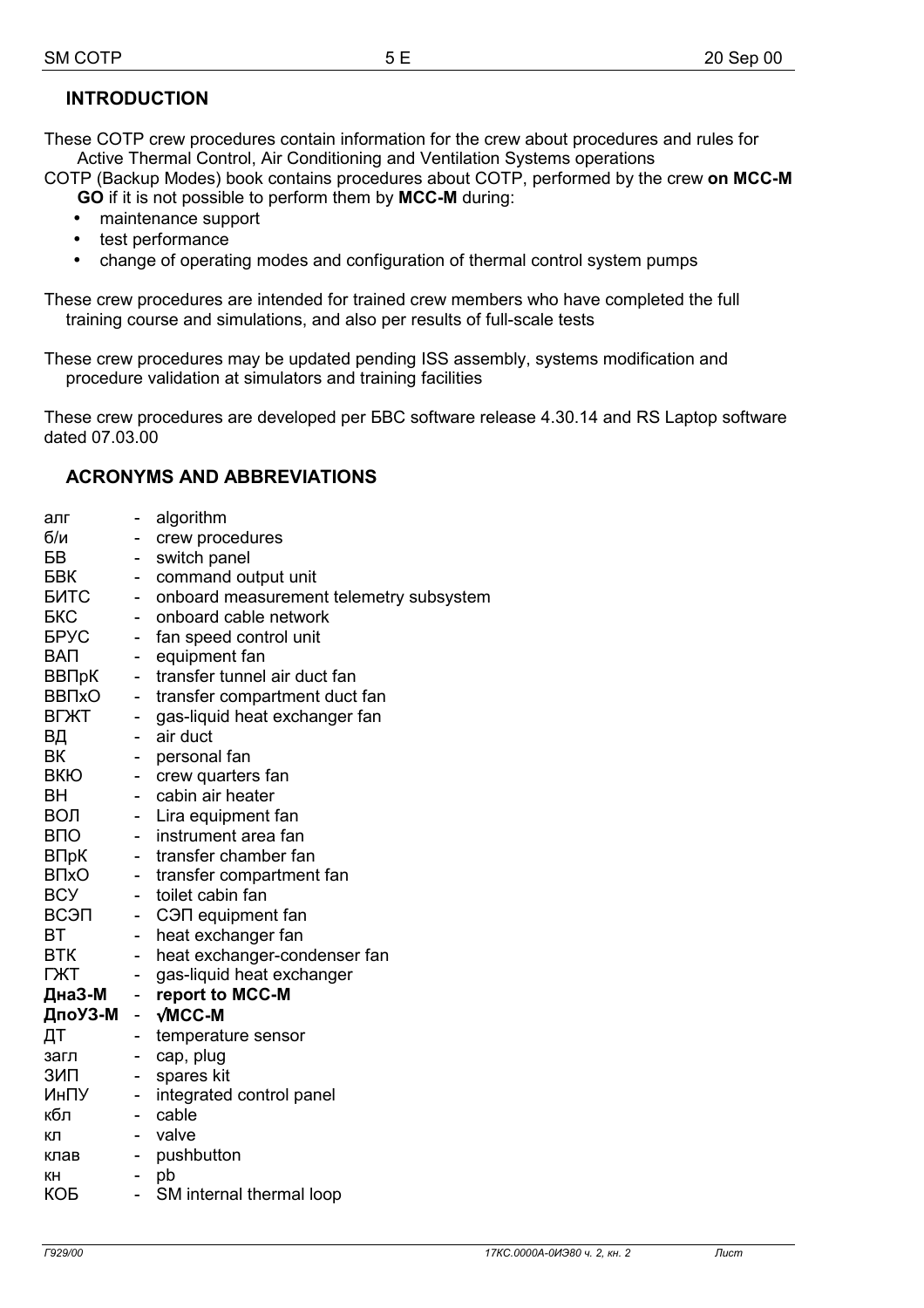| KOX                           |                              | SM external thermal loop                       |
|-------------------------------|------------------------------|------------------------------------------------|
| КРЛ                           |                              | command radio link                             |
| КУ                            |                              | compressor [CKB]                               |
| M3                            | $\qquad \qquad \blacksquare$ | air conditioner fan                            |
| <b>MOK</b>                    | $\sim$                       | condensate line                                |
| H/C                           | ÷.                           | off-nominal situation                          |
| НОК                           |                              | - condensate pump                              |
| нэп                           | ÷.                           | <b>Science Power Platform</b>                  |
| Откл                          | ÷,                           | deactivate, deactivated (if there is no label) |
| п                             |                              | procedure                                      |
| перекл                        |                              | switch                                         |
| ПДНК                          | $\sim$                       | external loop refill panel                     |
| ΠК                            | $\sim$                       | valve panel                                    |
| <b>NKP</b>                    | $\sim$                       | accumulator panel                              |
| ПоУЗ-М                        | $\mathbf{r}$                 | on MCC-M GO                                    |
| ППС                           | $\sim$                       | system power panel                             |
| ПрК                           | $\mathbf{L}^{\mathcal{A}}$   | transfer chamber                               |
| $\sf{TCC}$                    | $\overline{\phantom{0}}$     | caution and warning panel                      |
| ПУВН                          | - 1                          | cabin air heaters control panel                |
| ПΦ                            | $\sim$                       | dust filter                                    |
| ПxО                           | $\sim$                       | transfer compartment                           |
| <b>PEC</b>                    | $\mathbf{L}^{\text{max}}$    | power outlet                                   |
| PB                            | -                            | ventilation grill                              |
| <b>PPЖ</b>                    | $\sim$                       | flow control valve                             |
| рзм                           |                              | cnctr, connector                               |
| рис                           | $\sim$                       | Figure                                         |
| PН                            | - 1                          | manual pump                                    |
| PO                            | -                            | working compartment                            |
| PП                            | н.                           | flow regulator                                 |
| <b>PNK</b>                    | - 1                          | cabin flow rate indicator                      |
| <b>PP</b> <sup>X</sup><br>C/C | $\sim$                       | flow control valve                             |
| СбК                           | $\qquad \qquad \blacksquare$ | ground pass, comm pass<br>condensate container |
| СB                            | $\qquad \qquad \blacksquare$ | - ventilation subsystem                        |
| СвД                           |                              | light emitting diode, LED                      |
| СД                            |                              | pressure alarm, pressure indicator             |
| <b>CKB</b>                    |                              | air conditioner                                |
| <b>CM</b>                     | $\sim$                       | Service Module                                 |
| CM                            |                              | reference, see                                 |
| CO                            |                              | <b>Docking Compartment</b>                     |
| COLC                          | -                            | atmosphere revitalization subsystem            |
| <b>COTP</b>                   | ÷,                           | thermal mode control system                    |
| СПН                           | -                            | replaceable pump panel                         |
| CPB-K2M                       | - 1                          | condensate water processor                     |
| <b>CTP</b>                    | -                            | active thermal control system                  |
| CУ                            | -                            | docking assembly                               |
| т/н                           |                              | coolant                                        |
| TК                            |                              | Soyuz transport vehicle                        |
| ТКГ                           | -                            | Progress cargo vehicle                         |
| ТМИ                           | $\overline{\phantom{0}}$     | Telemetry                                      |
| ФГБ                           | $\overline{\phantom{a}}$     | Functional Cargo Block (FGB)                   |
| ФC                            | $\sim$                       | screen filter                                  |
| ЦУП-М                         | $\blacksquare$               | Mission Control Center-Moscow, MCC-M           |
| ЦУП-Х                         | ÷.                           | Mission Control Center-Houston, MCC-H          |
| ЭК                            |                              | solenoid valve                                 |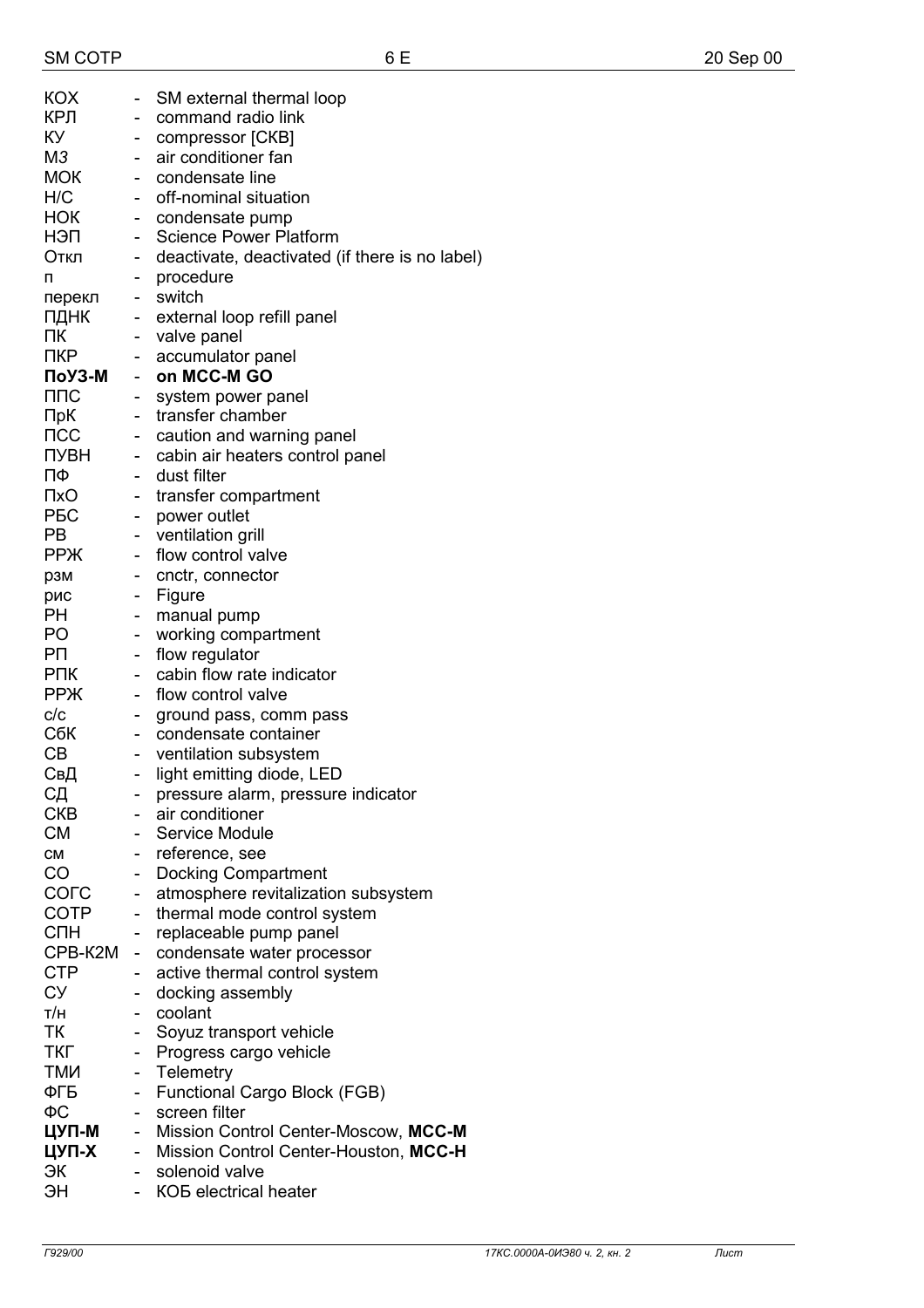# **SYMBOLS**

| ▯<br>B<br>φ<br>⊝<br>ჟ<br>¥-<br>$\curvearrowright$<br>$\bigcap$<br>$\Omega$<br>ᡗ<br>$\curvearrowleft$<br>$\rightarrow$<br>$\leftrightarrow$<br>$\frac{\Delta}{\Delta} \Delta \ll 1$<br>P<br>Y<br>ЗВУК<br>15:46:28 | illuminated<br>blinking<br>not illuminated<br>sw BT1 $\rightarrow$ On (i.e. up relative to label on panel)<br>sw BT1 $\rightarrow$ Off (i.e. down relative to label on panel)<br>i.e. right relative to label on panel<br>i.e. left relative to label on panel<br>mouse left click<br>rotate clockwise<br>rotate counterclockwise<br>rotate clockwise to stop<br>۰.<br>rotate counterclockwise to stop<br>adjust by rotating<br>$\overline{\phantom{a}}$<br>place physical device in designated state<br>control panel status<br>disconnect<br>connect<br>press pushbutton<br>press pushbutton to lock<br>verify<br>continuously monitor<br>verify aurally<br>tactile verification<br>acknowledge audio alarm<br>15 hours 46 minutes 28 seconds<br>repeat steps |                          | check (in case of discrepancy, attempt a corrective action one time only)                                                                                                            |
|------------------------------------------------------------------------------------------------------------------------------------------------------------------------------------------------------------------|-----------------------------------------------------------------------------------------------------------------------------------------------------------------------------------------------------------------------------------------------------------------------------------------------------------------------------------------------------------------------------------------------------------------------------------------------------------------------------------------------------------------------------------------------------------------------------------------------------------------------------------------------------------------------------------------------------------------------------------------------------------------|--------------------------|--------------------------------------------------------------------------------------------------------------------------------------------------------------------------------------|
| இ <sup>™</sup> BK1 is running                                                                                                                                                                                    | ****************<br>**********************************<br>Use the other [BK] or<br><b>ON MCC-M GO Replace fan</b><br>*********************************                                                                                                                                                                                                                                                                                                                                                                                                                                                                                                                                                                                                          |                          | an anticipated off-nominal situation, if the<br>condition left of the asterisks on the same<br>line is not met, perform action(s) enclosed<br>by asterisk lines                      |
|                                                                                                                                                                                                                  | <b> ◆ BT1 — ② (3 --- 5 B)</b> ********** Perform 2.5.2                                                                                                                                                                                                                                                                                                                                                                                                                                                                                                                                                                                                                                                                                                          | $\overline{\phantom{a}}$ | off-nominal situation, if the condition left of<br>the asterisks on the same line is not met,<br>perform 2.5.2                                                                       |
| ⊲ СКВ1 работает<br>ПУВН                                                                                                                                                                                          | ******** Report to MCC-M<br><u>↓</u> ПУЛЬТ ВКЛ<br>□ СвД Д1                                                                                                                                                                                                                                                                                                                                                                                                                                                                                                                                                                                                                                                                                                      |                          | an anticipated off-nominal situation, if the<br>condition left of the asterisks on the same<br>line is not met, stop performing procedure<br>and <b>MCC-M</b><br>press pb PANEL PWR, |
| HOK1 (HOK2)                                                                                                                                                                                                      | IT I                                                                                                                                                                                                                                                                                                                                                                                                                                                                                                                                                                                                                                                                                                                                                            |                          | in this case $\Box$ LED Д1<br>advisory annunciation (not mandatory for<br>monitoring)                                                                                                |
|                                                                                                                                                                                                                  |                                                                                                                                                                                                                                                                                                                                                                                                                                                                                                                                                                                                                                                                                                                                                                 |                          |                                                                                                                                                                                      |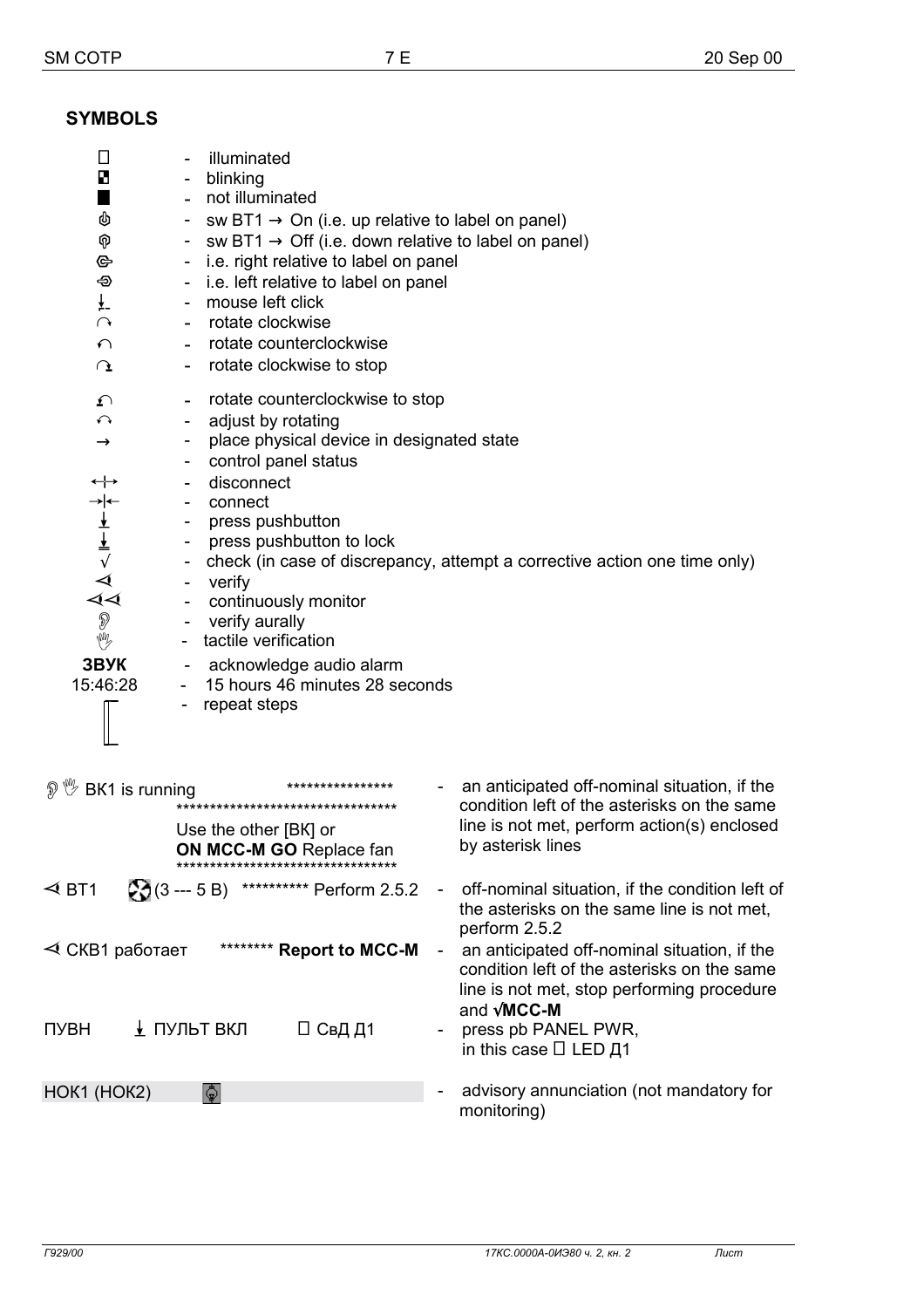### **COMMAND ISSUE VIA RS LAPTOP**

| RS Laptop CM:COTP:Commands    | - Open the specified display          |
|-------------------------------|---------------------------------------|
| cmd T OFSNOK (C6poc cueH.HOK) | - Select the command by its unique ID |
| Execute                       | - Issue the command with execution    |
|                               | confirmation                          |

### **PROCEDURE RUN VIA RS LAPTOP**

RS Laptop CM:COTP:CTP\_proc - Open the specified display  **proc** FT\_11 (*Задание контура КОХ*) - Select the command by its unique ID **param 1** Prope parameter #1 value in the parameter input field ……………. **param n** \_\_ **contained Figure 1** Type parameter #n value in the parameter input field ('n' stands for total number of procedure

parameters) **Execute Execute** - Run the procedure with execution confirmation

## **COMMAND ISSUE VIA INTEGRATED CONTROL PANEL (ИнПУ)**

| <b><i>UHITY SM COTP CONTROL</i></b> |                                        |
|-------------------------------------|----------------------------------------|
|                                     | FAN MASTER PWR OFF $\Box$ FANS PWR OFF |

- Open the specified display

- Place cursor on softkey (FAN MASTER PWR)
- Press key COMMAND / OFF (**OFF**)
- Verify indicator (FANS PWR OFF) becomes highlighted (in bright green)

## **INDICATOR MONITORING VIA ИнПУ**

| <b>ИНПУ SM COTP CONTROL</b>  |
|------------------------------|
| $\Box$ FAN1 $\Box$ pK PWR ON |

- Open the specified display
- Verify indicator (FAN1 ПрК PWR ON) becomes highlighted (in bright green)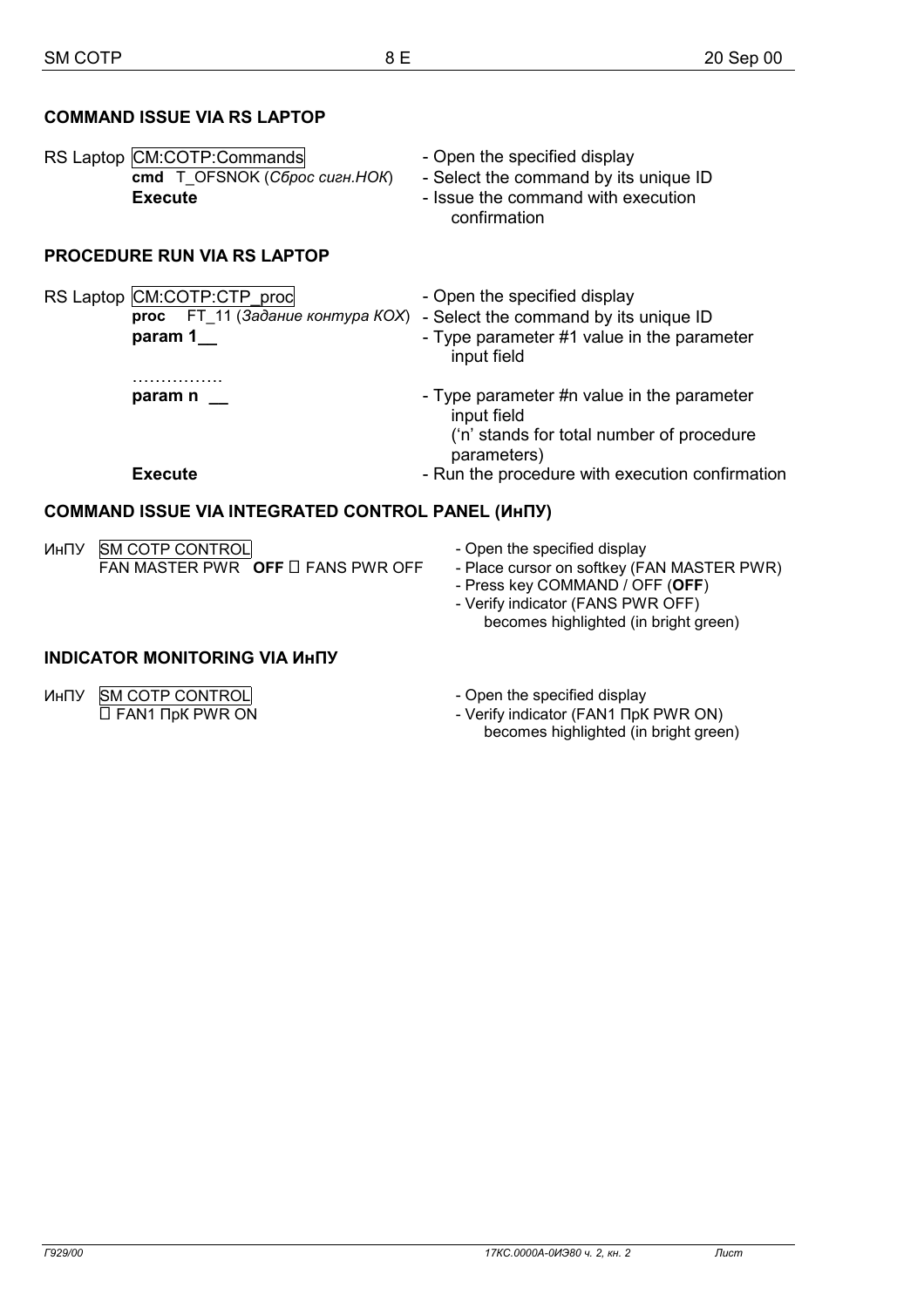# **1. GENERAL INSTRUCTIONS**

# **1.1. CREW RESPONSIBILITIES**

While performing operations, the crew is responsible for the following actions

- 1. Perform operations per these crew procedures and **MCC-M** instructions, in accordance with the crew functional responsibilities and current status of the onboard systems
- 2. **Report to MCC-M** completed operations
- 3. Monitor systems operation per these crew procedures and **MCC** instructions
- 4. When there is a deviation from nominal systems operation, the crew is responsible for the following actions
	- record the time when the deviation (malfunction) was detected
	- record the nature of the deviation (malfunction)
	- **report to MCC-M** at the earliest available comm pass
- 5. In the event of an off-nominal situation, take corrective action by executing the malfunction procedure
- 6. Perform indicator panel lamp test
- 7. Output commands via control panels by pressing pushbuttons (without lock) and holding for 1-2 sec.
- 8. Record actual time spent performing operations
- 9. When working with hardware (control panels, hoses, cables etc.) equipped with protective caps and covers:
	- remove caps and covers before operations
	- re-install caps and covers after operations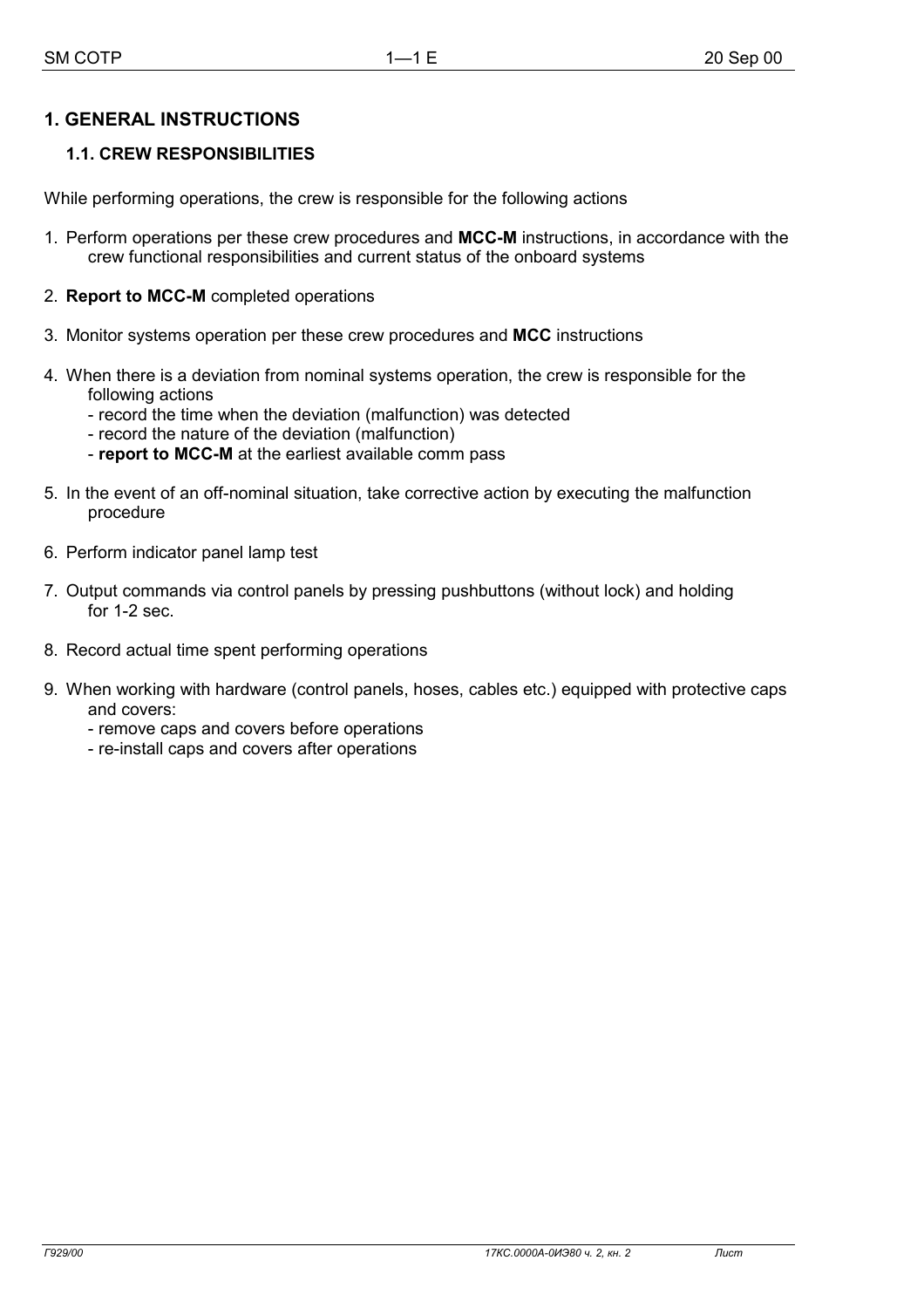# **1.2. SAFETY PRECAUTIONS**

- To ensure nominal systems operation and crew safety, the crew is responsible for the following actions:
- 1. When working with the system, use only hardware, tools, and protective devices designated by these crew procedures or by **MCC-M**
- 2. Upon detection of an off-nominal situation, not documented in these crew procedures, the crew is responsible for the following actions:
	- stop working with the system
	- record time when the off-nominal situation was detected
	- record the nature of the off-nominal situation
	- **report to MCC-M** at the earliest available comm pass
- 3. Replace fuses only when system or instrument is unpowered. Replace fuse per amperage, labeled on the fuse.

√**MCC-M** before repeating fuse replacement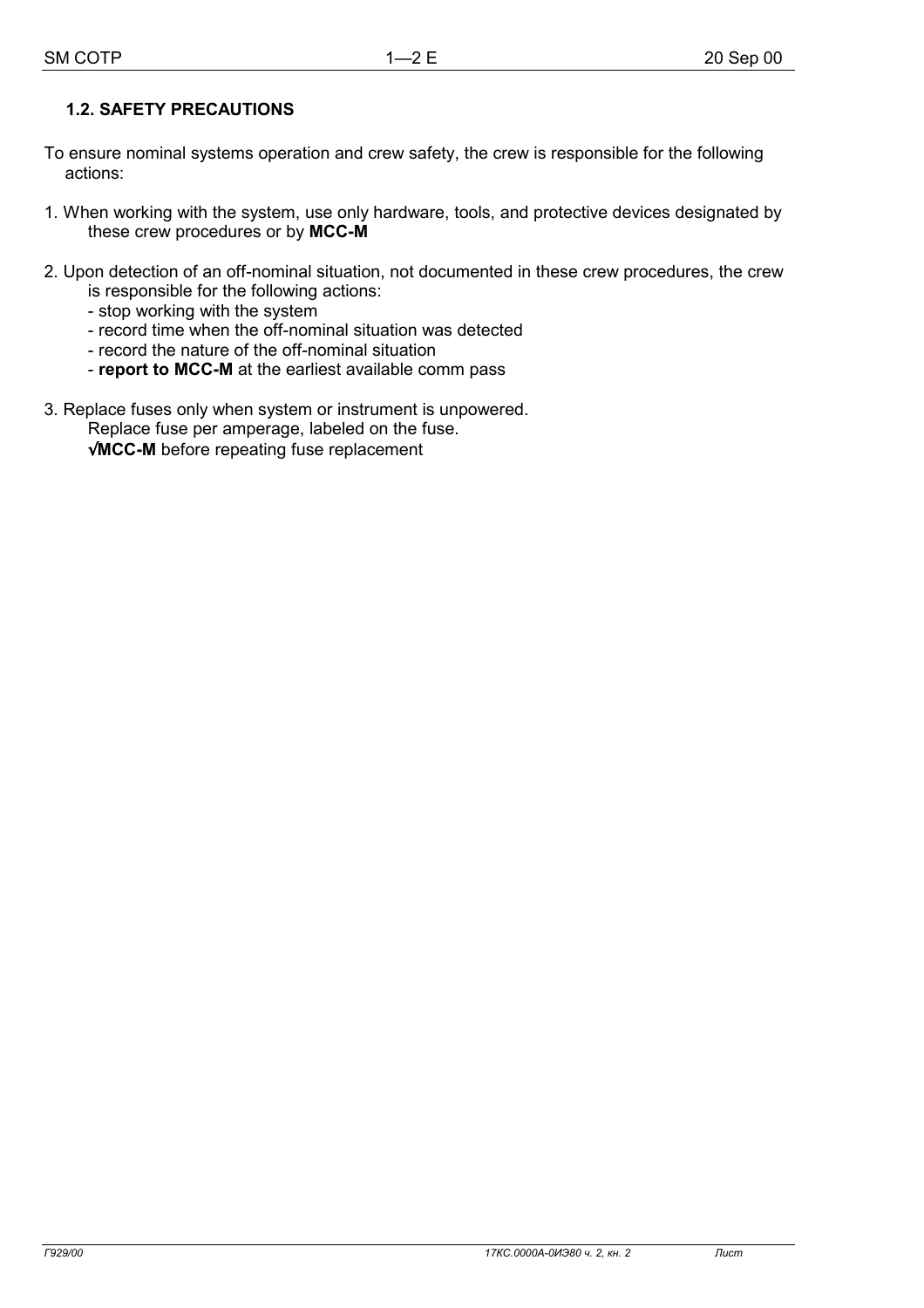# **2. AIR CONDITIONER ([СКВ1,СКВ2]) AND CONDENSATE LINE ([МОК])**

# **2.1. [СКВ] DISPLAY OPERATION**



Figure 2.1-1 Display of activated [СКВ1] (similar for [СКВ2]) Mode "Drying" is selected. Coolant condenser operates on КОБ2. Tlm values correspond to setting mode of [СКВ] operation.



Figure 2.1-2 Display of deactivated [СКВ1] (similar for [СКВ2])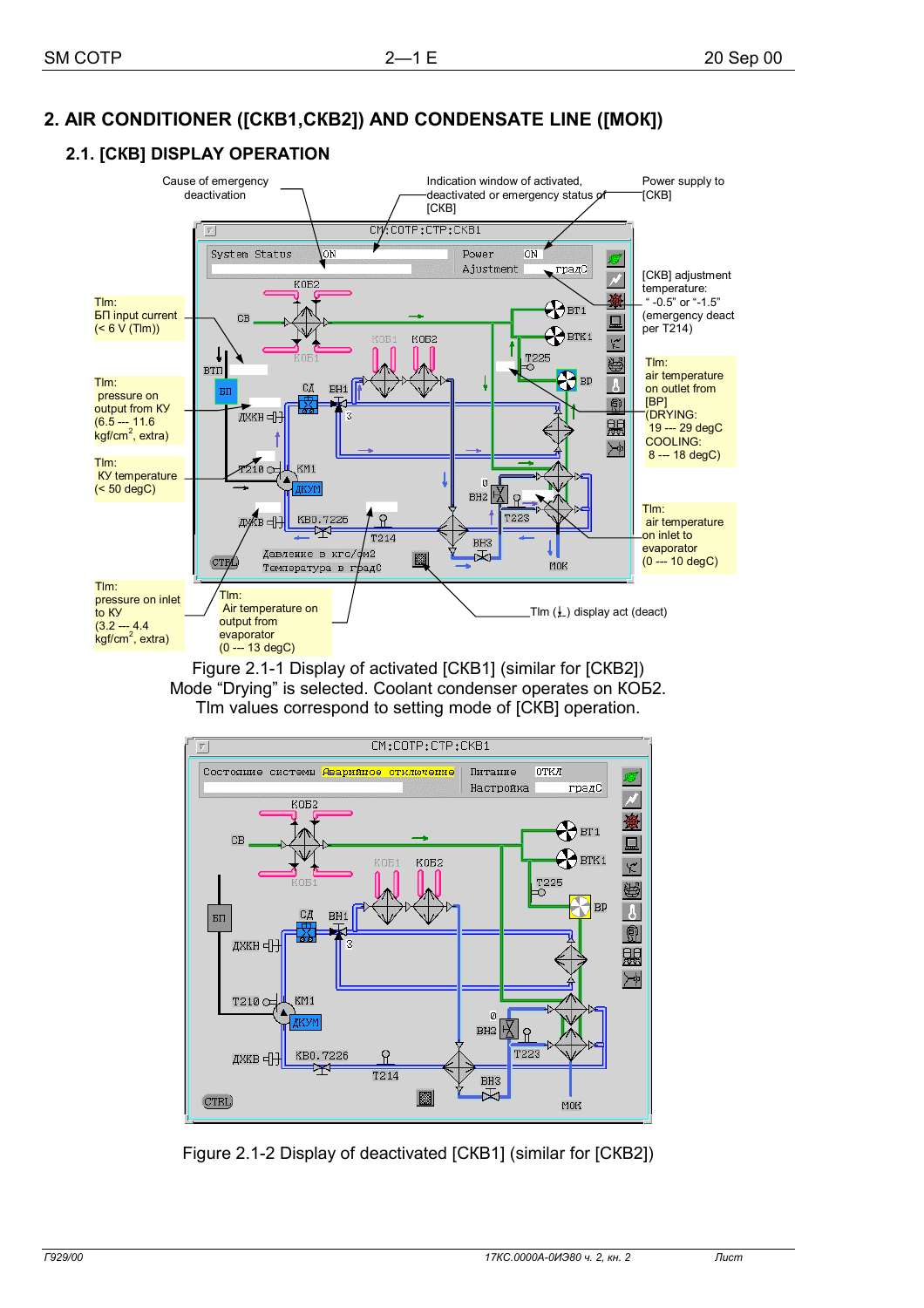# **2.2. [СКВ] CONTROL**

## **2.2.1. [СКВ1] ([СКВ2]) AND [НОК1] ([НОК2]) ACTIVATION/DEACTIVATION**

# 1. [СКВ1] ([СКВ2]) AND [МОК] PREPARATION FOR ACTIVATION  $201(401)$  √ 7Кл1 (7Кл2) — ОТКРЫТ (Open) When evacuating condensate to condensate container (СбК):  $401$   $|7K\pi3$   $\rightarrow 3AKPbIT$  (Closed)  $201$   $\rightarrow$  В СБОРНИК КОНДЕНСАТА (to СбК) behind 131  $\sqrt{\rho}$  pb ВКЛ (On) (on 7СД)  $\qquad \qquad \perp$  $\sqrt{}$  Condensate container valve-indicator  $-$  OTKP (Open) ( $\Omega$ ) When pumping condensate to CPB-K2M (condensate water processor):  $401$   $|7K<sub>0</sub>3$   $\rightarrow$  B CPB-K (to ICPB-KI) 201  $\vert$  7Кл4  $\rightarrow$  ЗАКРЫТ (Closed) behind 204(404) √Mode is selected **On MCC-M GO** (COOLING or DRYING) (see 2.2.3) RS Laptop | CM:COTP:CB  $\sqrt{\text{BT1}}$  (BT2), BTK1 (BTK2)  $\blacksquare$   $\blacksquare$  (see 2.3) СМ:СОТР:СТР:МОК  $\triangleleft$  HOK1 (HOK2)  $\qquad \qquad \hat{\mathcal{Q}}$  (when [CKB2] ([CKB1]) is operating  $\hat{\mathcal{Q}}$  ) If [НОК1]([НОК2]) ۵ Wait  $-\left|\frac{\pi}{2}\right| \left(\left|\frac{\pi}{2}\right|\right)$  (for  $\leq 30$  min) 2. [СКВ1] ([СКВ2]) AND [НОК1] ([НОК2]) ACTIVATION RS Laptop **CM:COTP:CTP\_proc**<br>**proc** FT\_207 **(CKB1 and HOK1 Activation)**  (**proc** FT\_208) (СКВ2 and НОК2 Activation) 00:00:00 **Execute** 00:01:00 СМ:СОТР:СТР:СКВ1(СКВ2)  $\overline{\mathcal{A}}$  $\triangleleft$  Power ON  $\blacktriangleleft$  RP Æ When activating [СКВ1] ([СКВ2]) after СбК replacement or [СРВ-К2М] failure:  $\leq$  00:05:00  $\leq$   $\prec$   $\prec$  HOK1 (HOK2)  $\qquad -2$ ---5 V (for 30 sec) 3. [СКВ1] ([СКВ2]) AND [НОК1]([НОК2]) DEACTIVATION RS Laptop **CM:COTP:CTP\_проц proc** FT 209 (CKB1 and HOK1 Deactivation) (**proc** FT\_210) (СКВ2 and НОК2 Deactivation) **Execute** ПСС □ OTHER (yellow) **ALARM** RS Laptop | CM:COTP:CTP:CKB1(CKB2)  $\triangleleft$  System Status Off-nominal halt  $\triangleleft$  Power OFF  $\triangleleft$  BP æ **NOTE**

After [СКВ1] ([СКВ2]) deactivaiton, [НОК1] ([НОК2]) continues operating for 30 min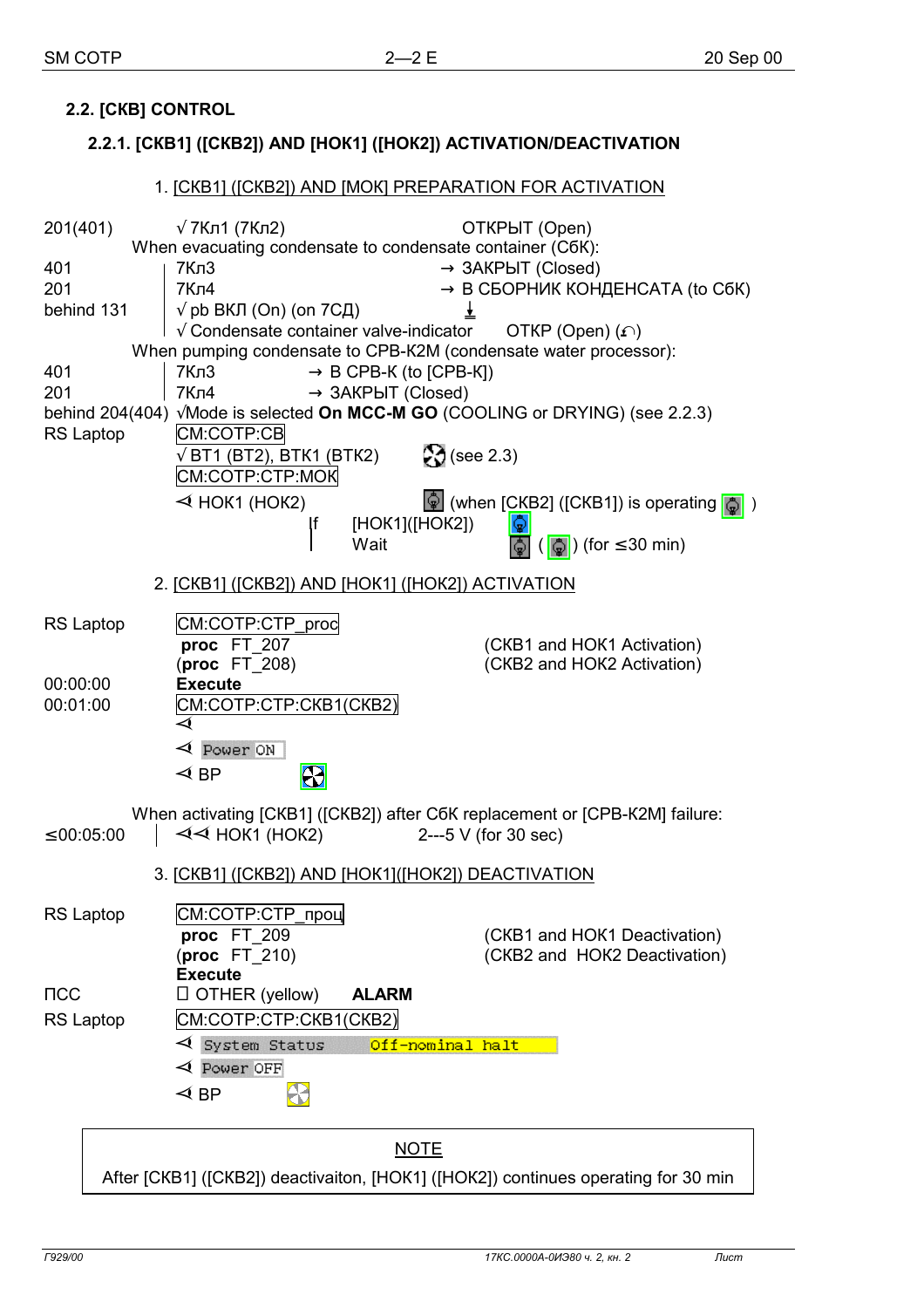# **2.2.2. [СКВ1] ([СКВ2]) SETTING TEMPERATURE SELECTION**

RS Laptop Activate [CKB1]([CKB2]) (see 2.2.1 step 2)

| # | CKB1 (CKB2)<br>T <sub>setting</sub> selection | C <sub>md</sub><br><b>CM:COTP: Commands</b> |                        | ◅<br>CM:COTP:CTP:CKB1(CKB2) |
|---|-----------------------------------------------|---------------------------------------------|------------------------|-----------------------------|
|   | 1 CKB1: minus 0.5 °C T_PRSKV1M05D             |                                             | (CKB1 Setpoint -0.5 C) | Ajustment -0.5 градС        |
|   | 2 CKB1: minus 1.5 °C T_PRSKV1M15D             |                                             | (CKB1 Setpoint -1.5 C) | Ajustment -1.5 градС        |
|   | 3 CKB2: minus 0.5 °C  T_PRSKV2M05D            |                                             | (CKB2 Setpoint -0.5 C) | Ajustment -0.5 градС        |
|   | 4 CKB2: minus 1.5 °C T_PRSKV2M15D             |                                             | (CKB2 Setpoint -1.5 C) | Ajustment -1.5 градС        |

# **2.2.3. [СКВ1] ([СКВ2]) OPERATING MODE SELECTION**  (**On MCC-M GO**)



**Report to MCC-M**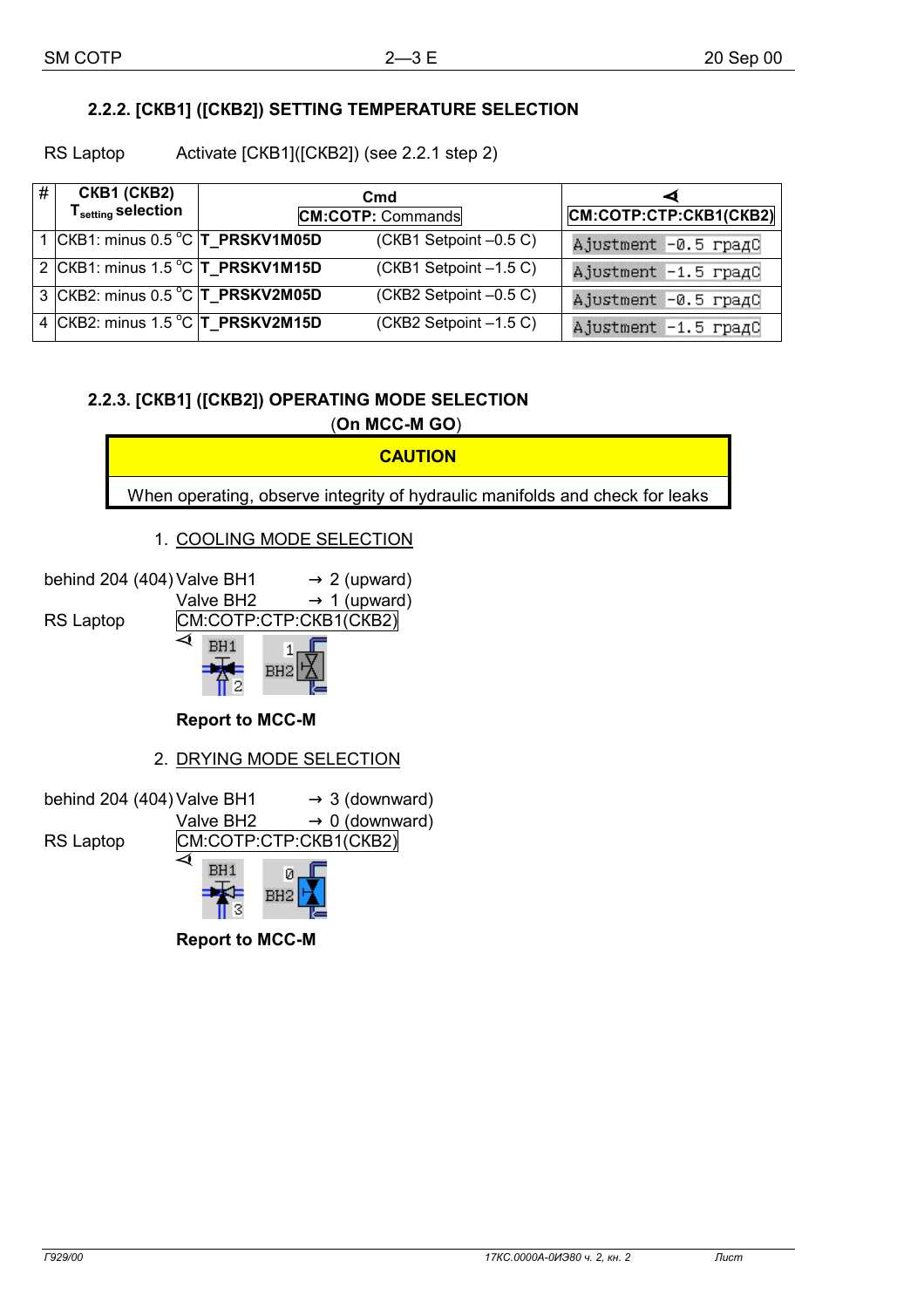### **2.2.4. [СКВ1] ([СКВ2]) ACTIVATION/DEACTIVATION USING DIRECT COMMAND (ON MCC-M GO)**

|                                                                                      | <b>CAUTION</b>                                                                                                                                                |                                                            |  |  |  |  |  |
|--------------------------------------------------------------------------------------|---------------------------------------------------------------------------------------------------------------------------------------------------------------|------------------------------------------------------------|--|--|--|--|--|
| Perform only during comm pass when operating per Ошибка! Источник ссылки не найден., |                                                                                                                                                               |                                                            |  |  |  |  |  |
|                                                                                      | Ошибка! Источник ссылки не найден.<br>(OFF-NOMINAL DEACTIVATION) when the [CKB1] ([CKB2]) parameters T <sub>coolant</sub> < N or Tok <sub>converter</sub> > N |                                                            |  |  |  |  |  |
|                                                                                      |                                                                                                                                                               |                                                            |  |  |  |  |  |
|                                                                                      | 1. [CKB1] ([CKB2]) ACTIVATION                                                                                                                                 |                                                            |  |  |  |  |  |
| <b>RS Laptop</b>                                                                     | CM:TBM:Procedures<br>proc F18 3<br>param: $11$                                                                                                                | (Cntl cmd (KY) output for BC 1, Enable)                    |  |  |  |  |  |
|                                                                                      | <b>Execute</b><br>CM:COTP:Commands<br>cmd T ONPSKV1<br>(cmd T_ONPSKV2)<br><b>Execute</b><br>CM:COTP:CTP:CKB1(CKB2)<br><b>くSystem Status</b>                   | (CKB-1 power ON)<br>(CKB-2 power ON)<br>Without indication |  |  |  |  |  |
|                                                                                      | $\triangleleft$ Power ON<br>- <mark>13</mark><br>$\triangleleft$ BP                                                                                           |                                                            |  |  |  |  |  |
|                                                                                      | 2. [CKB1] ([CKB2]) DEACTIVATION                                                                                                                               |                                                            |  |  |  |  |  |
| RS Laptop                                                                            | CM:COTP:Commands<br>cmd T OFPSKV1<br>(cmd T OFPSKV2)<br><b>Execute</b>                                                                                        | (CKB-1 power OFF)<br>(CKB-2 power OFF)                     |  |  |  |  |  |
|                                                                                      | CM:TBM:Procedures<br>proc F18 4<br>param: 11                                                                                                                  | (Cntl cmd (KY) output for EC 1 (Initial), Inhibit)         |  |  |  |  |  |
|                                                                                      | <b>Execute</b>                                                                                                                                                | Without indication                                         |  |  |  |  |  |
|                                                                                      | CM:COTP:CTP:CKB1 (CKB2)                                                                                                                                       |                                                            |  |  |  |  |  |
|                                                                                      | <b>⊲</b> System Status                                                                                                                                        |                                                            |  |  |  |  |  |
|                                                                                      | $\triangleleft$ Power OFF<br>$\triangleleft$ BP                                                                                                               |                                                            |  |  |  |  |  |
|                                                                                      |                                                                                                                                                               |                                                            |  |  |  |  |  |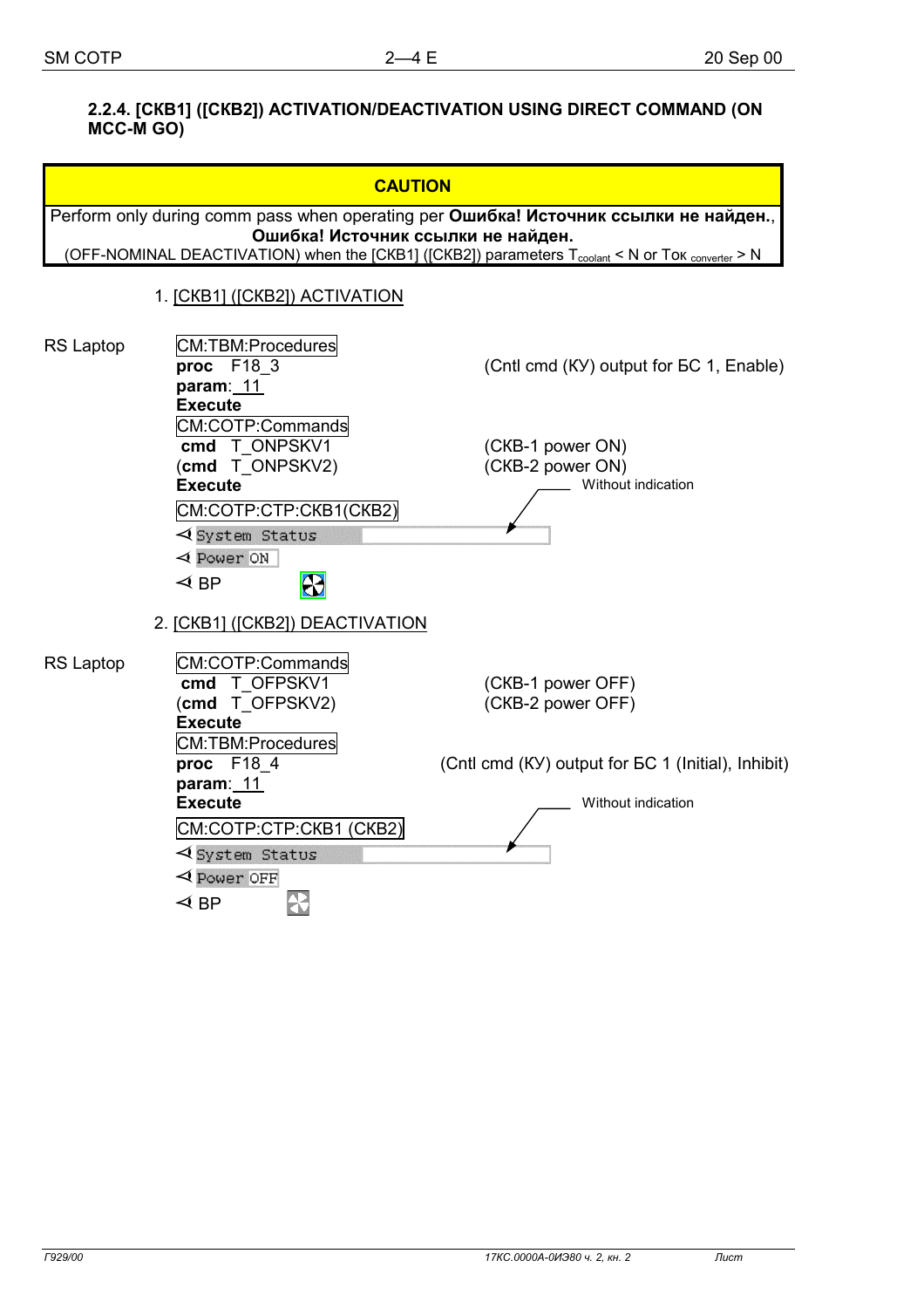### 2.2.5. [CKB1]([CKB2]) TEMPERATURE SENSOR FUNCTIONAL CHECK (ON MCC-M GO)

on [CKB1(2)] housing behind 204(404) cnctr X027/52  $\leftrightarrow$  [CKB] cbl Activate [CKB1] ([CKB2]) by command in comm pass (see 2.2.4 step 1) 00:00:00 EXEMPIH ([CKB2]) activation 00:01:00 Deactivate [CKB1] ([CKB2]) by command in comm pass (see. 2.2.4 step 2) Operate [CKB2] ([CKB1]) (see 2.2.1.) On MCC-M GO Replace BY (see RODF: IFM IVA SM) Deactivate [CKB1] ([CKB2]) by command in comm pass (see 2.2.4 step 2) cnctr X027/52  $\rightarrow$   $\leftarrow$  onboard cable network **Report to MCC-M** 2.2.6. POWER SUPPLY FUNCTIONAL CHECK (ON MCC-M GO) To the left of compressor behind 204(404) cnctr X005/52  $\leftrightarrow$  БКС  $00.00 \cdot 00$ Activate [CKB1] ([CKB2]) by command in comm pass (see 2.2.4 step1)  $\prec$  [CKB1] ([CKB2]) activation 00:01:00 

Deactivate [CKB1] ([CKB2]) by command in comm pass (see 2.2.4 step 2) Operate [CKB2] ([CKB1]) (see 2.2.1.) On MCC-M GO Replace 5 T (see RODF: IFM IVA SM)

Deactivate [CKB1] ([CKB2]) by command in comm pass (see 2.2.4 step 2) behind 204(404) cnctr X005/52  $\rightarrow \leftarrow$  BKC **Report to MCC-M**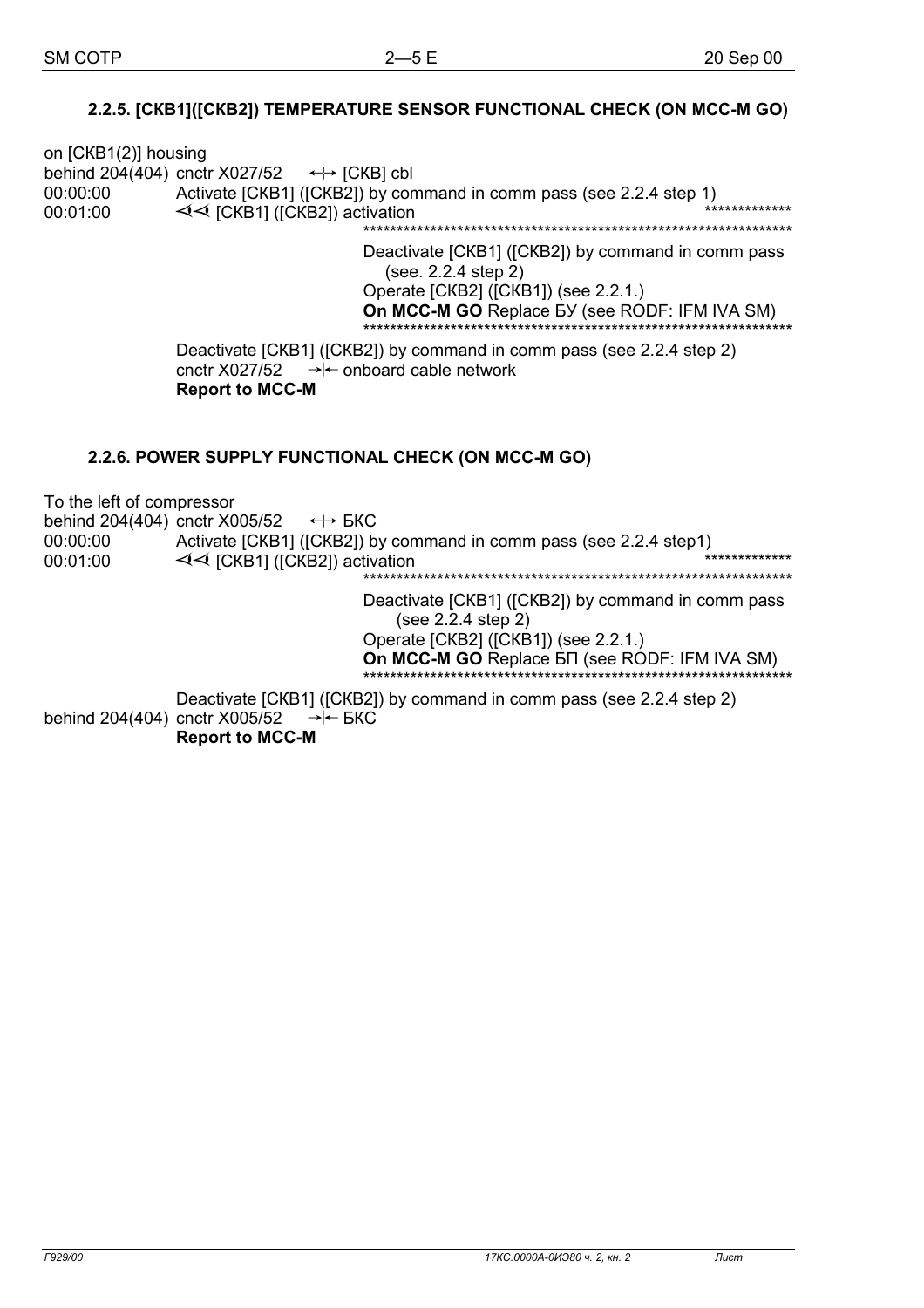# **2.3. [ВТ1], [ВТК1] ([ВТ2], [ВТК2]) OPERATION**

|                                                                                                                                                                                                                                                                                                                                                                                                                                                                          | <b>NOTE</b>                                                                                                                            |                                                                                                                                                     |                         |                                                                                           |  |  |
|--------------------------------------------------------------------------------------------------------------------------------------------------------------------------------------------------------------------------------------------------------------------------------------------------------------------------------------------------------------------------------------------------------------------------------------------------------------------------|----------------------------------------------------------------------------------------------------------------------------------------|-----------------------------------------------------------------------------------------------------------------------------------------------------|-------------------------|-------------------------------------------------------------------------------------------|--|--|
|                                                                                                                                                                                                                                                                                                                                                                                                                                                                          | [BT1], [BTK1] ([BT2], [BTK2]) are operating continuously<br>Deactivate only when perform assembly operations or maintenance activities |                                                                                                                                                     |                         |                                                                                           |  |  |
|                                                                                                                                                                                                                                                                                                                                                                                                                                                                          | Fan                                                                                                                                    | Part-No.                                                                                                                                            | <b>Fan-location</b>     | <b>Control panel and its location</b>                                                     |  |  |
|                                                                                                                                                                                                                                                                                                                                                                                                                                                                          | [BT1]                                                                                                                                  | MO-2-5008p                                                                                                                                          | behind 205              | 306 ППС-21, 204 БРУС А15                                                                  |  |  |
|                                                                                                                                                                                                                                                                                                                                                                                                                                                                          | [BT2]                                                                                                                                  | MO-2-5008p                                                                                                                                          | behind 405              | 308 ППС-22, 404 БРУС А18                                                                  |  |  |
|                                                                                                                                                                                                                                                                                                                                                                                                                                                                          | [BTK1]                                                                                                                                 | MO-1-5006                                                                                                                                           | behind 205              | 306 ППС-21, 204 БРУС А16                                                                  |  |  |
|                                                                                                                                                                                                                                                                                                                                                                                                                                                                          | [BTK2]                                                                                                                                 | MO-1-5006                                                                                                                                           | behind 405              | 308 ППС-22, 404 БРУС А19                                                                  |  |  |
| FAN SPEED CONTROL UNIT (5PYC)<br><b><i>I</i></b> BT1 (BTK1, BT2, BTK2)<br>ППС-21(22)<br>CM:COTP:CB or CM:COTP:CTP:CKB1 (CKB2)<br><b>RS Laptop</b><br>$\triangleleft$ BT1 (BTK1, BT2, BTK2) – $\bullet$ (3 ---5 V)<br>2. [BT1] ([BTK1], [BT2], [BTK2]) DEACTIVATION WHEN OPERATING WITHOUT<br><b>FPAC</b><br>ППС-21(22)<br>@ BT1 (BTK1, BT2, BTK2)<br>CM:COTP:CB or CM:COTP:CTP:CKB1 (CKB2)<br>RS Laptop<br>$\blacktriangleleft$ BT1 (BTK1, BT2, BTK2) – $\triangleright$ |                                                                                                                                        |                                                                                                                                                     |                         |                                                                                           |  |  |
|                                                                                                                                                                                                                                                                                                                                                                                                                                                                          |                                                                                                                                        |                                                                                                                                                     | (To reduce noise level) | 3. [BT1] ([BTK1], [BT2], [BTK2]) ACTIVATION WITH EPYC MODE SELECTION                      |  |  |
|                                                                                                                                                                                                                                                                                                                                                                                                                                                                          |                                                                                                                                        |                                                                                                                                                     | <b>NOTE</b>             |                                                                                           |  |  |
| 1. [BT1] ([BTK1], [BT2], [BTK2]) rpm control is possible only after installation<br>of [CKB1] ([CKB2]) with EPYC delivered instruments<br>2. With $\Box$ LED 8 (mode 8) (one) – fan nominal revolutions<br>From mode 1 to mode $7 -$ decrease of rpm<br>3. After each press of pb MODE, fan noise should decrease<br>4. Mode switchover time is 5 sec                                                                                                                    |                                                                                                                                        |                                                                                                                                                     |                         |                                                                                           |  |  |
| $\Pi$ C-21(22)<br>RS Laptop                                                                                                                                                                                                                                                                                                                                                                                                                                              |                                                                                                                                        | EPYC A15(16,18,19) $\sqrt{\Phi}$ POWER (opposite of arrow direction)<br><b>&amp; BT1 (BTK1, BT2, BTK2)</b><br>CM:COTP:CB or CM:COTP:CTP:CKB1 (CKB2) |                         | $\triangleleft$ BT1 (BTK1, BT2, BTK2) $ \bullet$ (3 ---5 V) ******* Perform 2.5.2 (2.5.3) |  |  |

БРУС А15(16,18,19)  $\odot$  POWER (in arrow direction)  $\Box$  LED 8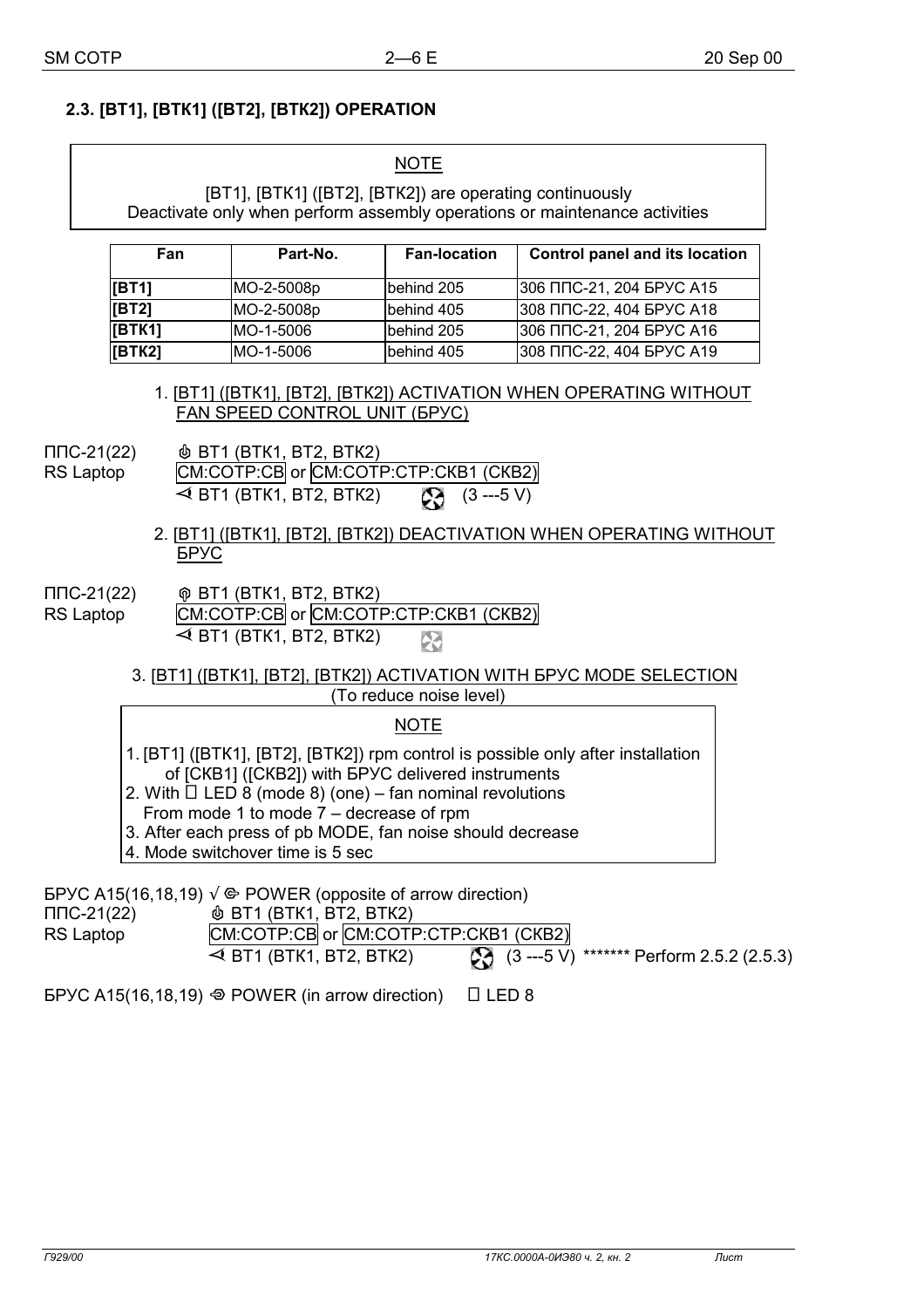#### **On MCC-M GO:**

| # | <b>Mode</b> | <b>БРУС А15(16,18,19)</b>                           |                 |
|---|-------------|-----------------------------------------------------|-----------------|
|   | selection   | (mode switchover time is 5 sec)                     |                 |
|   |             | $\perp$ MODE (once after $BPYC$ powerup)            | $\Box$ LED 1, 8 |
| C |             | $\perp$ MODE (twice after BPYC powerup)             | $\Box$ LED 2, 8 |
| 3 |             | $\perp$ MODE (three times after BPYC powerup)       | $\Box$ LED 3, 8 |
| 4 |             | $\perp$ MODE (four times after BPYC powerup)        | $\Box$ LED 4, 8 |
| 5 |             | $\perp$ MODE (five times after BPYC powerup)        | $\Box$ LED 5, 8 |
| 6 | 6           | $\perp$ MODE (six times after GPYC powerup)         | $\Box$ LED 6, 8 |
|   |             | $\frac{1}{2}$ MODE (seven times after GPYC powerup) | $\Box$ LED 7, 8 |

RS Laptop [CM:COTP:CB or CM:COTP:CTP:CKB1 (CKB2)

 $\blacktriangleleft$  BT1 (BTK1, BT2, BTK2)  $\;\longrightarrow$   $\clubsuit$  (3 --- 5 V) \*\*\*\*\*\*\*\* Perform 2.5.2 (2.5.3)

# **Report to MCC-M**

### 4. [ВТ1] ([ВТК1], [ВТ2], [ВТК2]) DEACTIVATION WHEN OPERATING WITH БРУС

|                | $E$ EPYC A15(16,18,19) $\Leftrightarrow$ POWER (opposite of arrow direction) $\blacksquare$ LEDs (all) |
|----------------|--------------------------------------------------------------------------------------------------------|
| $\Pi$ C-21(22) | $\hat{\varphi}$ BT1 (BTK1, BT2, BTK2)                                                                  |
| RS Laptop      | CM:COTP:CB or CM:COTP:CTP:CKB1 (CKB2)                                                                  |
|                | $\blacktriangleleft$ BT1 (BTK1, BT2, BTK2) $\longleftarrow$                                            |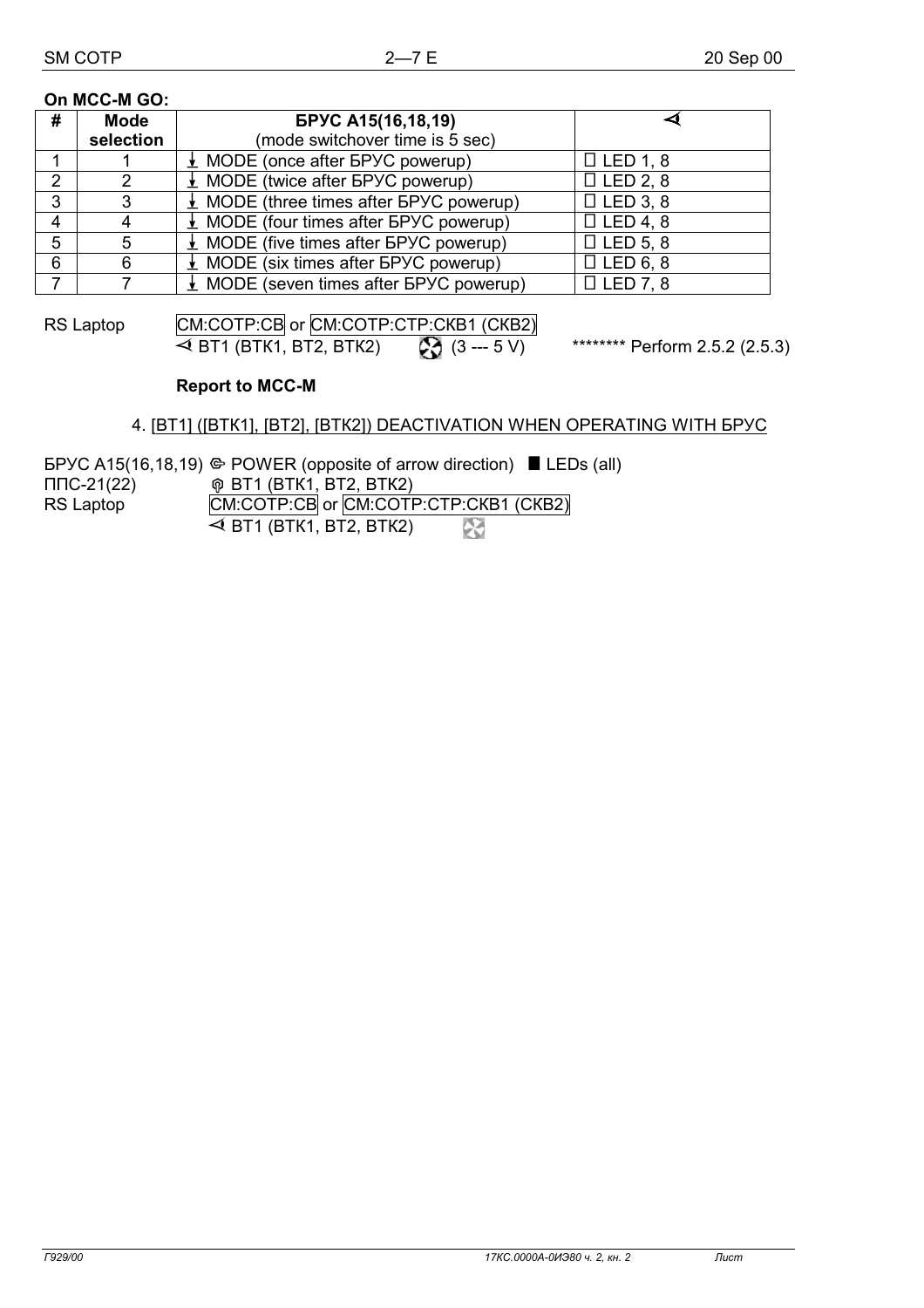# **2.4. [МОК] DISPLAY OPERATION**



Figure 2.4. [МОК] display (Configuration: [НОК1] is operating, [НОК2] is not operating)



## **[НОК2] operation timeline when [СКВ2] is operating**

| HOK <sub>1</sub> | HOK <sub>1</sub><br>$0 - 0.5 B$ |          |                            |                                              |          |                            |          |
|------------------|---------------------------------|----------|----------------------------|----------------------------------------------|----------|----------------------------|----------|
|                  | 00:00:00                        | 00:02:30 |                            | 00:03:00                                     | 00:07:30 |                            | 00:08:00 |
| HOK <sub>2</sub> | HOK2<br>$0 - 0.5 B$             |          | HOK <sub>2</sub><br>$2-5B$ | H <sub>O</sub> K <sub>2</sub><br>$0 - 0.5 B$ |          | H <sub>OK2</sub><br>$2-5B$ |          |

#### **[НОК] operation timeline when [СКВ1] and [СКВ2] are operating simultaneously**

| HOK <sub>1</sub> | $2-5B$                        |                      | HOK1<br><u> 0 - 05 В.</u>               |                      | <b>HUK</b><br>$2-5B$ | אחו                  | 0 -- 05 B      |
|------------------|-------------------------------|----------------------|-----------------------------------------|----------------------|----------------------|----------------------|----------------|
|                  | 00:00:00                      | 00:00:30<br>00:02:30 |                                         | 00:03:00<br>00:05:00 |                      | 00:05:30<br>00:07:30 | 00:08:00       |
| HOK <sub>2</sub> | H <sub>O</sub> K <sub>2</sub> | $0 - 0.5 B$          | H <sub>O</sub> K <sub>2</sub><br>$2-5B$ |                      | HOK2<br>$0 - 0.5 B$  |                      | HOK2<br>$2-5B$ |

# When СКВ1 and СКВ2 are deactivated (in 30 min after deactivation):

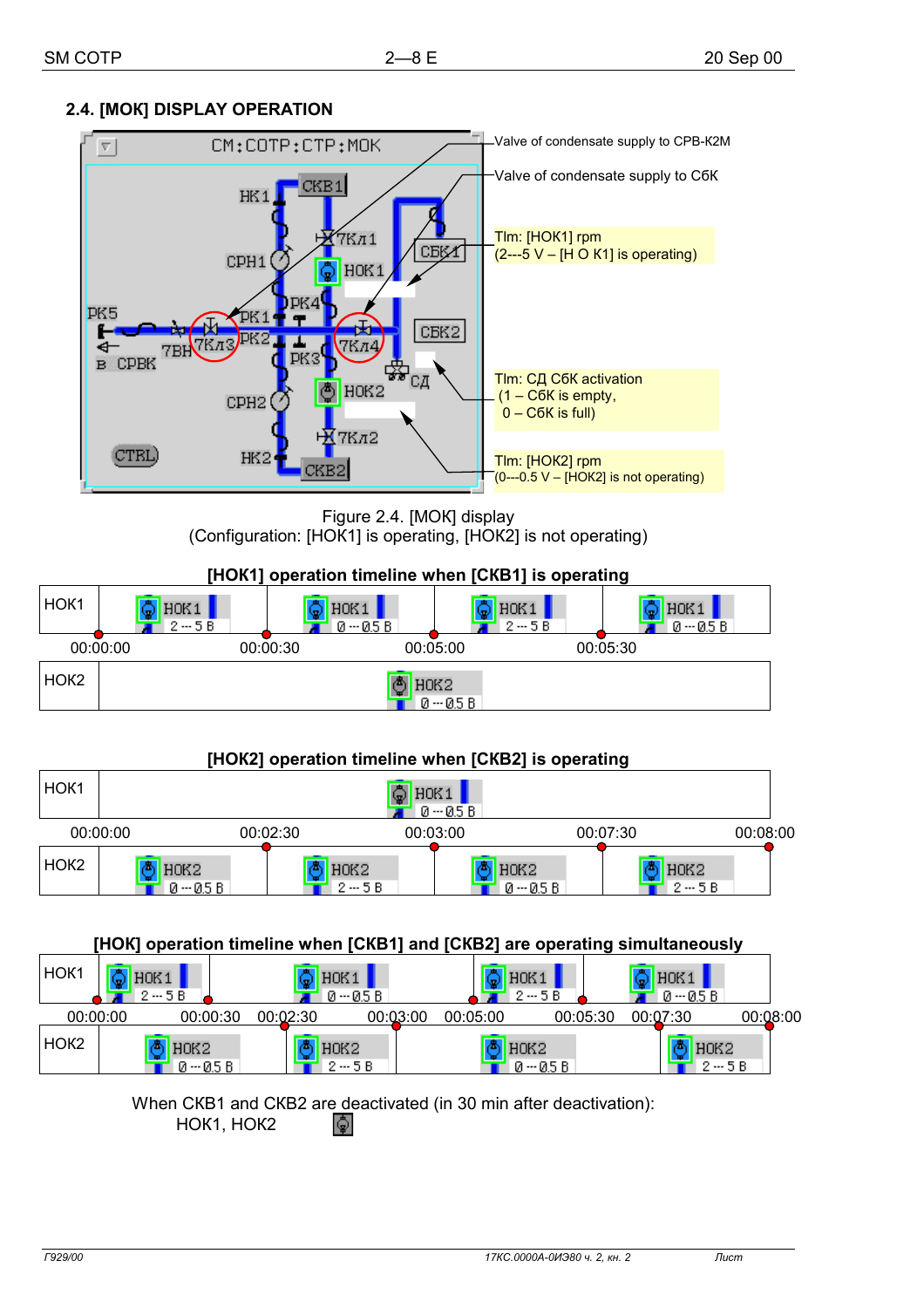# **2.5. [СКВ1] ([СКВ2]) AND [МОК] MALFUNCTIONS**

| <b>CAUTION</b>                                                                                                                                                                                                    |
|-------------------------------------------------------------------------------------------------------------------------------------------------------------------------------------------------------------------|
| 1. In case of freon leak (hissing noise and/or white cloud in the area of compressor) deactivate<br>[CKB], instruments and units with heating cells — report to MCC-M<br>On MCC-M GO perform atmosphere scrubbing |
| 2. Do not tighten connectors or do other work on active [CKB] system                                                                                                                                              |
| 3. In the event of any knocking sounds coming from compressor or fans, immediately deactivate<br>$[CKB]$ — report to MCC-M                                                                                        |

# **2.5.1. 'SM SKV1 (2) AIR CONDITIONER OFF-NOMINAL SHUTDOWN-RS'**

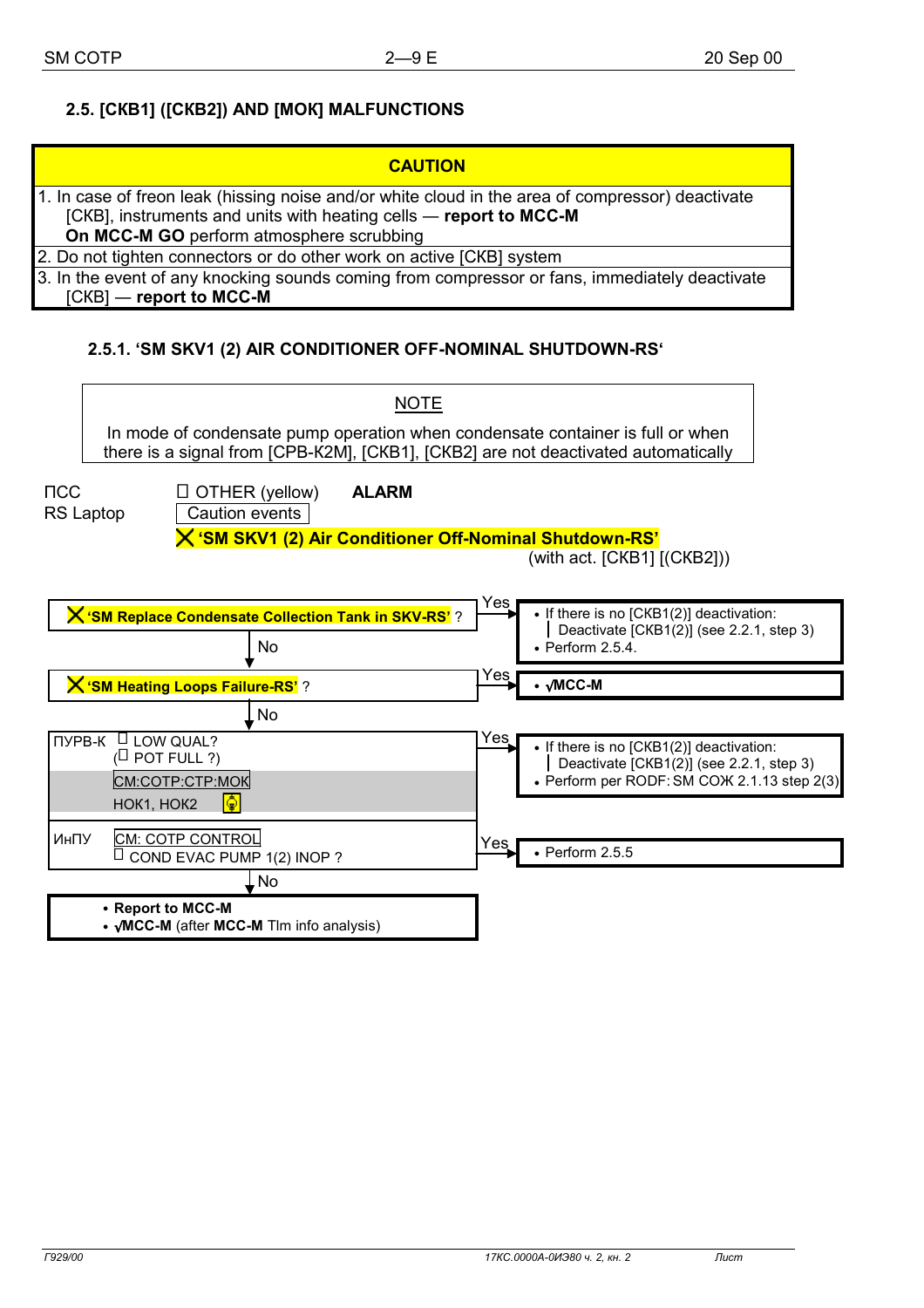# **2.5.1.1. COOLANT TEMPERATURE IS ABNORMALLY LOW (ON MCC-М GO)**

Deactivate КОБ parallel operation (per Table of 2.2.1, step 3)



## **2.5.1.2. COOLANT PRESSURE IS ABNORMALLY HIGH (ON MCC-М GO)**



## **2.5.1.3. POWER SUPPLY INLET CURRENT IS ABNORMALLY HIGH (ON MCC-М GO)**

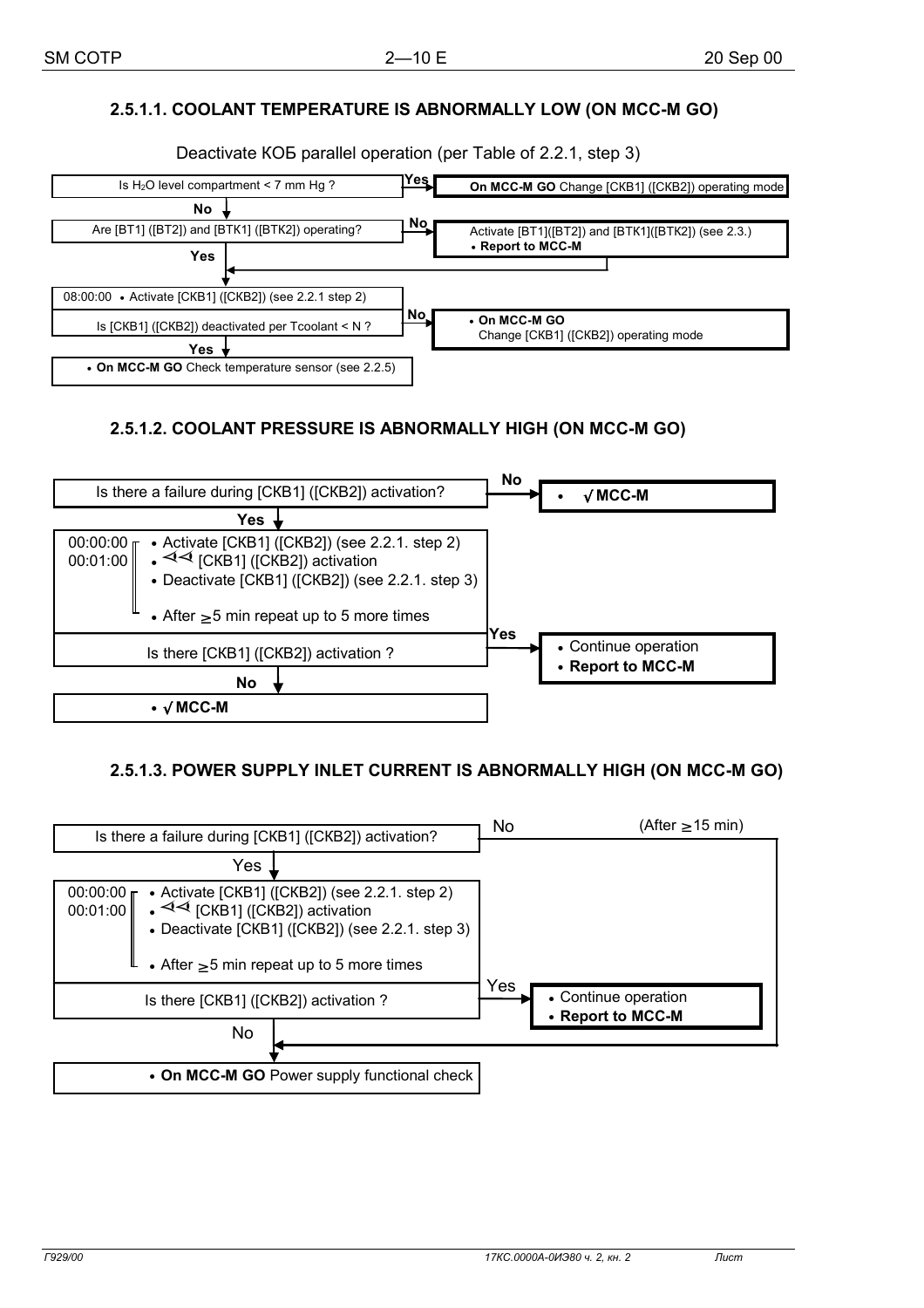# **2.5.1.4. FAN REVOLUTIONS ARE ABNORMALLY LOW (ON MCC-М GO)**

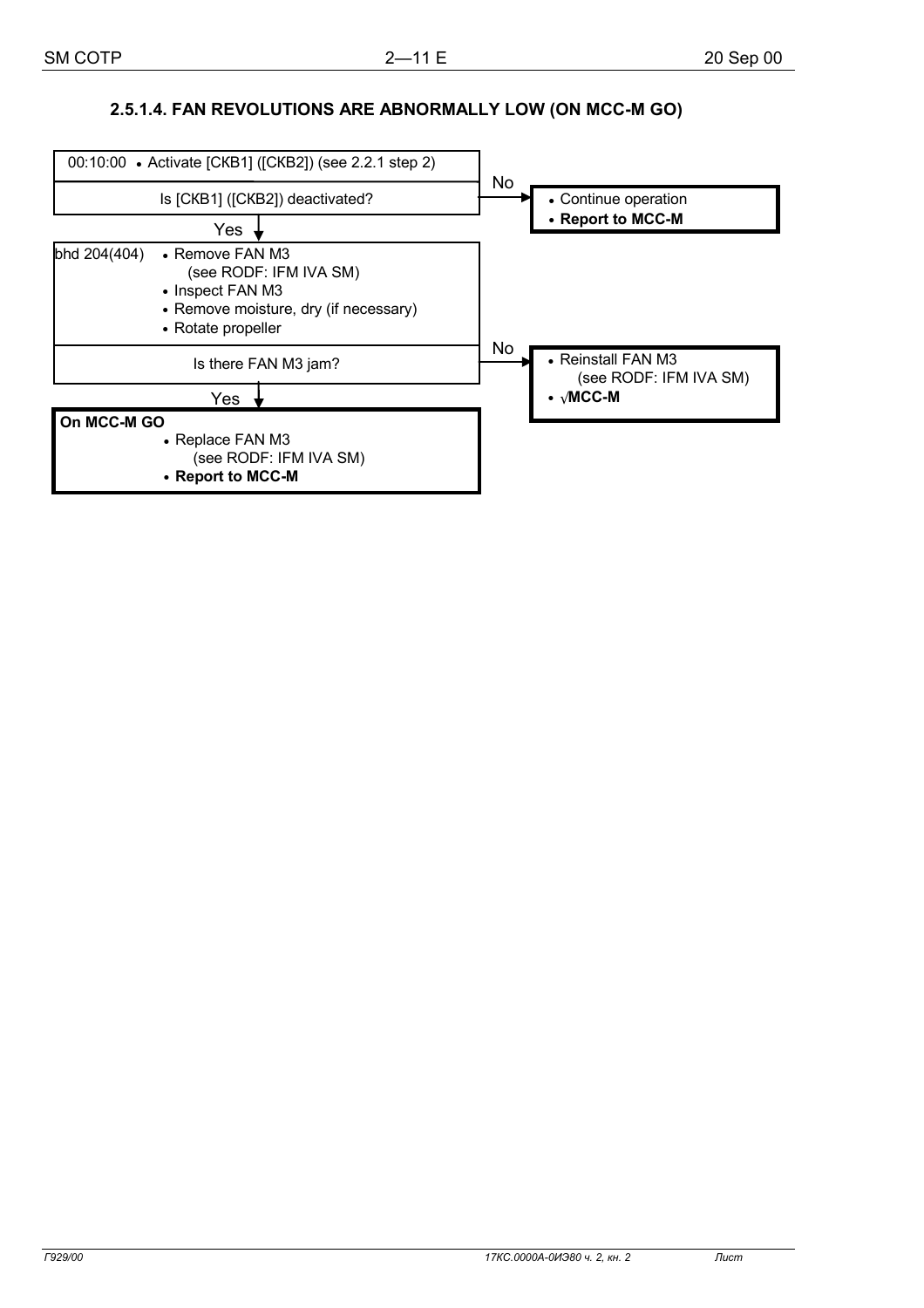# **2.5.2. [ВТ1] ([ВТ2]) FAILURE**

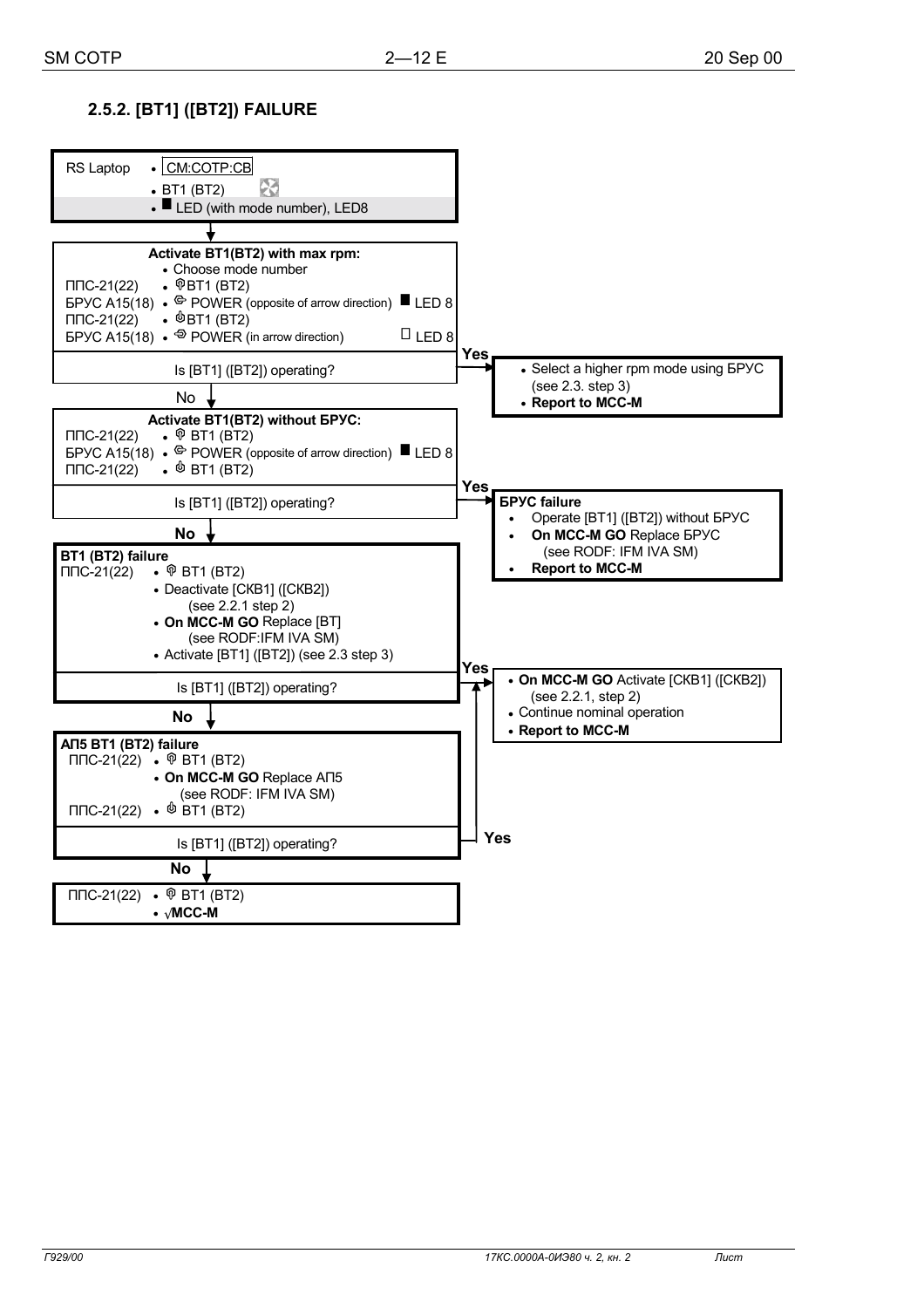# **2.5.3. [ВТК1] ([ВТК2])**

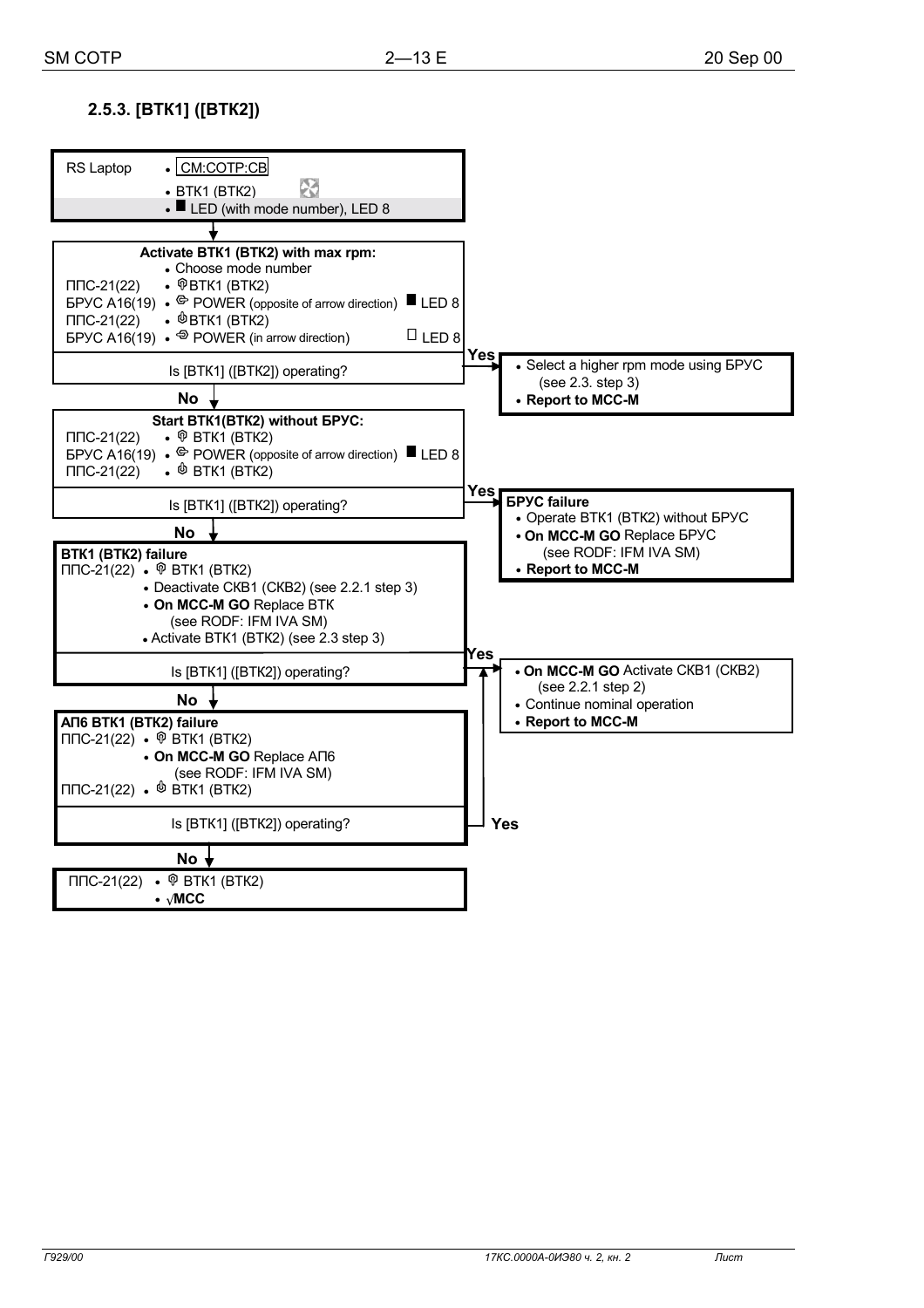# **2.5.4. 'SM REPLACE CONDENSATE COLLECTION TANK IN SKV-RS'**

| $\sf{TCC}$<br>RS Laptop |  | $\Box$ OTHER (yellow)<br><b>ALARM</b><br>Caution events                                                              |  |  |
|-------------------------|--|----------------------------------------------------------------------------------------------------------------------|--|--|
|                         |  | X 'SM Replace Condensate Collection Tank in SKV-RS'<br>X 'SM SKV1 (2) Air Conditioner Off-Nominal Shutdown-RS'       |  |  |
|                         |  | (with act. [CKB1] ([CKB2]))                                                                                          |  |  |
|                         |  | CM:COTP:CTP:MOK<br>ø                                                                                                 |  |  |
|                         |  | (condensate container is full)                                                                                       |  |  |
|                         |  | $\frac{16}{2}$ HOK2<br>HOK1<br>$0 - 0.5B$<br>$($ $0 - 0.5B)$                                                         |  |  |
| behind 131              |  | $\prec$ Presence of drops on condensate container indicator valve                                                    |  |  |
|                         |  | CM:COTP:Commands<br>T_OFSNOK<br>(HOK alarm Cancel)<br>cmd<br><b>Execute</b>                                          |  |  |
|                         |  | Prior to condensate container replacement [CKB1] ([CKB2]) and [MOK] are<br>operating on MCC-M GO                     |  |  |
|                         |  | 1. FILLED CONDENSATE CONTAINER REMOVAL                                                                               |  |  |
| behind 201              |  | 7Кл4<br>$\rightarrow$ 3AKPLIT (Closed)                                                                               |  |  |
| behind 131              |  | $\rightarrow$ 3AKP (Closed) ( $\cap$ )<br>C6K indicator valve                                                        |  |  |
|                         |  | Flexible hose  ← OK-32 (C6K inlet fitting) (24 mm wrench)<br>$\rightarrow$ + OK-32 (cap is tethered within C6K area) |  |  |
|                         |  | Cap<br>Disengage securing clamps (two) and remove condensate container                                               |  |  |
|                         |  | Record number and discard                                                                                            |  |  |
|                         |  |                                                                                                                      |  |  |
| 131                     |  | 2. NEW CONDENSATE CONTAINER INSTALLATION<br>Unstow new C6K from 3ИП, record number, install                          |  |  |
|                         |  | Engage securing clamps (two)                                                                                         |  |  |
|                         |  | ← OK-32 (C6K inlet fitting) (24 mm wrench),<br>cap                                                                   |  |  |
|                         |  | tether cap within C6K area                                                                                           |  |  |
|                         |  | Flexible hose $\rightarrow \leftarrow$ OK-32<br>Tighten coupling nut (24 mm wrench)                                  |  |  |
|                         |  |                                                                                                                      |  |  |
|                         |  | 3. NEW C6K CONFIGURATION FOR CONDENSATE COLLECTION                                                                   |  |  |
| 131                     |  | New C6K indicator valve<br>$\rightarrow$ OTKP (Open) ( $\cap$ )                                                      |  |  |
|                         |  | $\perp$ ВКЛ (On) (on 7СД) into bracket                                                                               |  |  |
|                         |  | CM:COTP:CTP:MOK                                                                                                      |  |  |
|                         |  | 1                                                                                                                    |  |  |
|                         |  | $CA$ (C6K is not filled)<br>( <sup>4</sup> ) HOK2                                                                    |  |  |
|                         |  | HOK1<br>0 -- 0.5 B<br>$0 - 0.5 B$ )                                                                                  |  |  |
| 201                     |  | 7Кл4<br>$\rightarrow$ B C5OPHИК КОНДЕНСАТА (to condensate container)                                                 |  |  |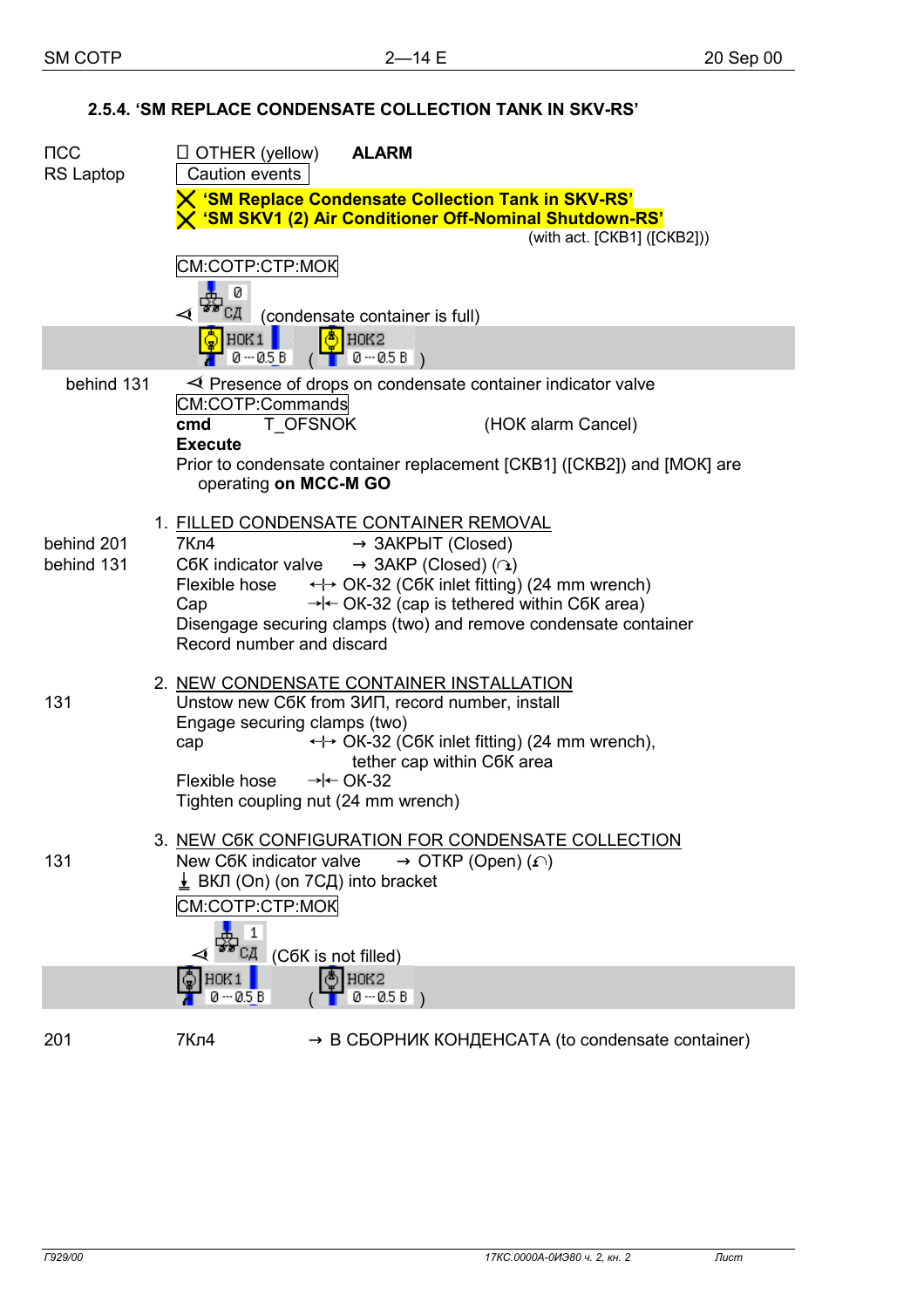|                      | On MCC-M GO:                                                                                                                            |  |  |  |  |
|----------------------|-----------------------------------------------------------------------------------------------------------------------------------------|--|--|--|--|
| 00:00:00             | RS Laptop Activate [CKB1] ([CKB2]) (see 2.2.1, step 2)                                                                                  |  |  |  |  |
| $\leq 00:05:00$      | $\bigcirc$ HOK1  <br>$\circ$ HOK2<br>$44$ $1^{2-58}$<br>$\left( \frac{1}{2} \right)$ (for 30 sec)                                       |  |  |  |  |
|                      | Caution events                                                                                                                          |  |  |  |  |
|                      | √ 'SM Replace Condensate Collection Tank in SKV-RS'                                                                                     |  |  |  |  |
|                      | SM SKV1 (2) Air Conditioner Off-Nominal Shutdown-RS'                                                                                    |  |  |  |  |
|                      | <b>Report to MCC-M</b> Serial numbers of removed and installed C6K                                                                      |  |  |  |  |
|                      | 2.5.5. [HOK1] ([HOK2]) FAILURE                                                                                                          |  |  |  |  |
| $\mathsf{NCC}$       | $\Box$ OTHER (yellow)<br><b>ALARM</b>                                                                                                   |  |  |  |  |
| ИнПУ                 | SM, STATUS:COTP                                                                                                                         |  |  |  |  |
|                      | 'COTP-SIG'<br>□ COND EVAC PUMP 1 (COND EVAC PUMP 2) INOP                                                                                |  |  |  |  |
|                      | On MCC-M GO Replace [HOK] (see RODF: IFM IVA SM)                                                                                        |  |  |  |  |
| <b>RS Laptop</b>     | Activate [CKB1] ([CKB2]) (see 2.2.1, step 2)<br>CM:COTP: Commands                                                                       |  |  |  |  |
|                      | cmd T OFSNOK<br>(HOK alarm Cancel)                                                                                                      |  |  |  |  |
|                      | <b>Execute</b>                                                                                                                          |  |  |  |  |
| ИнПУ                 | SM, STATUS:COTP<br>'COTP-SIG'                                                                                                           |  |  |  |  |
|                      | COND EVAC PUMP 1 (COND EVAC PUMP 2) INOP                                                                                                |  |  |  |  |
| <b>RS Laptop</b>     | CM:COTP:CTP:MOK<br>$\triangleleft$ HOK1 (HOK2)<br>$\frac{1}{2}$ (is operating per timeline)                                             |  |  |  |  |
|                      | If no spare [HOK], evacuate condensate using manual pump (PH)                                                                           |  |  |  |  |
|                      | per RODF: SM COTP (Backup Modes), 2.1.                                                                                                  |  |  |  |  |
|                      | 2.5.6. MOISTURE APPEARANCE IN [CKB1]([CKB2]) AREA                                                                                       |  |  |  |  |
|                      | behind 202(402) $\triangleleft$ Appearance of moisture drops                                                                            |  |  |  |  |
|                      | When [HOK1] ([HOK2]) is operating:                                                                                                      |  |  |  |  |
|                      | $\sim$ $\prec$ No condensate motion in translucent hose on [HOK1] ([HOK2]) outlet<br>$\leq$ HOK1 (HOK2) is operating ([HOK] are locked) |  |  |  |  |
| 00:00:00             | Deactivate [CKB1] ([CKB2]) (see 2.2.1 step 3)                                                                                           |  |  |  |  |
| 00:30:00             | <b>On MCC-M GO</b> Replace HOK valves 6485.130 КЛ.ВХОД and                                                                              |  |  |  |  |
|                      | 6485.140 КЛ.ВЫХОД (see RODF: IFM IVA SM)<br>On MCC-M GO prior to replacement, evacuate condensate from [CKB1]([CKB2])                   |  |  |  |  |
|                      | using manual pump [PH] per RODF: SM COTP (Backup Modes), 2.1                                                                            |  |  |  |  |
| 00:00:00<br>00:30:00 | Activate [CKB1]([CKB2]) (see 2.2.1 step 2)<br>√ Condensate motion in translucent hose on [HOK1]([HOK2]) outlet ************             |  |  |  |  |
|                      |                                                                                                                                         |  |  |  |  |
|                      | <b>On MCC-M GO</b> Replace inlet fitting 6485.200 with new one from spares<br>00:00:00<br>Activate [CKB1]([CKB2]) (see 2.2.1 step 2)    |  |  |  |  |

|          | <b>DARAHAA MOO M</b>                       |
|----------|--------------------------------------------|
| 00:30:00 | $\triangleleft$ Condensate motion          |
| 00:00:00 | Activate [CKB1]([CKB2]) (see 2.2.1 step 2) |
|          |                                            |

 **Report to MCC-M**  \*\*\*\*\*\*\*\*\*\*\*\*\*\*\*\*\*\*\*\*\*\*\*\*\*\*\*\*\*\*\*\*\*\*\*\*\*\*\*\*\*\*\*\*\*\*\*\*\*\*\*\*\*\*\*\*\*\*\*\*\*\*\*\*\*\*\*\*\*\*\*\*\*\*\*\*\*\*\*\*\*\*\*\*\*\*

**Report to MCC-M**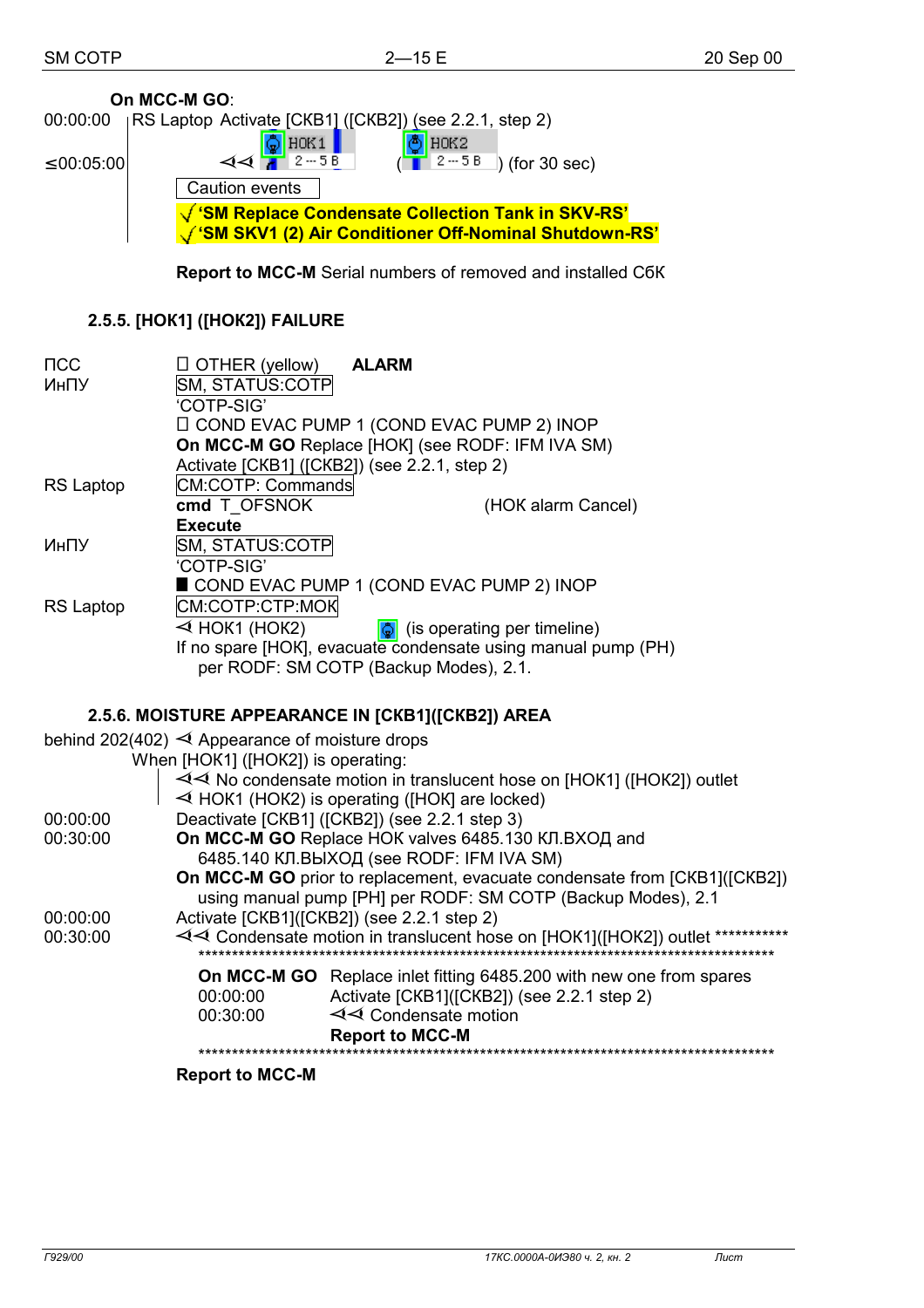# **3. ACTIVE THERMAL CONTROL SYSTEM [СТР]**

# **3.1. ACTIVE THERMAL CONTROL SYSTEM MALFUNCTION**

# **3.1.1. LOOP OUTSIDE LEAK**

1. КОХ1 LEAK

 All КОХ2 pumps 1Н5, 1Н6 pumps

СМ:СОТР:СТР:Statuses

Normal Pressure in KOX1 Normal Pressure in KOX2

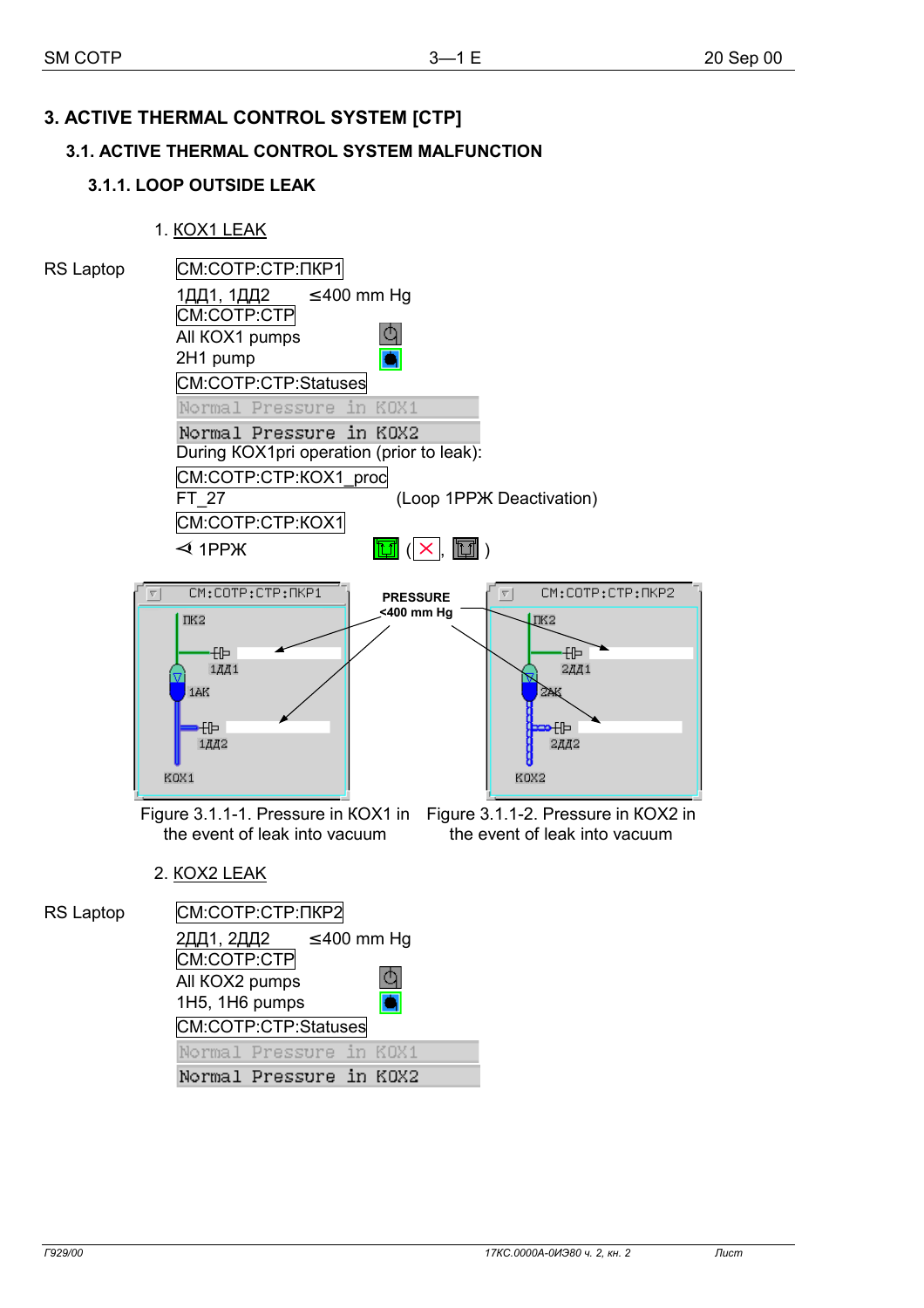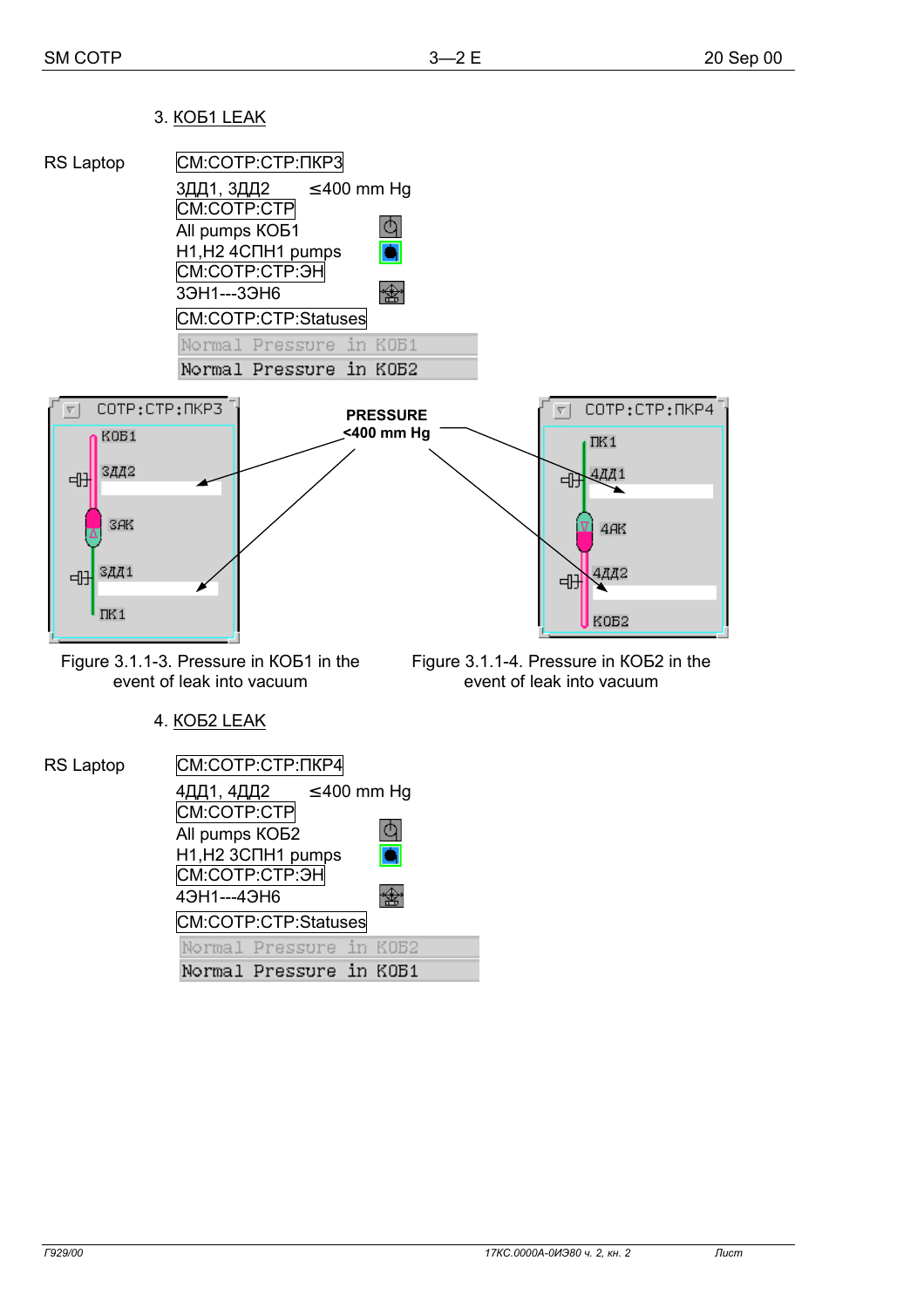### 3.1.2. KOB1 INTERNAL LEAK

(Determined per MCC-M Tlm)

### On MCC-M GO:

### 1. TRANSFER TO 4CNH1(4CNH2) KOB2

| <b>Transfer</b>                         | <b>Procedure</b>                            |              | param |                            |    |
|-----------------------------------------|---------------------------------------------|--------------|-------|----------------------------|----|
|                                         | СМ:СОТР:СТР_проц                            | $\mathbf{2}$ |       | <b>CM:COTP:CTP</b>         |    |
| $KOB1 \rightarrow 4C\Pi H1 KOB2$        | FT 106                                      | 1            | 0     | Pre. act. KOB1 pump-       |    |
|                                         | <b>Transition during KOB1</b><br>operation) |              |       | <b>H1, H2 4CNH1</b>        |    |
|                                         |                                             |              |       | 39H1---39H6                | 盦  |
| $KOB1 \rightarrow 4CTH2 KOB2$           |                                             | 1            |       | Pre. act. KOB1 pump-       | lÓ |
|                                         |                                             |              |       | <b>H1, H2 4CNH2</b>        |    |
|                                         |                                             |              |       | 39H1---39H6                | 金  |
| $(KOB1 + KOB2) \rightarrow$ deact. KOB1 | FT 108                                      | 0            |       | All KO <sub>b1</sub> pumps |    |
|                                         | (Halt KOB units simo<br>operation)          |              |       | 39H1---39H6                |    |

### 2. KOE1 AND COMPARTMENT PRESSURE EQUALIZATION

| behind 249 NK1 cap           |                                 | $\leftrightarrow$ filling device ( $\Box$ 3)                                                |
|------------------------------|---------------------------------|---------------------------------------------------------------------------------------------|
|                              | Secure caps within $\Pi$ 3 area |                                                                                             |
|                              | Кл В9                           | $\rightarrow$ OTKPLIT (Open)                                                                |
| 00:00:00                     | Кл В6                           | $\rightarrow$ OTKPLIT (Open)                                                                |
| <b>RS Laptop</b><br>00:01:00 |                                 | CM:COTP:CTP: $T$ KP3 and CM:COTP:CTP: $T$ K1<br><b>&lt; 3ДД1=3ДД2=8ДД3= P(MB) ±10 mm Hg</b> |

## 3. LEAK SOURCE PINPOINTING AND ISOLATION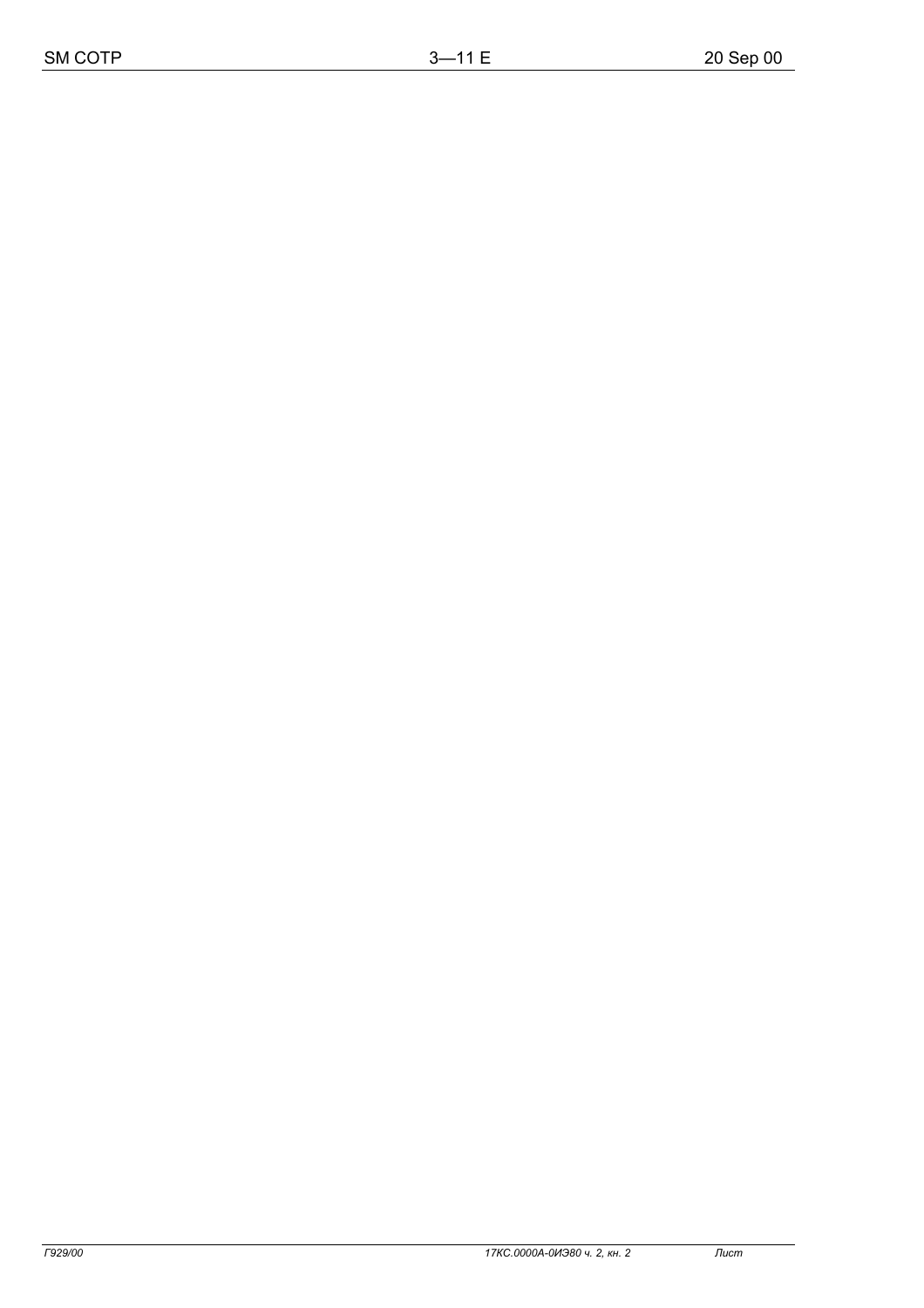### **Report to MC-M** area location with PH = 8 Collect and remove traces of coolant, using paper towels Discard used paper towels

Cover source of leak with waterproof material

√ **MCC-M**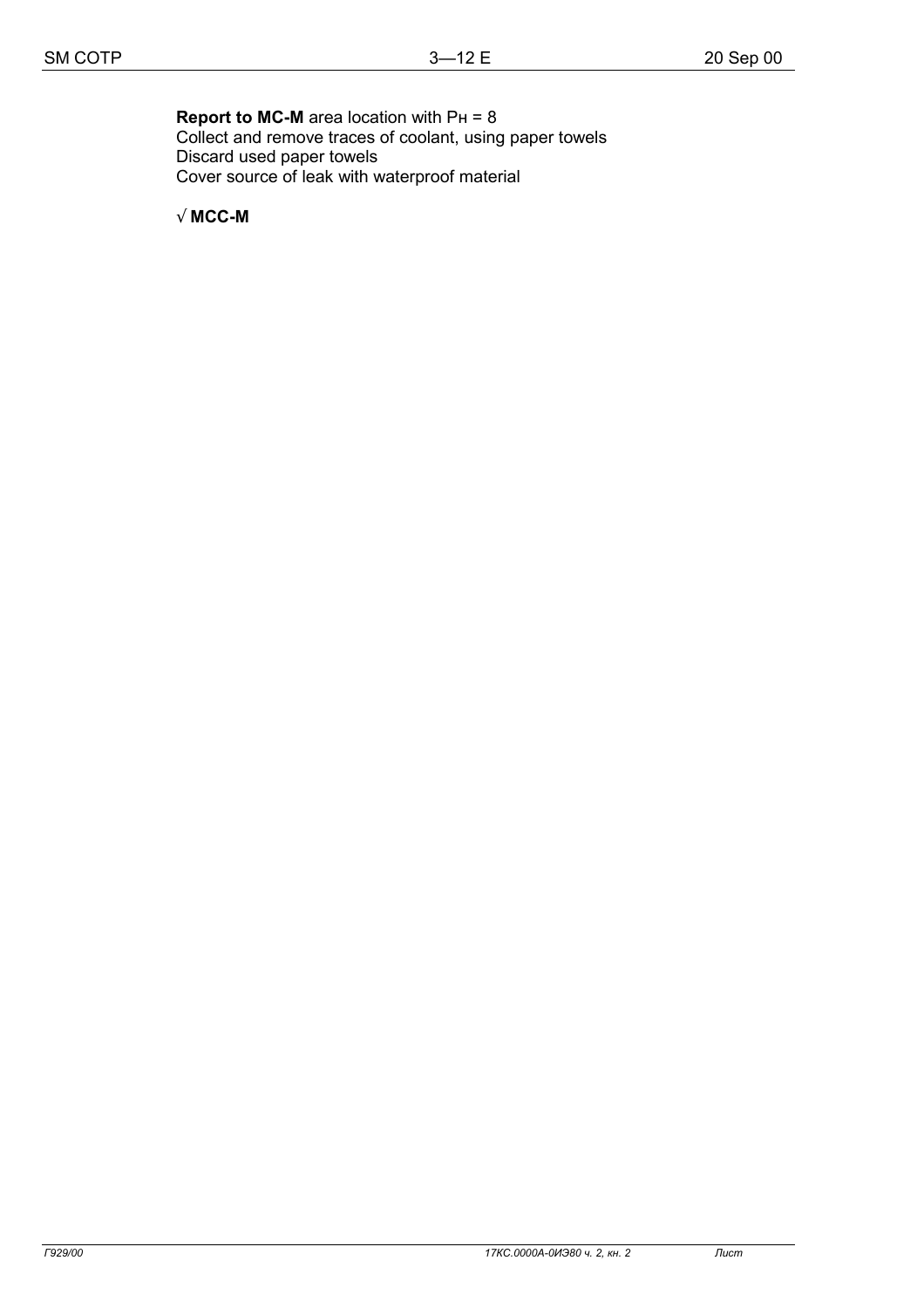

Figure 3.1.2-1 Pressure in KOB1 in the event of internal leak





Figure 3.1.2-3 Valve panel ( $\Pi$ K1) operation in the event of KOB1 (KOB2) internal leak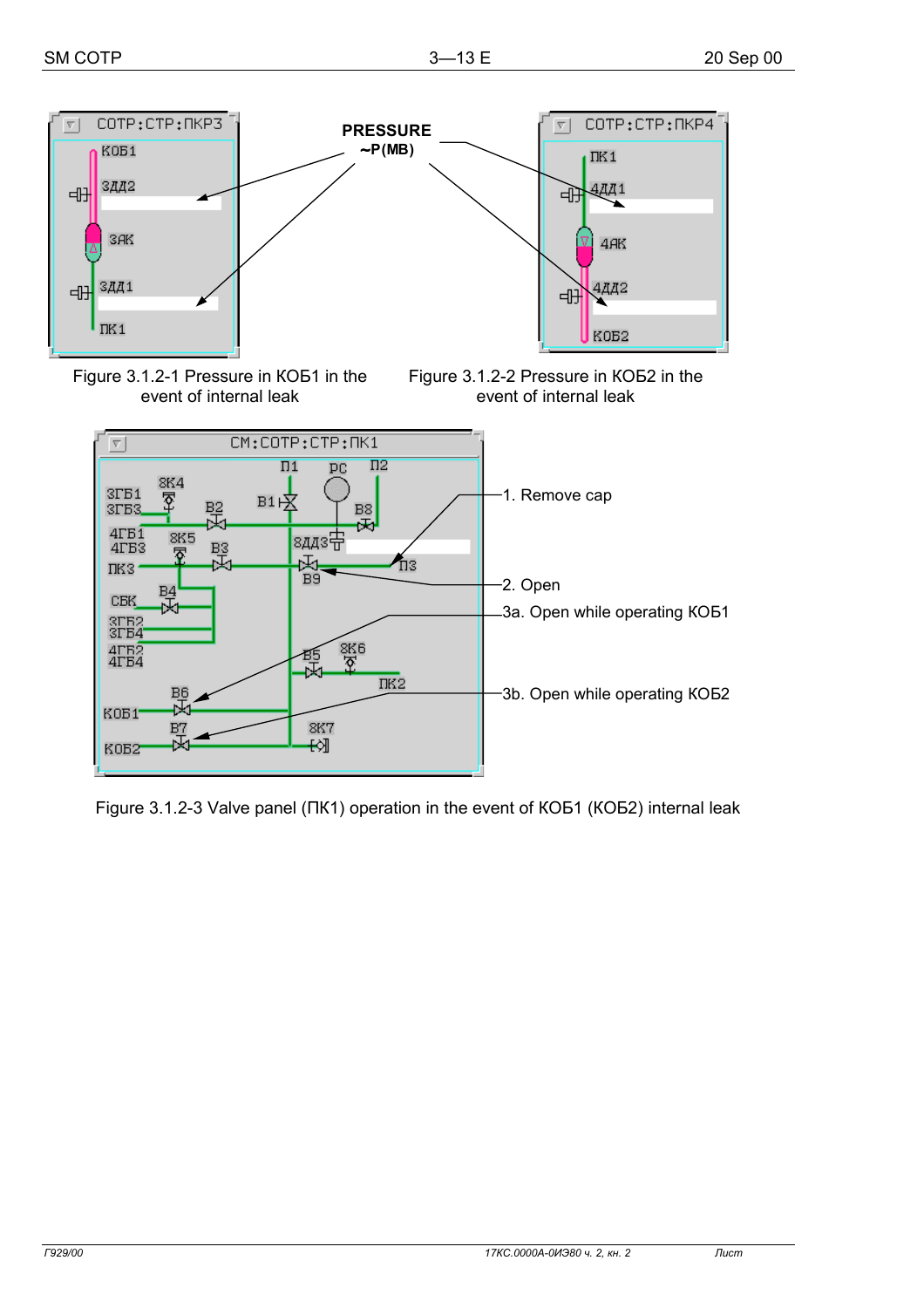#### 3.1.3. KOB2 INTERNAL LEAK

(Determined per MCC-M Tlm)

#### On MCC-M GO:

1. TRANSFER TO 3CNH1(3CNH2) KO61

| <b>Transfer</b>                         | <b>Procedure</b>                  |   | param        |                            |          |
|-----------------------------------------|-----------------------------------|---|--------------|----------------------------|----------|
|                                         | СМ:СОТР:СТР_проц                  |   | $\mathbf{2}$ | <b>CM:COTP:CTP</b>         |          |
| $KOB2 \rightarrow 3C\Pi H1 KOB1$        | FT 107<br>(Transition during KOB2 | 1 | 0            | Pre. act. KOB2 pump-       | lÓ       |
|                                         | operation)                        |   |              | <b>H1, H2 3CNH1</b>        |          |
|                                         |                                   |   |              | 43H1---43H6                | 圈        |
| $KOB2 \rightarrow 3C\Pi H2 KOB1$        |                                   |   | 1            | Pre. act. KOB2 pump-       | <b>d</b> |
|                                         |                                   |   |              | <b>H1, H2 3CNH2</b>        |          |
|                                         |                                   |   |              | 43H1---43H6                | 盦        |
| $(KOB1 + KOB2) \rightarrow$ deact. KOB2 | FT_108<br>(Halt KOB units simo    |   |              | All KO <sub>B2</sub> pumps |          |
|                                         | operation)                        |   |              | 43H1---43H6                |          |

#### 2. KO52 AND COMPARTMENT PRESSURE EQUALIZATION

| behind 249 NK1 cap | $\leftrightarrow$ filling device ( $\Box$ 3) |                                 |  |
|--------------------|----------------------------------------------|---------------------------------|--|
|                    |                                              | Secure caps within $\Pi$ 3 area |  |
|                    | Кл В9                                        | $\rightarrow$ OTKPLIT (Open)    |  |
| 00:00:00           | Кл B7                                        | $\rightarrow$ OTKPbIT (Open)    |  |
|                    |                                              |                                 |  |

RS Laptop CM:COTP:CTP:  $T$ KP4 and CM:COTP:CTP:  $T$ K1 00:01:00 < 4ДД1=4ДД2=8ДД3= P(MB) ±10 mm Hg

Pinpoint leak (see 3.1.2 step 3)

#### 3.1.4. 'OTKA3 KOHTYPOB KOX' (KOX LOOPS FAILURE)

 $\sqcap$ CC  $\Box$  OTHER (yellow) **ALARM** RS Laptop Caution events **X'SM Cooling Loops Failure-RS'** (All KOX1 and KOX2 pumps failure)  $\left| \frac{1}{2} \right|$  Station transfers to survival mode  $\sqrt{MCC-M}$ 

#### 3.1.5. 'OTKA3 KOHTYPOB KOB' (KOB LOOPS FAILURE)

| псс<br>RS Laptop | $\Box$ OTHER (yellow)<br><b>ALARM</b><br>Caution events                                                    |                                   |
|------------------|------------------------------------------------------------------------------------------------------------|-----------------------------------|
|                  | X'SM Heating Loops Failure-RS'<br>$\lceil 4 \rceil$ Station transfers to survival mode<br>$\sqrt{M}$ MCC-M | (All KOB1 and KOB2 pumps failure) |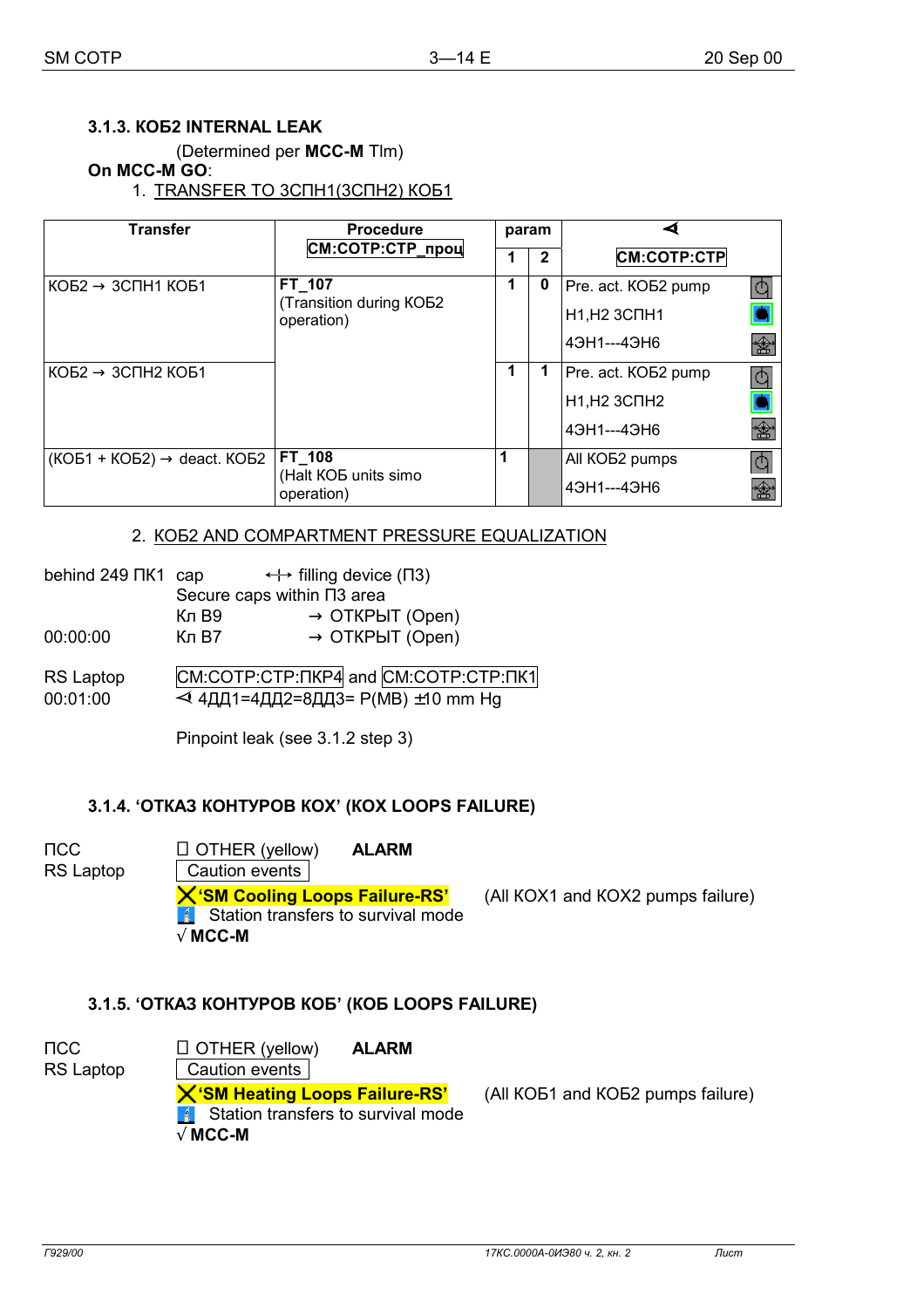# **4. VENTILATION SUBSYSTEM ([СВ])**

# **4.1. [СВ] DISPLAY OPERATION**



ВПФ1, ВПФ2 are not indicated in the display

## **4.2. FAN CONTROL**

## **4.2.1. FAN ACTIVATION/DEACTIVATION VIA SYSTEM POWER PANEL (ППС)**

|                          | <b>NOTE</b>                                                                                                                                                                                                                               |
|--------------------------|-------------------------------------------------------------------------------------------------------------------------------------------------------------------------------------------------------------------------------------------|
|                          | │1. ВАП1, ВАП2, ВВ1РО, ВВ2РО, ВВПрК, ВПрК, ВВПхО, ВПхО,ВГЖТ1-ВГЖТ4, ВПО1-ВПО11, │<br>BCON-1, BN $\Phi$ 1, BN $\Phi$ 2 are running continuously. Deactivation only on MCC-M GO<br>2. BNO12 is activated only when the treadmill is running |
| $\Pi \Pi C$<br>RS Laptop | Activation (deactivation):<br>$\phi(\phi)$ corresponding sw (see Table 4.2.1.)<br>CM:COTP:CB                                                                                                                                              |

 $\triangleleft$  All activated fans  $\qquad -\mathcal{C}$  $\triangleleft$  All deactivated fans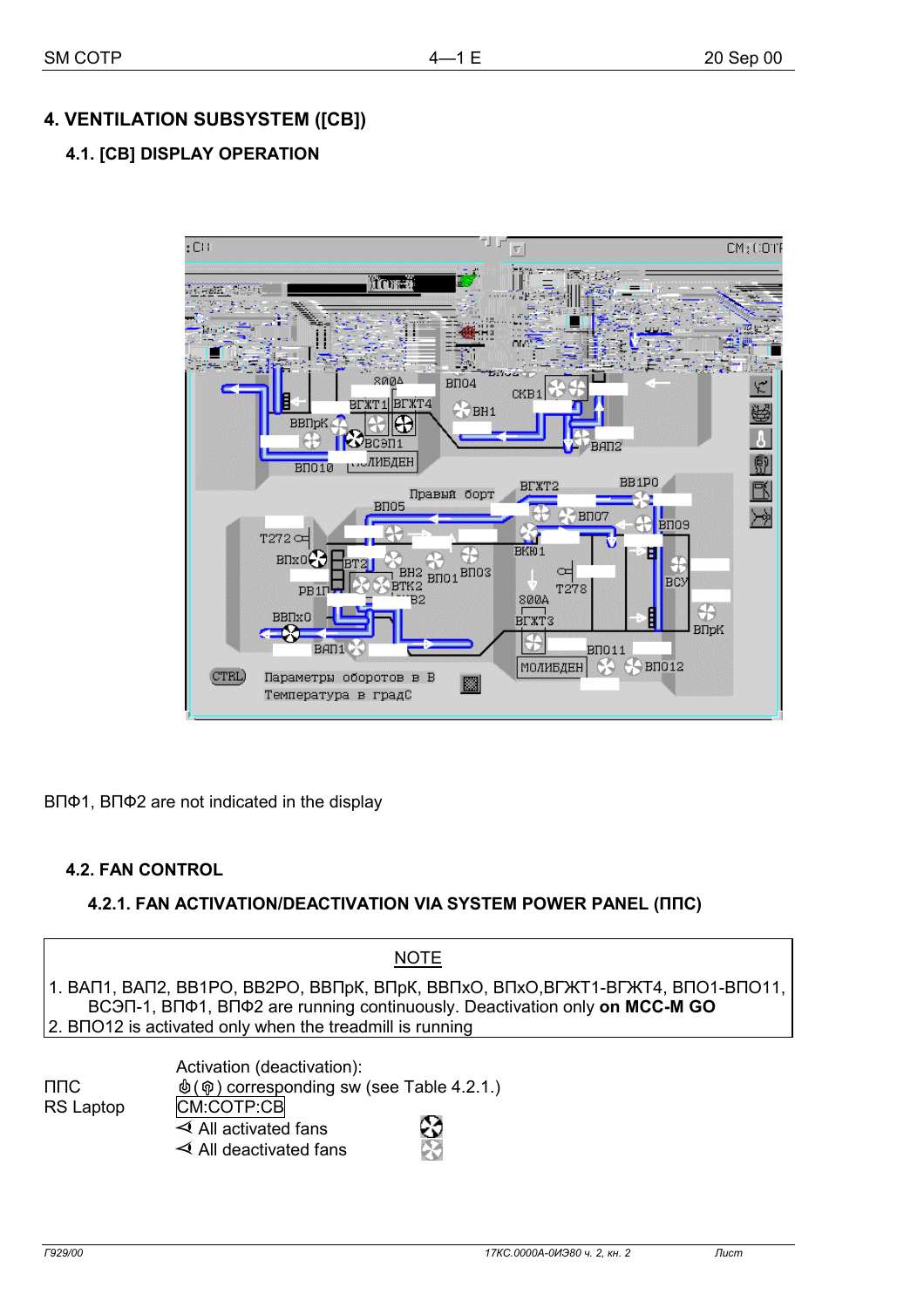|                                |                  |                                                              |                   | Table 4.2.1.                   |
|--------------------------------|------------------|--------------------------------------------------------------|-------------------|--------------------------------|
| Fan                            | Item             | <b>Onboard location</b>                                      | <b>Panel</b>      | <b>SW</b>                      |
| BAN <sub>1</sub>               | 17KC.53IO 5005-0 | behind 104                                                   | ППС-22 (308)      | BAN1                           |
| BAN <sub>2</sub>               | 17KC.53IO 5005-0 | behind 102                                                   | $\Pi$ DC-21 (306) | BA <sub>U</sub> 2              |
| <b>BB1PO</b>                   | MO-1-5006        | behind 336, behind cover 17KCM-7661-360<br>on rigid air duct | ППС-23 (338)      | BB1PO                          |
| <b>BB2PO</b>                   | MO-1-5006        | behind 333, behind cover 17KCM-7661-360<br>on rigid air duct | ППС-24 (338)      | BB <sub>2</sub> PO             |
| <b>ВВПрК</b>                   | MO-2-5008        | behind 129                                                   | ППС-24 (338)      | ВВПрК                          |
| <b>BBNxO</b>                   | MO-2-5008        | TxO, cone, plane 1                                           | ППС-22 (308)      | <b>BB<sub>TxO</sub></b>        |
| <b>BLXL1</b>                   | MO-2-5006        | behind 126                                                   | $\Pi$ DC-24 (338) | B <sub>T</sub> XT <sub>1</sub> |
| B <sub>F</sub> XT <sub>2</sub> | MO-2-5008        | behind 328                                                   | ППС-24 (338)      | B <sub>T</sub> XT <sub>2</sub> |
| <b>BLXT3</b>                   | MO-2-5008        | behind 128                                                   | ППС-23 (338)      | B <sub>T</sub> XT <sub>3</sub> |
| <b>BLXT4</b>                   | MO-1-5006        | behind 126                                                   | $\Pi$ DC-24 (338) | B <sub>T</sub> XT4             |
| <b>BNO1</b>                    | 17KC.53IO 5011-0 | behind 408                                                   | ППС-22 (308)      | B <sub>NO</sub> 1              |
| <b>B</b> 1010                  | MO-2-5008        | behind 129                                                   | $\Pi$ DC-24 (338) | <b>BNO10</b>                   |
| <b>BNO11</b>                   | MO-2-5008        | behind 131                                                   | $\Pi$ DC-23 (338) | <b>BNO11</b>                   |
| <b>ВПО12</b>                   | MO-2-5008        | behind 130                                                   | $\Pi$ DC-24 (338) | <b>BNO12</b>                   |
| <b>BNO2</b>                    | 17KC.53IO 5011-0 | behind 208                                                   | $\Pi$ DC-21 (306) | B <sub>IO2</sub>               |
| ВПОЗ                           | 17KC.53IO 5011-0 | behind 416                                                   | ППС-22 (308)      | B <sub>IO3</sub>               |
| <b>ВПО4</b>                    | 17KC.53IO 5011-0 | behind 216                                                   | ППС-21 (306)      | B <sub>IO4</sub>               |
| <b>ВПО5</b>                    | MO-2-5008        | behind 307                                                   | ППС-22 (308)      | B <sub>IO5</sub>               |
| <b>ВПО6</b>                    | MO-2-5008        | behind 307                                                   | ППС-21 (306)      | B <sub>IO6</sub>               |
| B <sub>NO</sub>                | MO-2-5008        | behind 328                                                   | ППС-23 (338)      | B <sub>IO7</sub>               |
| <b>ВПО8</b>                    | MO-2-5008        | behind 338                                                   | ППС-24 (338)      | B <sub>IO8</sub>               |
| <b>ВПО9</b>                    | MO-2-5008        | behind 338                                                   | ППС-23 (338)      | B <sub>IO</sub> 9              |
| <b>ВПрК</b>                    | MO-2-5008        | ПрК, plane 1                                                 | $\Pi$ DC-23 (338) | ВПрК                           |
| <b>B</b> <sub>I</sub> xO       | MO-2-5008        | TixO, cone, plane 4                                          | $\Pi$ DC-21 (306) | <b>B</b> <sub>N</sub> O        |
| ВПФ1                           | 17KC.53IO 5011-0 | behind 449 (behind $\Pi\Phi$ 1)                              | $\Pi$ C-24 (338)  | ВПФ1,2                         |
| ВПФ2                           | 17KC.53IO 5011-0 | behind 246 (behind $\Pi$ <sup>02</sup> )                     |                   |                                |
| ВСЭП-1                         | MO-2-5008        | behind 126                                                   | ППС-24 (338)      | BC <sub>3</sub> N <sub>1</sub> |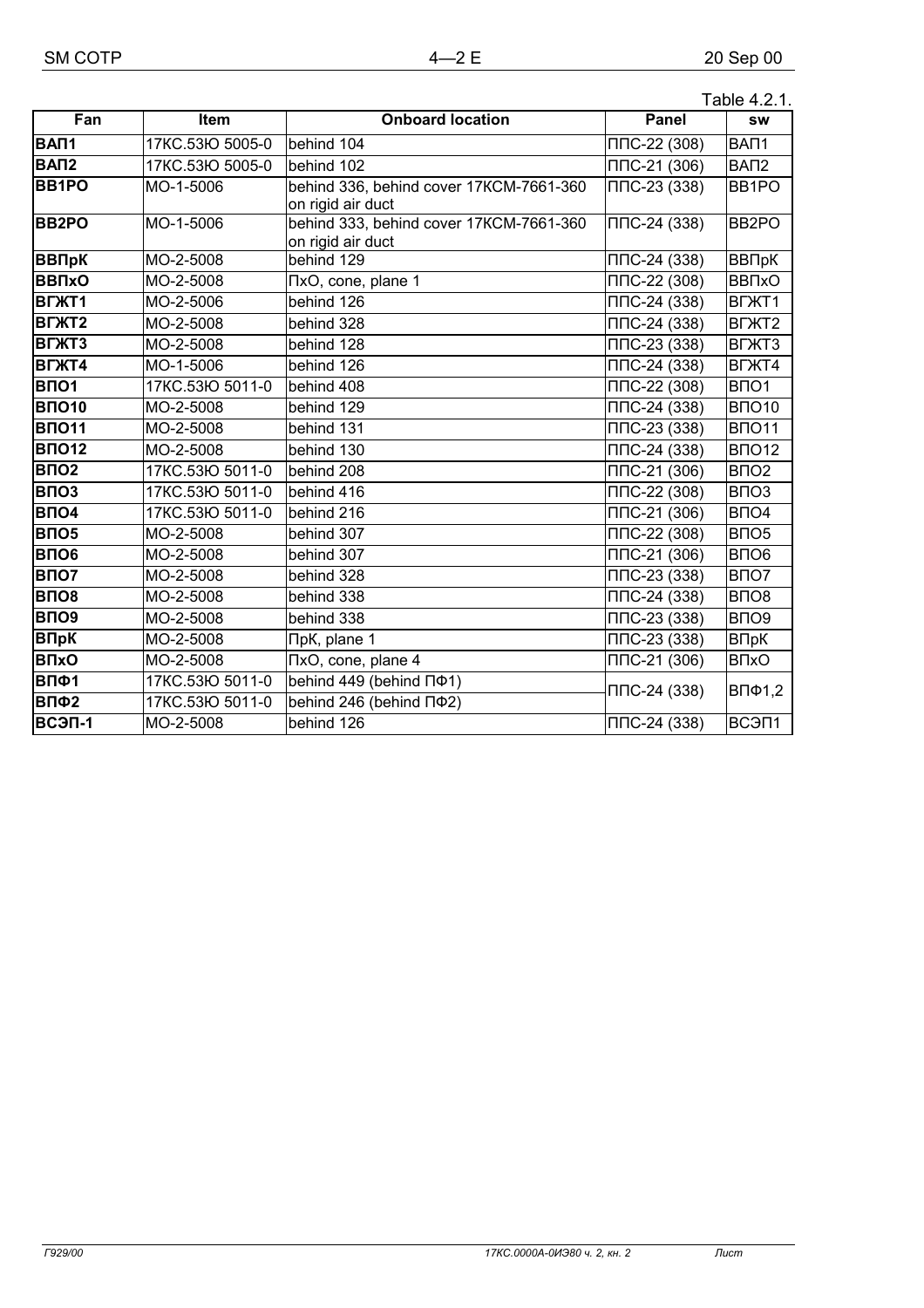# **4.2.2. [ВН1] ([ВН2]) CONTROL**

| <b>CAUTION</b>                                                                                                                   |  |
|----------------------------------------------------------------------------------------------------------------------------------|--|
| 1. Activate [BH1] ([BH2]) only if:                                                                                               |  |
| RS Laptop CM:COTP:CTP:Algorithms                                                                                                 |  |
| TP_CFVN1 BH1 control & monitoring                                                                                                |  |
| (TP_CFVN2 BH2 control & monitoring                                                                                               |  |
| 2. For a time of BUTC maintenance, [BH1] ([BH2]) heater section activation is forbidden<br>Operation is allowed only in fan mode |  |

### **NOTE**

1. Cabin air heater has three sections, each section power is 200 W

2. Amount and numbers of activated sections – arbitrary (per crew discretion)

| Fan         | <b>Item</b>     | <b>Onboard</b><br><b>location</b> | Panel                                  | <b>Controller</b>       |
|-------------|-----------------|-----------------------------------|----------------------------------------|-------------------------|
| <b>BH1</b>  | 17KC.53Ю 5007-0 | lon 219                           | <b>INYBH, 237, crew quarters, Port</b> | lpb FAN                 |
| <b>IBH2</b> | 17KC.53Ю 5007-0 | lon 305                           | ПУВН, 440, crew quarters, Starboard    | <b>Tpb ZONE HEATERS</b> |

#### 1. PANEL ACTIVATION (only during [ВН1] ([ВН2]) first activation)

237(440) ПУВН  $\frac{1}{2}$  PANEL PWR ON  $\Box$  LED Д1

 $\downarrow$  LAMP TEST (hold)  $\Box$  (all) (when monitoring)

When the crew is onboard ПУВН may remain on

- 2. FAN ACTIVATION
- 237(440) ПУВН  $\blacktriangleleft$   $\Box$  LED Д1

If  $\blacksquare$  LED  $\Box$ 1 | Perform step 1

 0 FAN ON BH1(BH2)  $\mathbb{P} \mathbb{V}$  BH1(BH2) is running  $\curvearrowright$  air flow direction (if necessary)

3. SECTION ACTIVATION

(per crew discretion)

BH1(BH2)  $\mathbb{P} \mathbb{V}$  BH1(BH2) is running

00:00:00

237(440) ПУВН  $\perp$  STATUS CHECK In any combination:

| III driv compliation. |                   |  |
|-----------------------|-------------------|--|
|                       | <b>ZONE HEATE</b> |  |

| $\angle$ ZONE HEATERS 1     | $\Box$ ZONE 1 |
|-----------------------------|---------------|
| $\downarrow$ ZONE HEATERS 2 | $\Box$ ZONE 2 |
| ↓ ZONE HEATERS 3            | $\Box$ ZONE 3 |
|                             |               |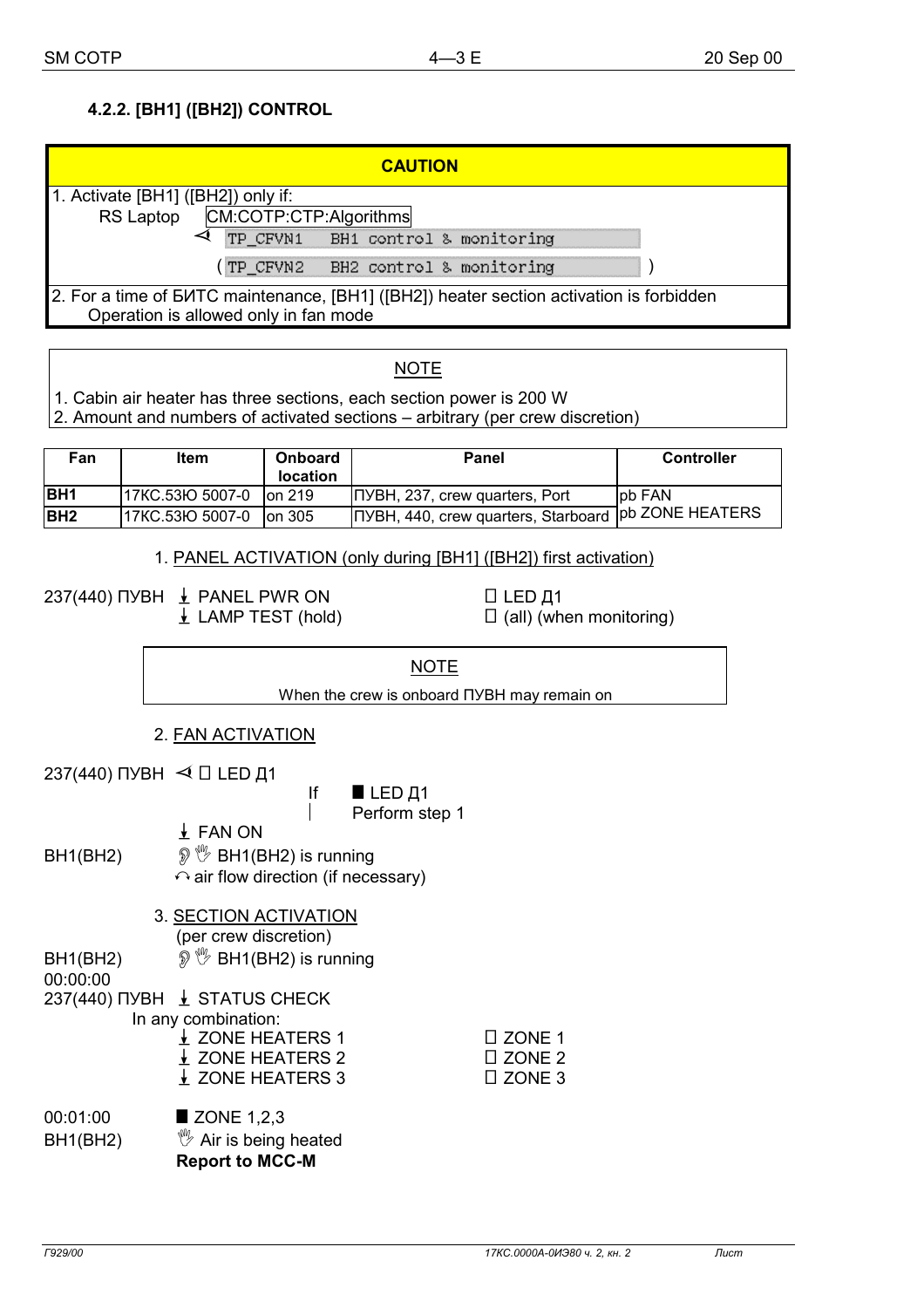## 4. SECTION AND [BH1]([BH2]) DEACTIVATION

# **CAUTION** When ↓ ZONE HEATERS OFF [BH1] ([BH2]) and [BH1] monitoring algorithm are deactivated 237(440) NYBH  $\pm$  FAN OFF  $\downarrow$  STATUS CHECK **ZONE 1.2.3**  $\mathcal{D} \overset{\text{def}}{=}$  BH1(BH2) is not operating **BH1 (BH2)** If necessary, perform step 2 to activate [BH1] ([BH2])

5. PANEL DEACTIVATION (in the event of partial deactivation)

237(440) NYBH  $\pm$  PANEL PWR OFF  $LED<sub>41</sub>$ 

## 4.2.3. CONTROL OF CREW QUARTERS FANS (BKIO1 (BKIO2))

#### **CAUTION** 1. When the crew is in the crew quarters, BKIO1 (BKIO2) should be activated 2. Activate BKIO1 (BKIO2) only if: CM:COTP:CTP: Algorithms **RS Laptop** ⊲ TP CVKQ1 BK01 monitoring (TP CVKQ2 BK02 monitoring 3. For a period of EVITC maintenance, BKIO1 (BKIO2) operation without algorithm is allowed

| Fan               | <b>Item</b> | <b>Onboard</b><br><b>location</b> | <b>Panel</b>                                           | <b>Controller</b> |
|-------------------|-------------|-----------------------------------|--------------------------------------------------------|-------------------|
| <b>BKIO1</b>      | MO-2-5008   | Ibehind 322                       | <b>IBBK-2, 440, crew quarters, Starboard pb ON/OFF</b> |                   |
| BKIO <sub>2</sub> | IMO-2-5008  | Ibehind 320                       | <b>IGBK-2, 237, crew quarters, Port</b>                | lpb ON/OFF        |

1. BKIO1 (BKIO2) ACTIVATION

440 (237) БВК-2 ↓ ON

 $\Box$  LED

 $IIFD$ 

*I*  $\mathcal{D}$  BKIO1(BKIO2) is running (through crew quarters overhead) 337(332)

**SM COTP CONTROL** ИнПУ 'COTP-SIG'  $\Box$  FAN 1 (FAN 2)  $\Box$ pK PWR ON

2. BKIO1 (BKIO2) DEACTIVATION

440 (237) БВК-2 ↓ ОFF

337(332)  $\mathcal{D} \mathcal{D}$  BKIO1(BKIO2) is not running (through crew quarters overhead) ИнПУ **SM COTP CONTROL** 

'COTP-SIG'

FAN 1 (FAN 2) NpK PWR ON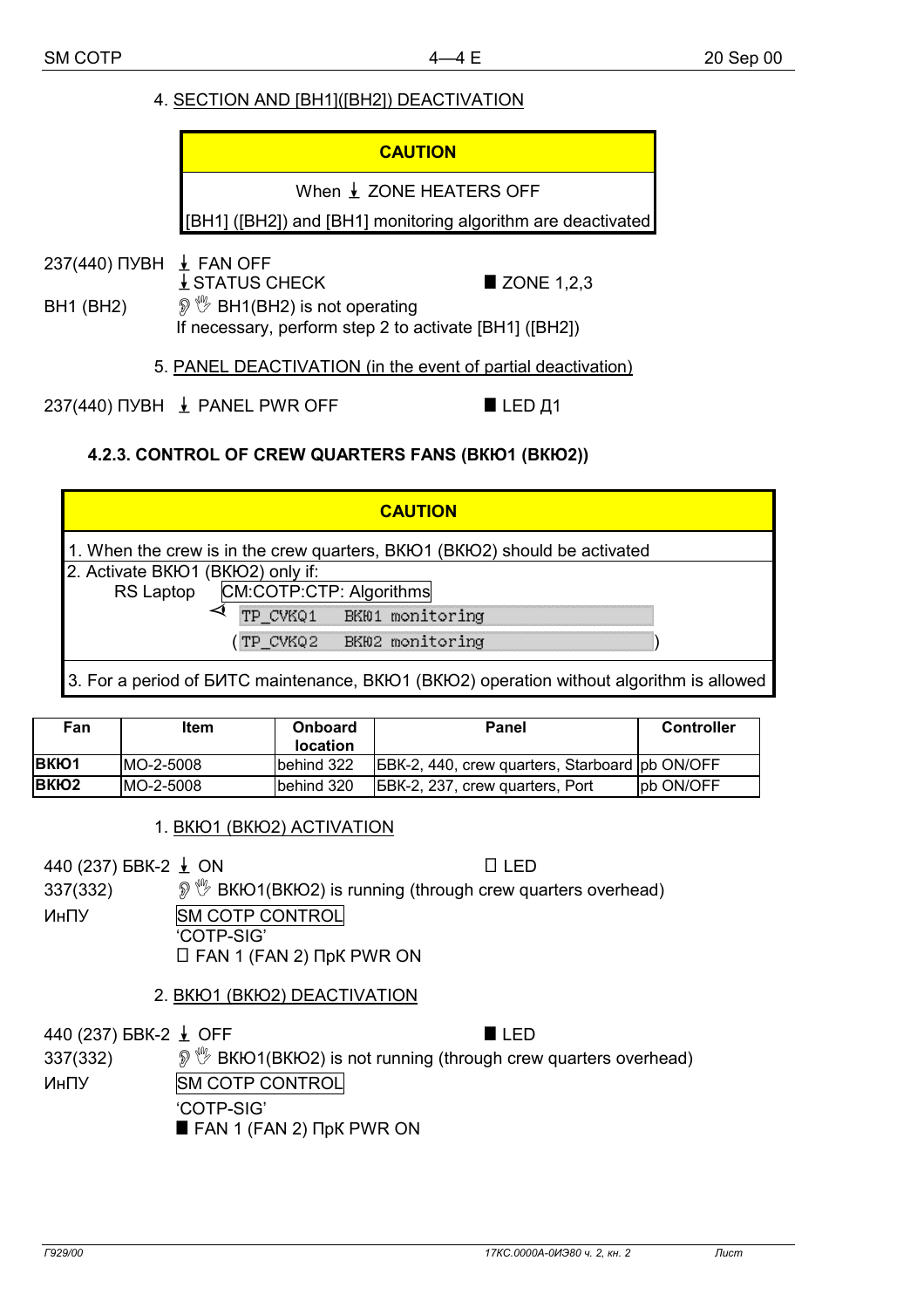# 4.2.4. TOILET CABIN FAN (BCY) CONTROL

| Fan        | Item             | <b>Onboard location</b> | Panel                    | <b>Controller</b> |
|------------|------------------|-------------------------|--------------------------|-------------------|
| <b>BCY</b> | 17KC.53HO 5005-0 | on 455, toilet cabin    | IBB-1, 455, toilet cabin | sw                |

NOTE.

Operates if necessary for toilet cabin ventilation

Activation (deactivation):

**БВ-1** 

455

 $\Phi$  $(\phi)$ 

**<sup>®</sup> <sup>®</sup> BCY** is running (is not running)

# 4.2.5. LIRA EQUIPMENT FAN (BOJI) OPERATION MONITORING (ON MCC-M GO)

| Fan  | ltem       | <b>Onboard location</b> | Panel                    | <b>Controller</b> | <b>Note</b>        |
|------|------------|-------------------------|--------------------------|-------------------|--------------------|
| ∣вол | IMO-3-5010 | behind 338              | $\overline{\phantom{a}}$ |                   | Operates with LIRA |

In case of LIRA activation (deactivation):

**RS Laptop** 

CM:COTP:CB  $\mathfrak{D}(\mathbb{R})$  $\triangleleft$  ВОЛ

# 4.2.6. [BK1] ([BK2], [BK3], [BK4]) OPERATION

| Fan | ltem                               | <b>Onboard location</b> | Panel | <b>Controller</b>      | <b>Note</b>       |
|-----|------------------------------------|-------------------------|-------|------------------------|-------------------|
|     | <b>BK1--- BK4 17KC.53IO 5004-0</b> | <b>Portable</b>         |       | sw on housing, PBC10/3 | <b>IDelivered</b> |

|         | NOTE                                                                                                                                                                                |
|---------|-------------------------------------------------------------------------------------------------------------------------------------------------------------------------------------|
|         | 1. BK1 --- BK4 are used to provide additional ventilation                                                                                                                           |
|         | 2. Connect in SM to any PEC 10/3 (in case of fire or leak outlet is powered down<br>automatically)                                                                                  |
|         | 1. HARDWARE SETUP                                                                                                                                                                   |
| Unstow: | BK1 (BK2, BK3, BK4) 17KC.53H 5004-0,<br>adapter 17KC.290lO 2001-30,<br>cbl 17KC.59łO 8259A-390 (17KC.59łO 8259A-400, 17KC.59łO 8259A-410,<br>17KC.59HO 8259A-420)<br>bracket LIV/20 |

**BK1 (BK2, BK3, BK4)** 

Depress latch-rods flush (two) Into bracket grooves of BK1 (BK2, BK3, BK4) Align bracket pulley of BK1 (BK2, BK3, BK4) with adapter opening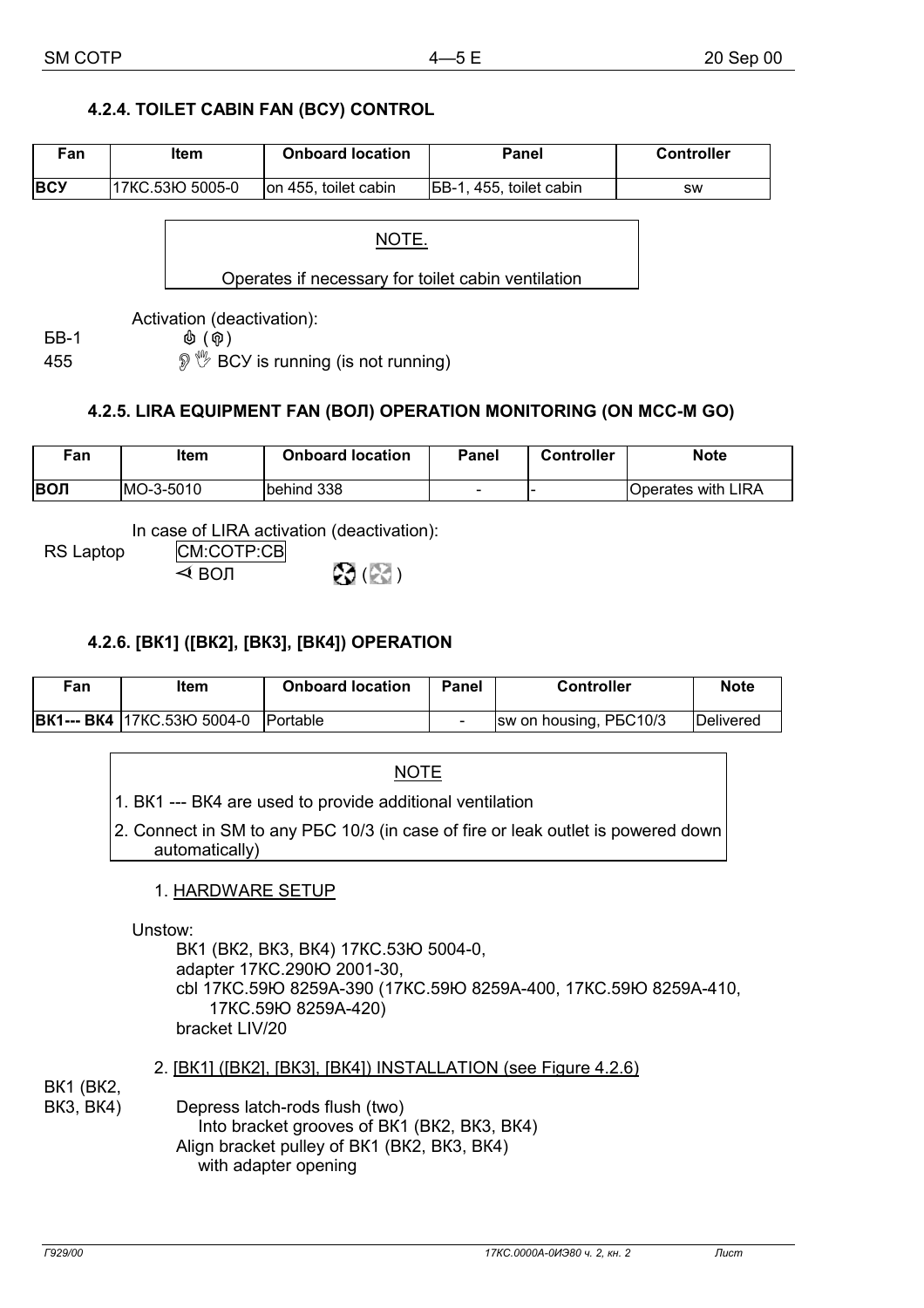BK1 (BK2, BK3, BK4) bracket  $\rightarrow$   $\leftarrow$  adapter (to stop) BK1 (BK2, BK3, BK4) with adapter  $\rightarrow$  - $\leftarrow$  LIV/20 bracket Screw on adapter  $\alpha$  (manually) LIV/20 backet with BK1 (BK2, BK3, BK4)  $\rightarrow$  + working area cbl BK1 (BK2, BK3, BK4)  $\rightarrow$   $\leftarrow$  cnctr on BK1 (BK2, BK3, BK4) housing cbl BK1 (BK2, BK3, BK4)  $\rightarrow$   $\leftarrow$  cnctr 2 P5C 10/3 3. [ВК1] ([ВК2], [ВК3], [ВК4]) ACTIVATION РБС 10/3  $\qquad \qquad \Phi$ ВК1 (ВК2, ВК3, ВК4) **\$** <sup>19</sup> BK1(BK2, BK3, BK4) is running **Report to MCC-M** 4. [ВК1] ([ВК2], [ВК3], [ВК4]) DEACTIVATION ВК1 (ВК2, ВК3, ВК4) % РБС 10/3 %  $\mathcal{D} \overset{\text{\tiny{\textsf{(W}}}}{\rightarrow}$  BK1(BK2, BK3, BK4) is not running 5. [ВК1] ([ВК2], [ВК3], [ВК4]) REMOVAL (see Figure 4.2.6) cbl BK1(BK2, BK3, BK4)  $\leftrightarrow$  cnctr 2 P5C 10/3 LIV/20 bracket with BK1 (BK2, BK3, BK4)  $\longleftrightarrow$  working area Screw on adapter  $\Gamma$  (manually) BK1 (BK2, BK3, BK4) with adapter  $\longleftrightarrow$  LIV/20 bracket Stow: ВК1 (ВК2, ВК3, ВК4) with cable, adapter, (УПК) LIV/20 bracket **Report to MCC-M**  «10А» 1  $\circ$ ON Sw  $3A<sup>3</sup>$ 2 Cbl 17КС.59 Ю 8259А-390 ≠59 Ю=ВК1-Х1 ်ဝ Cbl 17КС.59 Ю 8259А-400 ≠59 Ю=ВК2-Х1 **ВК1 РБС-10/3** Cbl 17КС.59 Ю 8259А-410 ≠59 Ю=ВК3-Х1 **ВК2** Cbl 17КС.59 Ю 8259А-420 ≠10 Ю=А331-Х2 ≠59 Ю=ВК4-Х1 ≠10 Ю=А332-Х2 **ВК3** Х1 ≠10 Ю=А333-Х2 **ВК4** ≠10 Ю=А334-Х2 Press Cable ВК1 (ВК2, ВК3, ВК4) Label: 17KC.53 Ю 5004-0 N serial number >

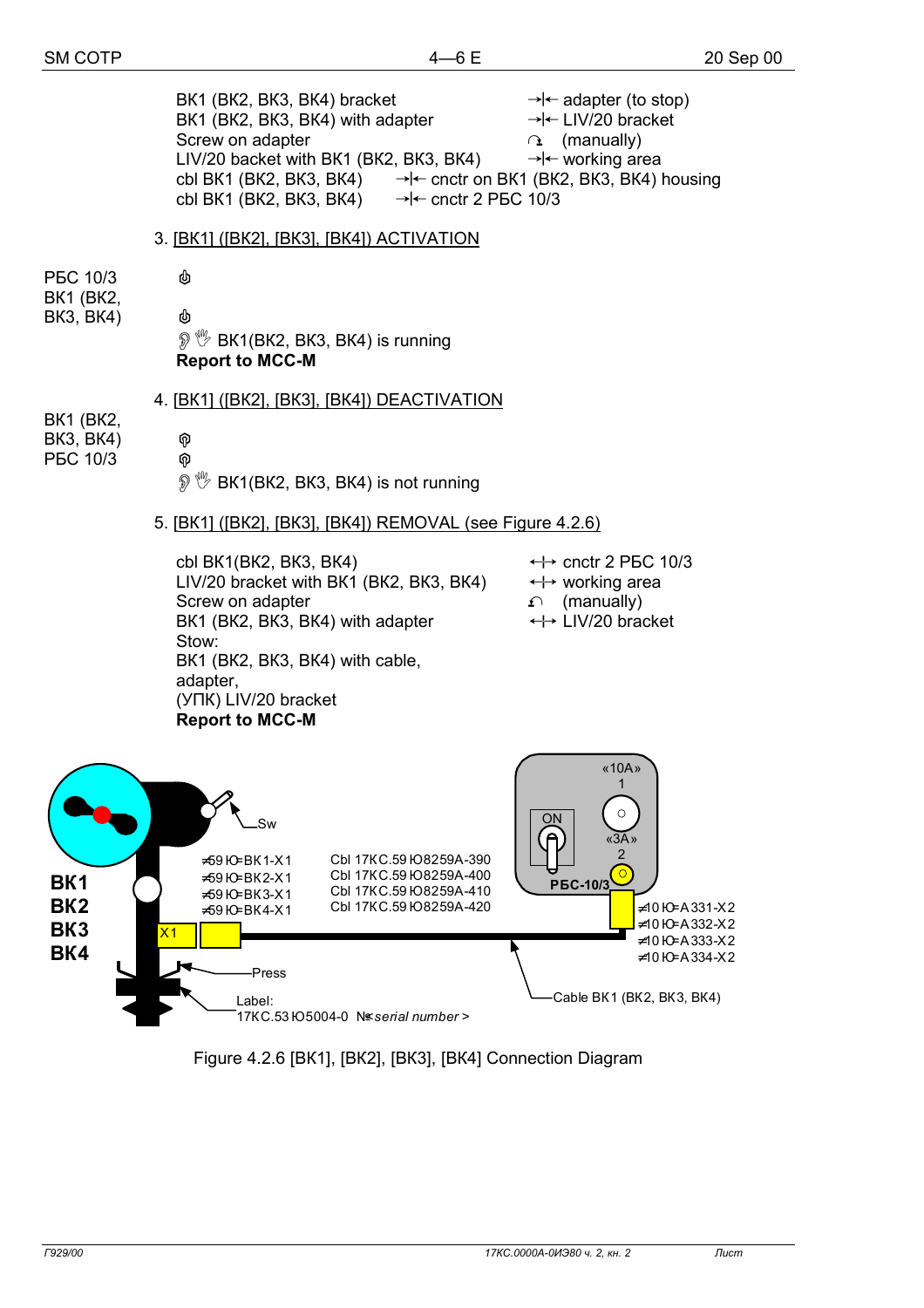# **4.3. AIR FLOW CONTROL IN CREW QUARTERS (STARBOARD (PORT))**

(per crew discretion)

### 1. AIR FLOW DIRECTION CHANGE

337(332) Turn rod to move louvers in desired direction

# 2. AIR FLOW VOLUME CHANGE

337(332) Pull handle (in the center of the crew quarters overhead) Increase volume  $\cap$ Decrease volume  $\cap$ **Report to MCC-M** 

# **4.4. DUST FILTER (ПФ1 (ПФ2, ПФ3, ПФ4)) INSPECTION**

(Once or twice a day) 449(246,448,245) Visually inspect ПФ1 (ПФ2, ПФ3, ПФ4) Remove foreign objects (if necessary) **Report to MCC-M**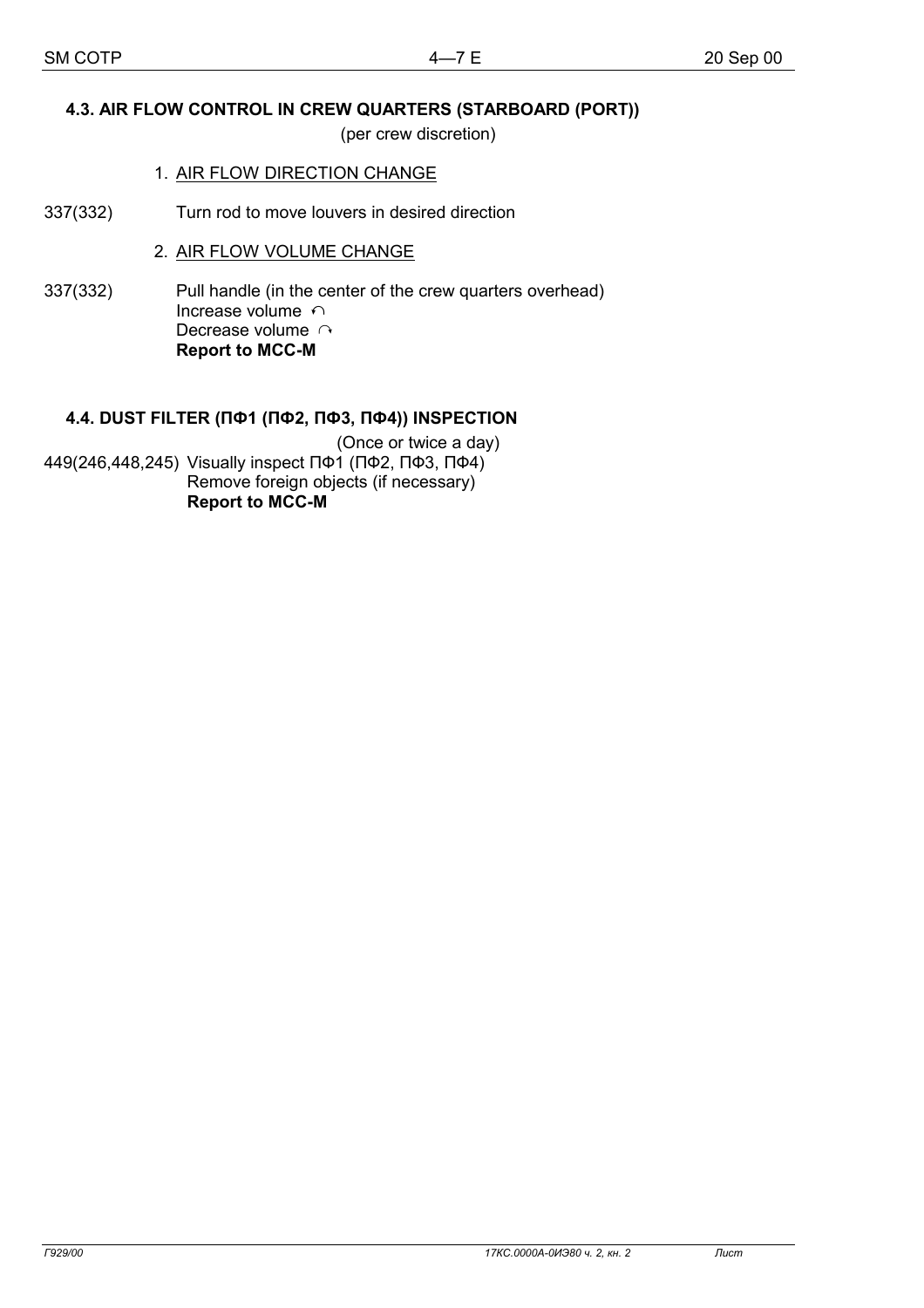# **4.5. VENTILATION SUBSYSTEM [СВ] PREVENTIVE MAINTENANCE**

| 1. During preventive maintenance not more than two panels may be open at the same time for<br>not more than 2 hrs. following After 2 hours, panels must be closed to 30 minutes |
|---------------------------------------------------------------------------------------------------------------------------------------------------------------------------------|
| 2. Clean panels using vacuum cleaner and/or wet wipes                                                                                                                           |
| 3. Manually remove any large pieces of debris from [CB] hardware                                                                                                                |

## **4.5.1. ПФ1 (ПФ2, ПФ3, ПФ4) CARTRIDGE REPLACEMENT**

(00:15:00 х four, every 20 days)

**NOTE** 

During replacement of all dust filters, perform the operation to completion on one side prior to deactivation and filter replacement on the other side

- ППС-24 % ВПФ1,2
- ППС-23 % ВВ1РО (prior to ПФ1, ПФ3 replacement)
- ППС-24 % ВВ2РО (prior to ПФ2, ПФ4 replacement)
	- 1. ПФ USED CARTRIDGE REMOVAL

449(246,448,245) Loosen bolts (four) on frame (7 mm wrench or screwdriver М5) Remove frame Slide out drum with cartridge into [РО] Remove cartridge from drum flange and fold cartridge corrugations carefully **Discard** 

2. ПФ NEW CARTRIDGE INSTALLATION

 Unstow new cartridge from spares 449(246,448,245) Install it on drum flange Unfold corrugation of filter gasket Reinstall drum with cartridge Reinstall frame Tighten bolts (four) on frame (7 mm wrench or screwdriver М5)

- ППС-23  $\qquad \qquad \bullet$  BB1PO (after ПФ1, ПФ3 replacement)
- ППС-24  $\qquad \qquad \Phi$  BB2PO (after ПФ2, ПФ4 replacement)  $&$  ВПФ1,2

**Report to MCC-M**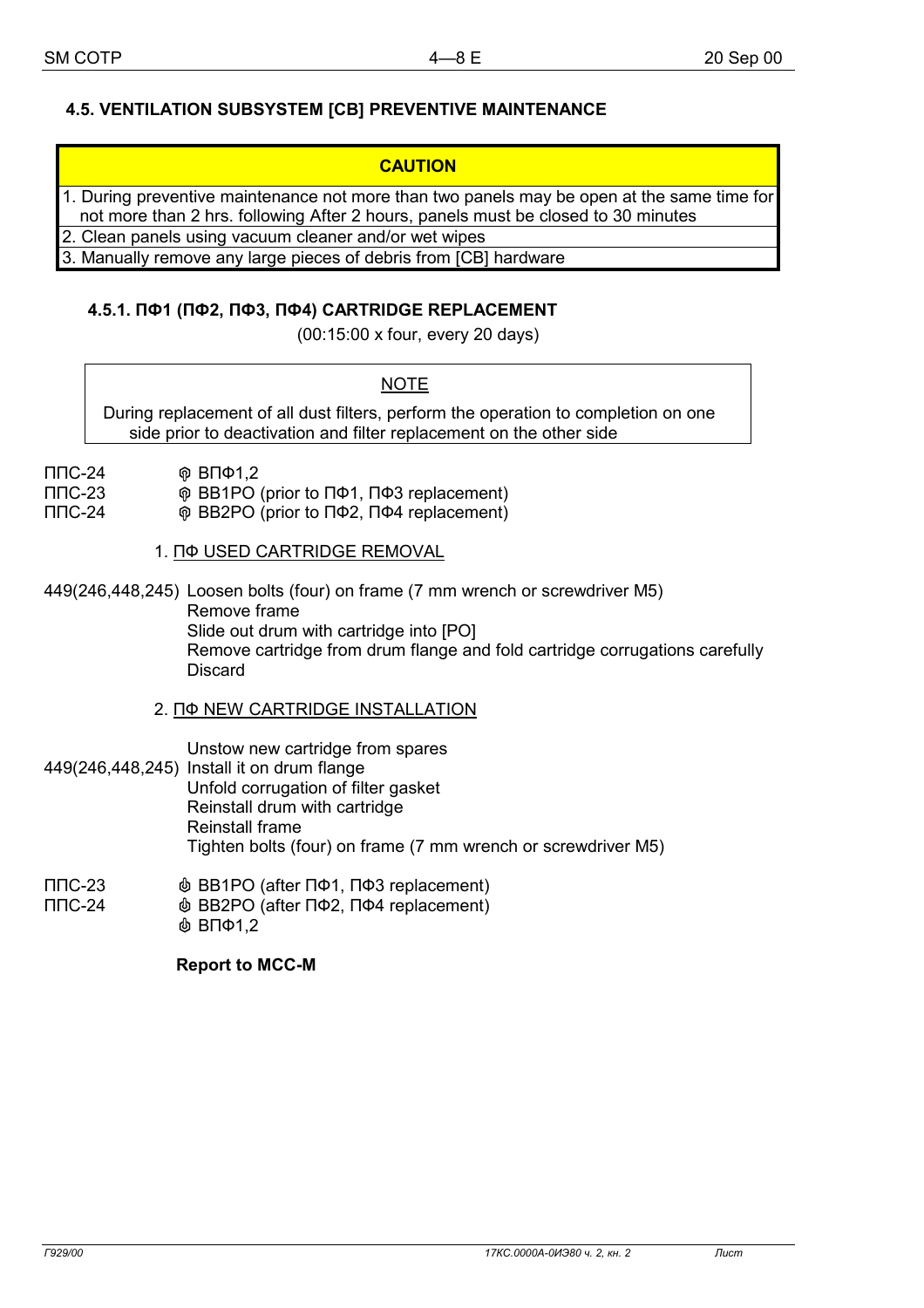# **4.5.2. CLEANING OF [СКВ1] ([СКВ2]) GAS-LIQUID HEAT EXCHANGER (ГЖТ) GRILL**

(01:00:00 х two, every 6 months)

 Deactivate СКВ1(СКВ2) (see 2.2.1 step 3) Deactivate ВТ1, ВТК1 (ВТ2, ВТК2) (see 2.3) Loosen bolts (twenty) on rigid air duct removable panel at ГЖТ inlet (8 mm wrench) Removable panel  $\leftrightarrow$  rigid air duct behind 204(404) Clean ГЖТ with vacuum cleaner Removable panel  $\rightarrow$  rigid air duct Tighten fastening bolts (twenty) on rigid air duct removable panel at ГЖТ inlet (8 mm wrench) Activate ВТ1, ВТК1 (ВТ2, ВТК2) (see 2.3) Activate СКВ1 (СКВ2(see 2.2.1 step 2) (if necessary) **Report to MCC-M** 

### **4.5.3. GAS ANALYZER (ГА) VENTILATION CLEANING**

(00:15:00) ППС-24 % ВПФ1,2 ППС-23 % ВВ1РО 450 Clean screen on panel behind 449 Clean grill on air duct housing between ПФ1 and ПФ3  $\Pi$ ПС-23  $\qquad \qquad \Phi$  ВВ1РО  $\Pi$ ПС-24  $\Phi$  ВПФ1.2 **Report to MCC-M** 

## **4.5.4. SCREEN FILTER CLEANING**

 1. ФС9 ВДПрК SCREEN FILTER CLEANING (00:10:00, every 2 months) 129 Clean screen filter (at ВДПрК inlet) **Report to MCC-M** 

> 2. ФС14 SCREEN FILTER CLEANING ON ГЖТ2 (00:20:00, every 6 months)

## **NOTE**

- 1. СЭП equipment ('Molibden' hardware and units 800) may continue to operate
- 2. ФС14 is allowed not to be retrieved from guides if access is good

| $\Pi$ $C$ -23        | @BIO7                                                |
|----------------------|------------------------------------------------------|
| $\Pi$ <sup>-24</sup> | <b>@BLXT2</b>                                        |
| behind 327           | Loosen fastening bolt $\Phi$ C14 (8 mm wrench)       |
|                      | Pull $\Phi$ C14 out of guides (using loop) into [PO] |
|                      | Clean with vacuum cleaner                            |
|                      | Reinstall $\Phi$ C14                                 |
|                      | Tighten fastening bolt                               |
| $\Pi$ $C$ -23        | $@$ BNO7                                             |
| $\Pi$ <sup>-24</sup> | <b>&amp; BLXT2</b>                                   |
|                      | <b>Report to MCC-M</b>                               |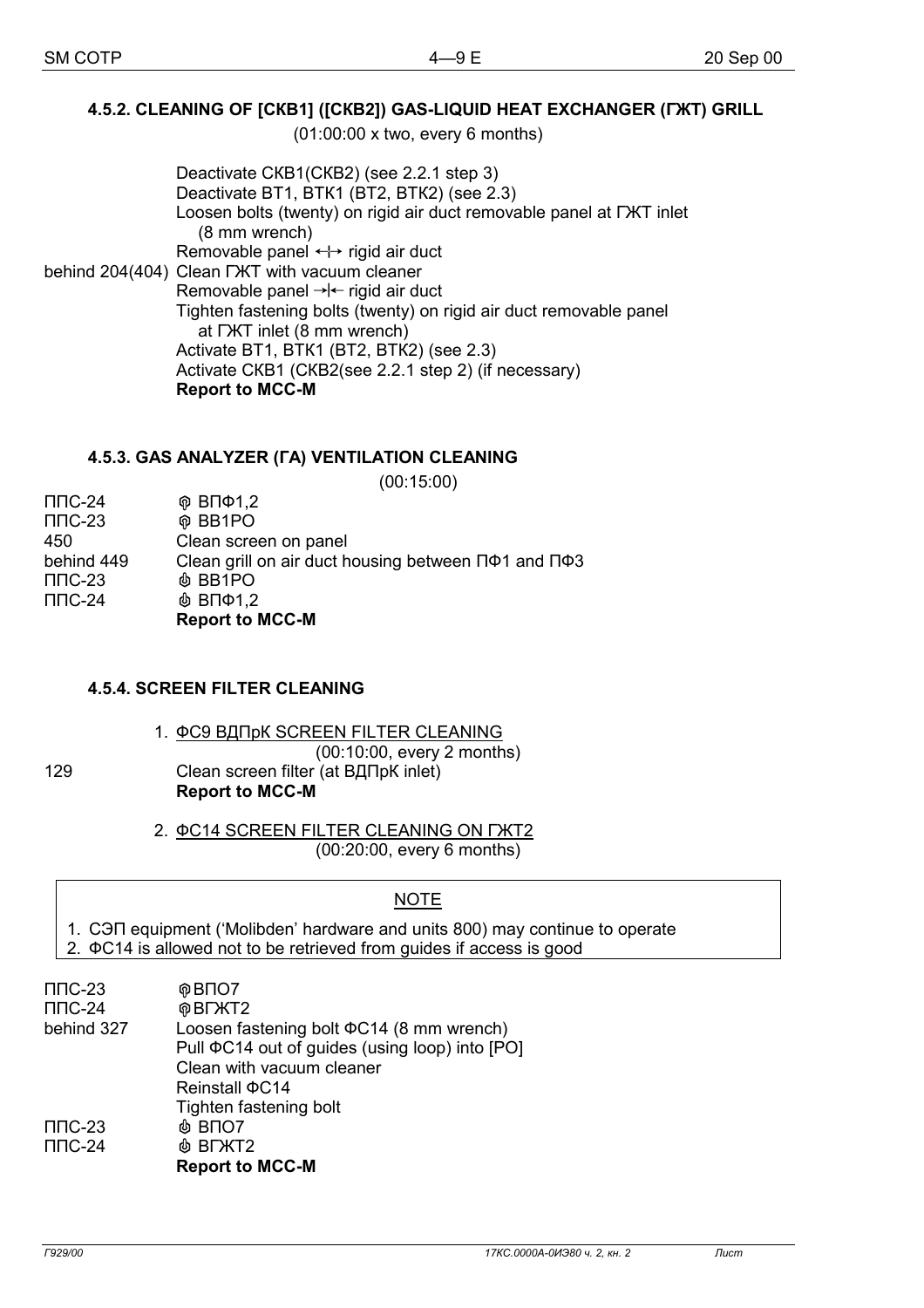#### 3. ФС16 SCREEN FILTER CLEANING ON ГЖТ3 (00:30:00, every 6 months)

#### **NOTE**

СЭП equipment ('Molibden' hardware and units 800) may continue to operate

ППС-23 %ВГЖТ3

behind 124,128 Lift flexible air duct (using strip) Loosen fastening bolt ФС16 (8 mm wrench, during the first cleaning) Pull ФС16 out of guides (using loop) into [РО] Clean with vacuum cleaner Reinstall ФС16 Cover with flexible air duct (using strip)  $\Pi$ ППС-23  $\qquad \qquad \oplus$  ВГЖТЗ **Report to MCC-M** 

### **4.5.5. FLEXIBLE AIR DUCT CLEANING**

(00:20:00, every 2 months) ПхО Clean flexible air duct (outside surface) with vacuum cleaner

### **4.5.6. FAN SCREEN CLEANING**

(every 2 months) Perform operations, see Table 4.5.6.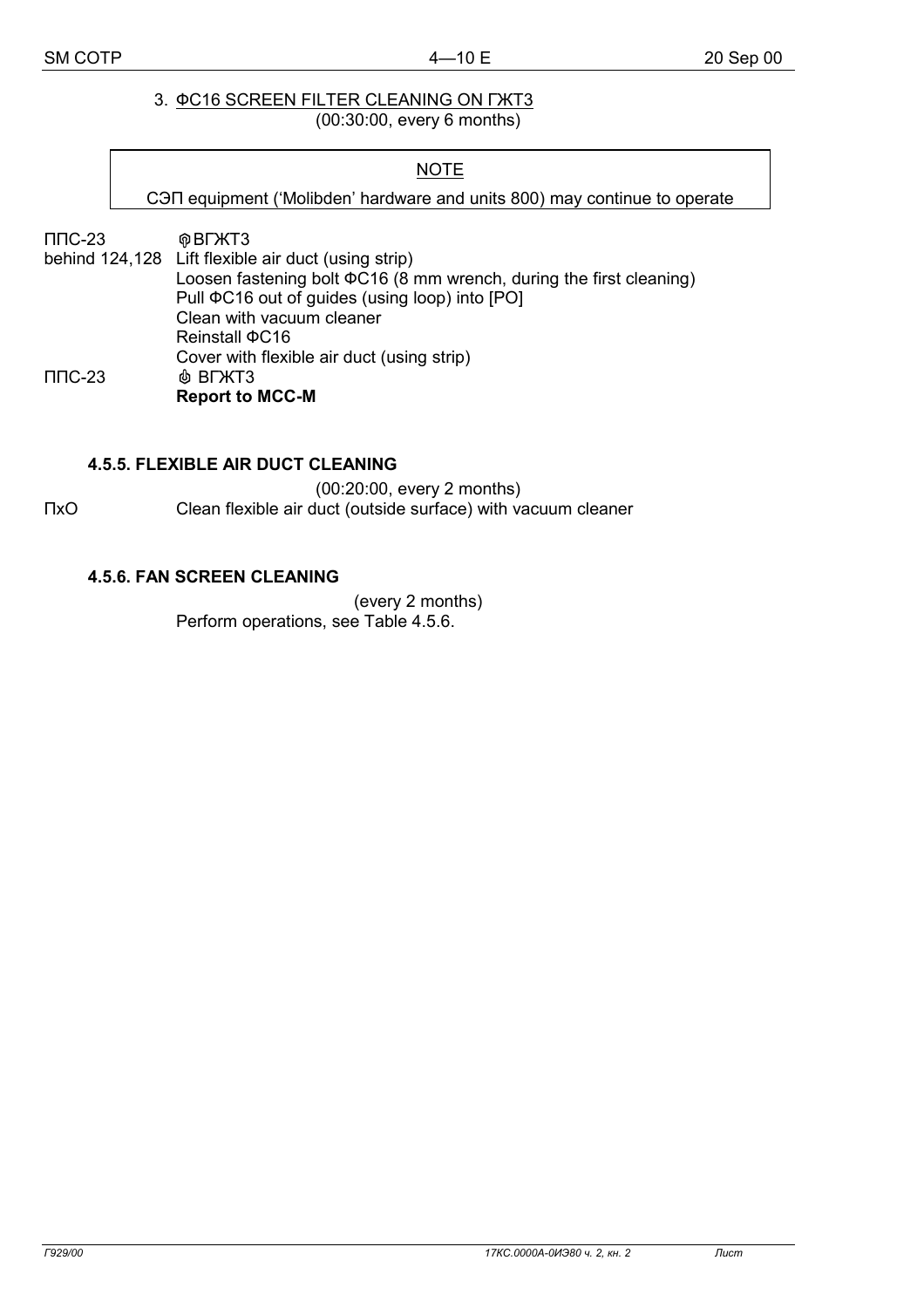| ŕ<br>í |  |
|--------|--|
|        |  |
| I<br>١ |  |
| ŕ      |  |

|             | <b>Duration</b> |                                                                                                                                                                     |                      |                                                                                                                                                                                                                                                                   |                                                                                                                      |                                                                    |                                          |                                                            |                                                                                                                                             |                                                           |                                                                                                 |                                                |                                                                  |
|-------------|-----------------|---------------------------------------------------------------------------------------------------------------------------------------------------------------------|----------------------|-------------------------------------------------------------------------------------------------------------------------------------------------------------------------------------------------------------------------------------------------------------------|----------------------------------------------------------------------------------------------------------------------|--------------------------------------------------------------------|------------------------------------------|------------------------------------------------------------|---------------------------------------------------------------------------------------------------------------------------------------------|-----------------------------------------------------------|-------------------------------------------------------------------------------------------------|------------------------------------------------|------------------------------------------------------------------|
| Table 4.5.6 |                 | 00:10:00<br>00:10:00                                                                                                                                                | 00:10:00             | 00:20:00                                                                                                                                                                                                                                                          | 00:20:00                                                                                                             | 00:20:00                                                           | 00:20:00                                 | 00:20:00                                                   | 00:20:00                                                                                                                                    | 00:10:00                                                  | 00:20:00                                                                                        | 00:10:00                                       | 00:20:00                                                         |
|             | Note            |                                                                                                                                                                     |                      | Do not open more than two panels at<br>a time                                                                                                                                                                                                                     |                                                                                                                      |                                                                    | PT-50-1 (two) may continue to<br>operate | Instruments in BAI1 (BAI2) area<br>may continue to operate | Do not open more than two panels at<br>a time. B <sub>IO</sub> 12 operates with<br>treadmill                                                |                                                           |                                                                                                 |                                                |                                                                  |
|             | Operation       | during BNO10, BNO11, BNO12<br>Deactivate treadmill<br>Deactivate fan<br>Deactivate fan<br>Clean screen<br>Clean screen<br>Activate fan<br>Activate fan<br>cleaning) |                      |                                                                                                                                                                                                                                                                   |                                                                                                                      |                                                                    |                                          |                                                            | Deactivate fan and sections via NYBH<br>Activate fan (if necessary) via NYBH<br>Clean screen                                                | Deactivate LIRA<br>Clean screen                           | Activate fan (if necessary) via <b>5BK-2</b><br>Deactivate fan via <b>BBK-2</b><br>Clean screen | Deactivate fan<br>Clean screen<br>Activate fan |                                                                  |
|             | Fan control     | <b>BITXO</b><br><b>B</b> <sub>p</sub> k<br>@\<br>ල<br><b>ම</b> ්ල<br><b>TITC-23</b><br>NTC-21                                                                       | ල / ල<br><b>68-1</b> | B <sub>NO</sub> 5<br>$\frac{1}{2}$ $\frac{1}{2}$ $\frac{1}{2}$ $\frac{1}{2}$ $\frac{1}{2}$ $\frac{1}{2}$ $\frac{1}{2}$ $\frac{1}{2}$ $\frac{1}{2}$ $\frac{1}{2}$ $\frac{1}{2}$ $\frac{1}{2}$<br>B <sub>LO</sub> L<br><b>ම</b> ්ල<br><b>ବ</b> /ବ<br><b>TTTC-22</b> | B <sub>NC2</sub><br>B <sub>LO</sub> 4<br>B <sub>NO</sub> 6<br><b>ම</b> ්ල<br><b>ව</b> ්ත<br><b>ම / ම</b><br>$TTC-21$ | <b>BUOB</b><br>BUOB<br><del>ව</del><br>ලි ලි<br>TITC-24<br>TITC-23 | <b>PIGOB @/@</b><br><b>TITC-24</b>       | ଡ଼/� BAN1<br>ଡ଼/� BAN2<br><b>TTTC-22</b><br>TITC-21        | Ф∕Ф ВПО10<br>$\frac{\partial}{\partial \theta}$ & BNO11<br>$\frac{\partial}{\partial \theta}$ BNO12<br>TITC-23<br>TITC-24<br><b>TITC-24</b> | $\widehat{z}$<br>$\frac{1}{2}$ FAN OFF (O<br><b>TIVBH</b> | $\mathbf I$                                                                                     | $\frac{1}{2}$ OFF (ON)<br><b>5BK-2</b>         | <b>ଡ଼/</b> � BI`XT1<br>ଡ଼/ � BI`XT4<br><b>TITC-24</b><br>TITC-24 |
|             | location<br>Fan | ПрК, pl 1-4<br>4<br>TxO, pl                                                                                                                                         | 455                  | behind 416<br>behind 408<br>behind 307                                                                                                                                                                                                                            | behind 208<br>behind 216<br>behind 307                                                                               | behind 338<br>behind 338<br>behind:                                | behind 126                               | behind 102<br>behind 104                                   | behind 130<br>behind 129<br>behind 131                                                                                                      | 219<br>305                                                | behind 339                                                                                      | 320                                            | behind 126<br>behind 126                                         |
|             | Screen          | <b>B</b> <sub>p</sub> K<br>B <sub>L</sub> xO                                                                                                                        | BCY                  | <b>BLO3</b><br>BLO2<br><b>BITO1</b>                                                                                                                                                                                                                               | BNO2<br>BNO4<br>B <sub>NO</sub> 6                                                                                    | <b>BLIOS</b><br>BLIOS                                              | BC <sub>3</sub> N1                       | BA <sub>7</sub> 2<br>BAT <sub>1</sub>                      | <b>BNO11</b><br><b>BNO12</b><br><b>BITO10</b>                                                                                               | 요도<br>BH2                                                 | <b>BOJ</b>                                                                                      | BKKO1<br>BKKO2                                 | B <sub>I</sub> XT4<br>BDKT1                                      |
|             | #               | $\overline{\phantom{0}}$                                                                                                                                            | $\sim$               | ς                                                                                                                                                                                                                                                                 | 4                                                                                                                    | 5                                                                  | ဖ                                        | L                                                          | $\infty$                                                                                                                                    | σ                                                         | $\tilde{=}$                                                                                     | $\tilde{+}$                                    | 57                                                               |

4—11 E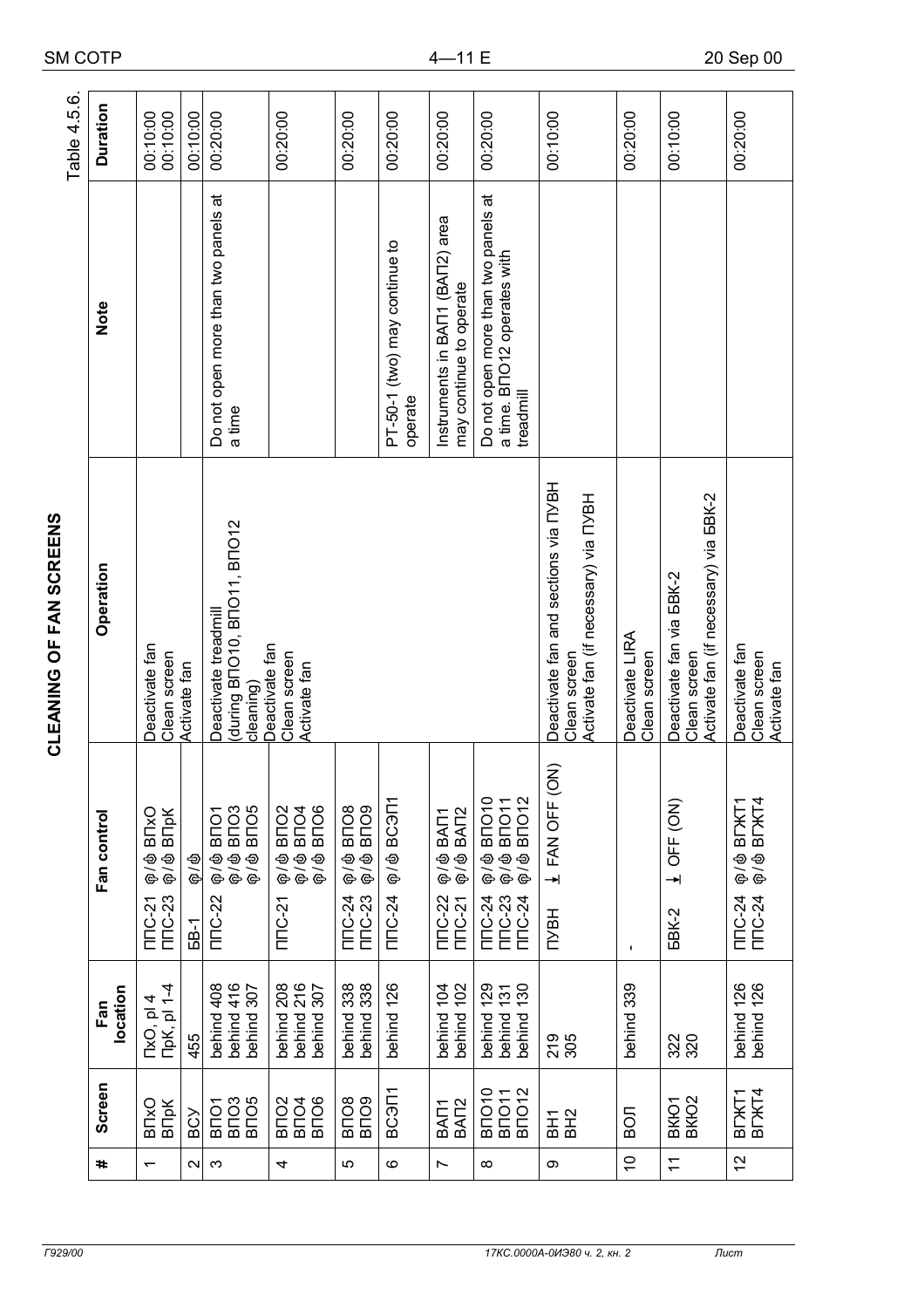## **4.6. VENTILATION SUBSYSTEM [СВ] MALFUNCTION**

### **4.6.1. FAILURE OF FANS CONTROLLED VIA ППС AND OF TOILET CABIN FAN**

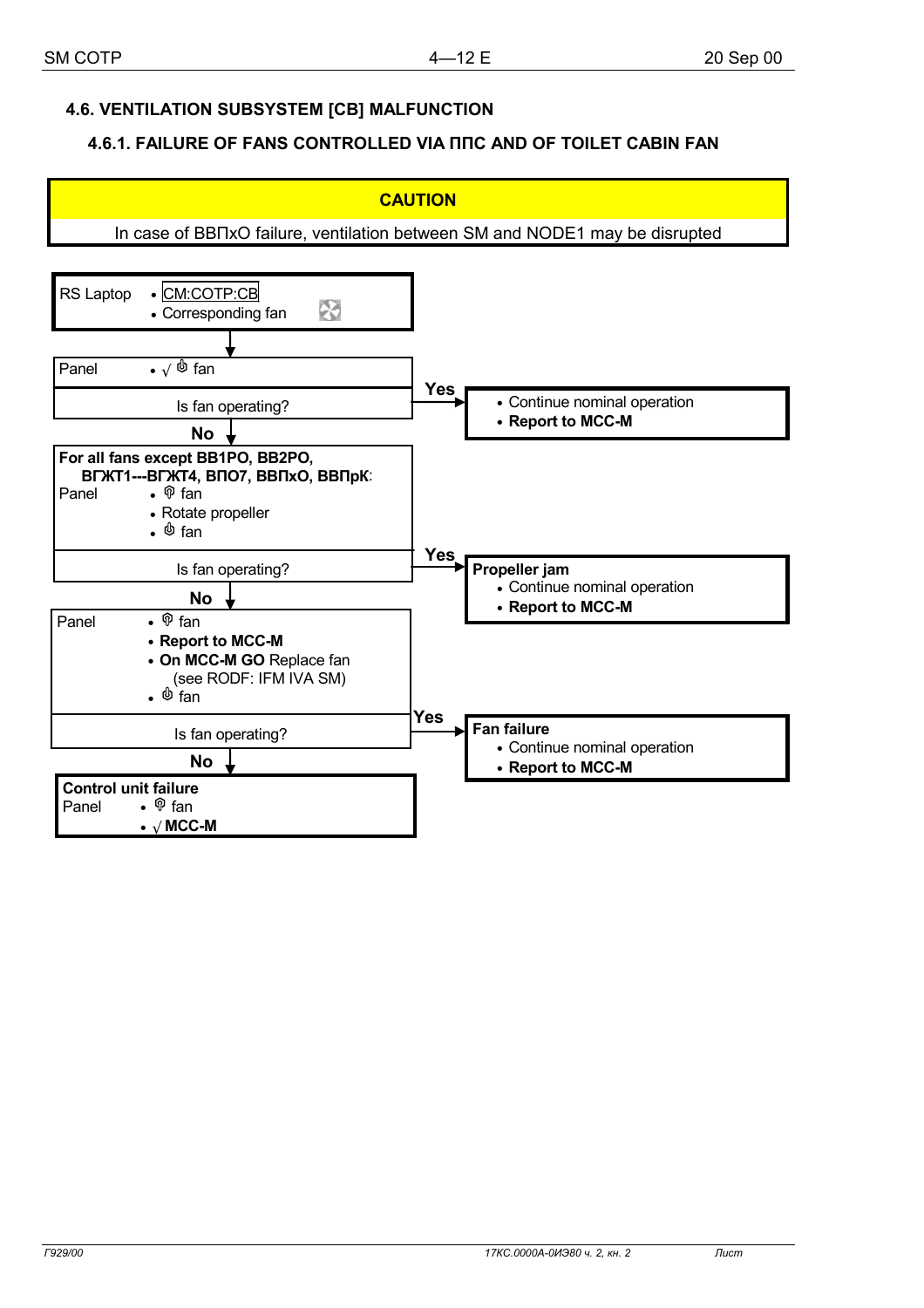# **4.6.2. CABIN AIR HEATER ([ВН1] ([ВН2])) FAILURE**

### 1. [ВН1] ([ВН2]) FAN STOP



### 2. BURNING SMELL FROM [ВН1] ([ВН2])

237(440) ПУВН  $\pm$  FAN OFF  $\downarrow$  STATUS CHECK (hold)  $\triangleleft$  **E** ZONE 1, 2, 3 **Report to MCC-M On MCC-M GO** Replace fan (see RODF: IFM IVA SM)